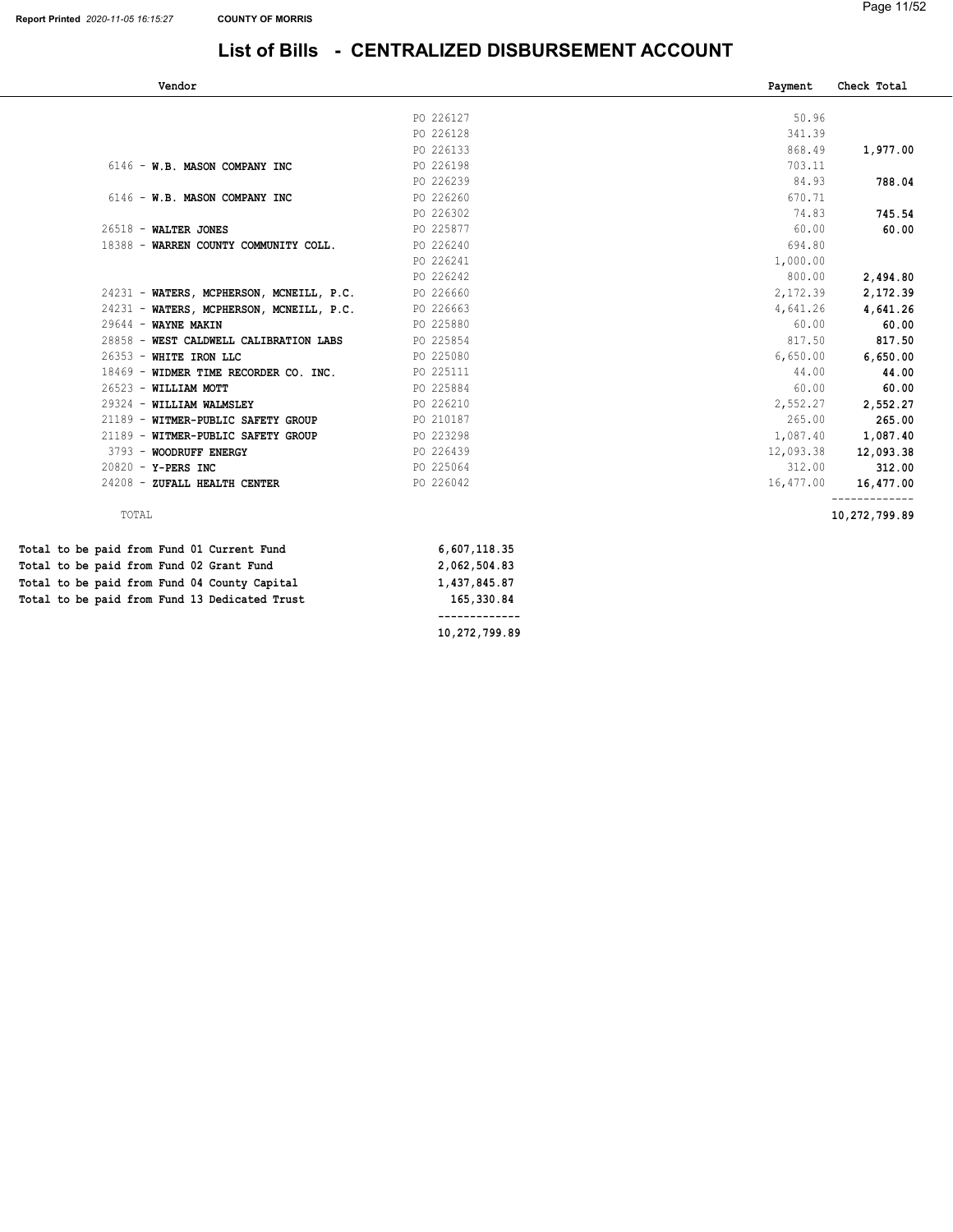| Account                     | PO #<br>Vendor                                                 | Description         | Payment       | Account Total |
|-----------------------------|----------------------------------------------------------------|---------------------|---------------|---------------|
|                             |                                                                | <b>Current Fund</b> |               |               |
| <b>County Administrator</b> |                                                                |                     |               |               |
|                             | 225988 OFFICE CONCEPTS GROUP, INC.                             |                     | 182.21        |               |
|                             | 01-201-20-100100-058 Office Supplies & Stationery              | TOTAL FOR ACCOUNT   |               | 182.21        |
|                             | 226673 COUNTY OF MORRIS                                        |                     | 25.40         |               |
|                             | 01-201-20-100100-068 Postage & Metered Mail                    | TOTAL FOR ACCOUNT   |               | 25.40         |
|                             |                                                                |                     |               |               |
|                             | 226216 RICOH USA, INC.                                         | TOTAL FOR ACCOUNT   | 637.91        | 637.91        |
|                             |                                                                |                     |               |               |
|                             | 218631 ROHRER ENTERPRISES, INC.                                |                     | 41,300.00     |               |
|                             | 01-201-20-100100-167 Transportation Vehicles                   | TOTAL FOR ACCOUNT   |               | 41,300.00     |
|                             |                                                                |                     |               | ============  |
|                             | TOTAL for County Administrator                                 |                     |               | 42,145.52     |
| <b>Personnel</b>            |                                                                |                     |               |               |
|                             | 224566 W.B. MASON COMPANY INC                                  |                     | 5.92          |               |
|                             | 224566 W.B. MASON COMPANY INC                                  |                     | 7.47          |               |
|                             | 224566 W.B. MASON COMPANY INC                                  |                     | 6.36          |               |
|                             | 224566 W.B. MASON COMPANY INC<br>224566 W.B. MASON COMPANY INC |                     | 12.01<br>2.87 |               |
|                             | 224566 W.B. MASON COMPANY INC                                  |                     | 7.24          |               |
|                             | 224566 W.B. MASON COMPANY INC                                  |                     | 58.02         |               |
|                             | 224566 W.B. MASON COMPANY INC                                  |                     | 8.31          |               |
|                             | 224566 W.B. MASON COMPANY INC<br>224566 W.B. MASON COMPANY INC |                     | 16.19<br>3.76 |               |
| 01-201-20-105100-058        | Office Supplies & Stationery                                   | TOTAL FOR ACCOUNT   |               | 128.15        |
|                             | 226673 COUNTY OF MORRIS                                        |                     | 43.65         |               |
|                             | 01-201-20-105100-068    Postage & Metered Mail                 | TOTAL FOR ACCOUNT   |               | 43.65         |
|                             | 226060 W.B. MASON COMPANY INC                                  |                     | 35.76         |               |
|                             | 01-201-20-105100-095 Other Administrative Supplies             | TOTAL FOR ACCOUNT   |               | 35.76         |
|                             | 225188 RICOH USA, INC.                                         |                     | 1,120.59      |               |
|                             | 01-201-20-105100-164 Office Machines - Rental                  | TOTAL FOR ACCOUNT   |               | 1,120.59      |
|                             |                                                                |                     |               | ------------  |
|                             | <b>TOTAL for Personnel</b>                                     |                     |               | 1,328.15      |
|                             | <b>Board of Chosen Freeholders</b>                             |                     |               |               |
|                             | 225184 MORRIS COUNTY LEAGUE OF MUNICIPALIT                     |                     | 100.00        |               |
| 01-201-20-110100-023        | Associations and Memberships                                   | TOTAL FOR ACCOUNT   |               | 100.00        |
|                             | 226673 COUNTY OF MORRIS                                        |                     | 16.00         |               |
|                             | 226673 COUNTY OF MORRIS                                        |                     | 29.89         |               |
| 01-201-20-110100-068        | Postage & Metered Mail                                         | TOTAL FOR ACCOUNT   |               | 45.89         |
|                             | 226217 THE GODFATHER OF MORRISTOWN                             |                     | 81.29         |               |
| 01-201-20-110100-079        | Special Projects                                               | TOTAL FOR ACCOUNT   |               | 81.29         |
|                             |                                                                |                     |               | ============  |
|                             | TOTAL for Board of Chosen Freeholders                          |                     |               | 227.18        |

|  |  | 225919 GANNETT NJ NEWSPAPERS | 114.12 |  |
|--|--|------------------------------|--------|--|
|  |  | 225920 GANNETT NJ NEWSPAPERS | 45.32  |  |
|  |  | 225921 GANNETT NJ NEWSPAPERS | 125.30 |  |
|  |  | 225922 GANNETT NJ NEWSPAPERS | 126.59 |  |
|  |  | 225997 GANNETT NJ NEWSPAPERS | 110.68 |  |
|  |  | 226213 GANNETT NJ NEWSPAPERS | 91.76  |  |
|  |  | 226214 GANNETT NJ NEWSPAPERS | 97.78  |  |
|  |  | 226503 GANNETT NJ NEWSPAPERS | 77.14  |  |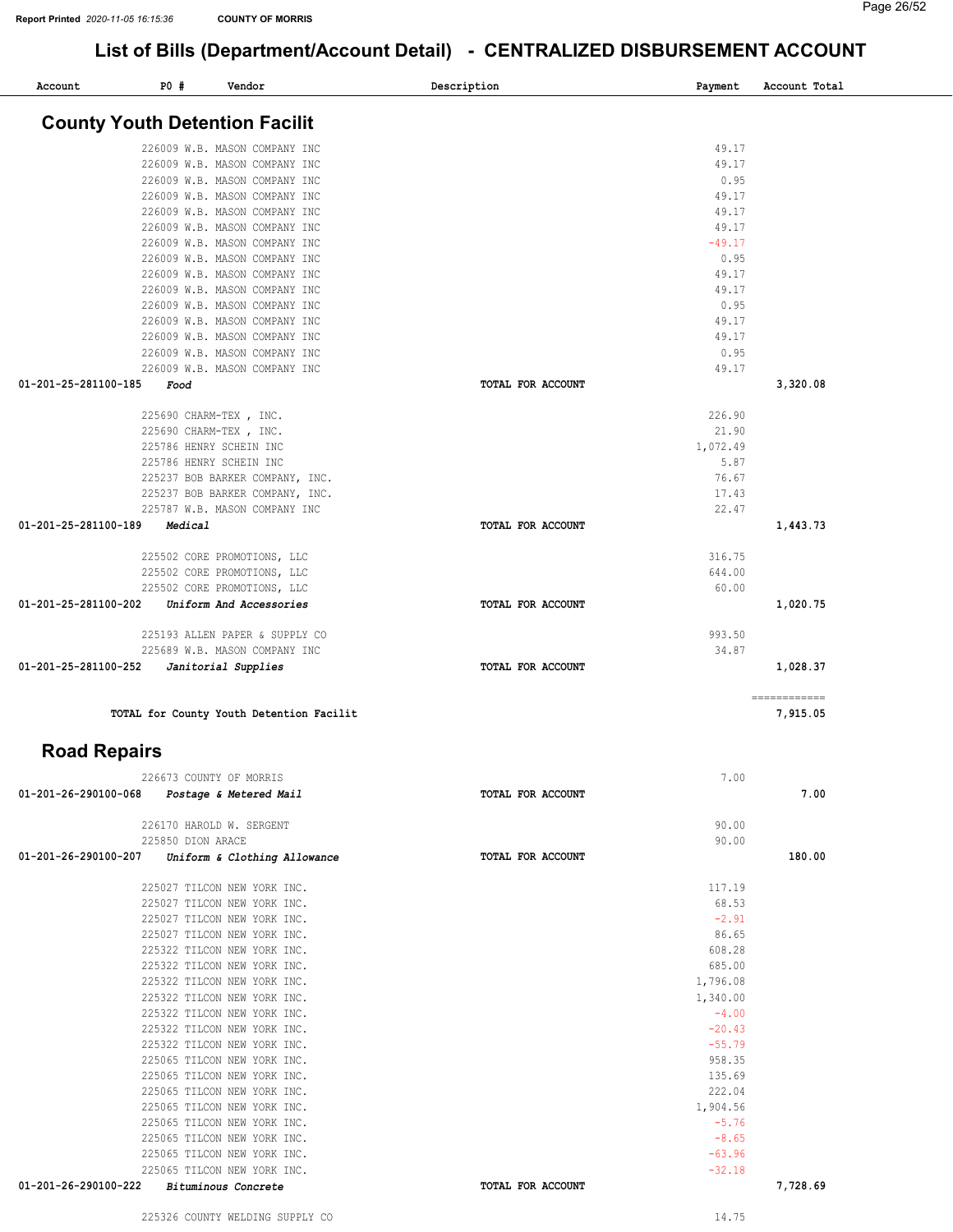#### Page 27/52

| Account                      | <b>PO #</b>              | Vendor                                                         | Description       | Payment         | Account Total             |
|------------------------------|--------------------------|----------------------------------------------------------------|-------------------|-----------------|---------------------------|
| <b>Road Repairs</b>          |                          |                                                                |                   |                 |                           |
|                              |                          | 224823 COUNTY WELDING SUPPLY CO                                |                   | 20.00           |                           |
| 01-201-26-290100-238         | Signage                  |                                                                | TOTAL FOR ACCOUNT |                 | 34.75                     |
|                              |                          |                                                                |                   |                 |                           |
|                              |                          | 225324 MORRISTOWN LUMBER &                                     |                   | 8.99            |                           |
|                              | 225327 SUSSEX COUNTY MUA | 224507 NORTHEASTERN HARDWARE CO INC                            |                   | 67.95<br>235.35 |                           |
|                              | 225327 SUSSEX COUNTY MUA |                                                                |                   | 188.25          |                           |
|                              | 225327 SUSSEX COUNTY MUA |                                                                |                   | 205.50          |                           |
|                              |                          | 225756 KENVIL POWER EQUIPMENT, INC.                            |                   | 35.67           |                           |
| 01-201-26-290100-260         |                          | Construction Materials                                         | TOTAL FOR ACCOUNT |                 | 741.71                    |
|                              |                          | 225165 NORTHEAST COMMUNICATIONS, INC.                          |                   | 397.80          |                           |
|                              |                          | 225165 NORTHEAST COMMUNICATIONS, INC.                          |                   | 380.80          |                           |
|                              |                          | 225171 GOLD TYPE BUSINESS MACHINES, INC.                       |                   | 291.40          |                           |
|                              |                          | 225171 GOLD TYPE BUSINESS MACHINES, INC.                       |                   | 93.00<br>480.50 |                           |
|                              | 225708 REDICARE LLC      | 225171 GOLD TYPE BUSINESS MACHINES, INC.                       |                   | 8.35            |                           |
|                              | 225708 REDICARE LLC      |                                                                |                   | 8.35            |                           |
|                              | 225708 REDICARE LLC      |                                                                |                   | 14.65           |                           |
|                              | 225066 GALETON GLOVES    |                                                                |                   | 252.60          |                           |
|                              | 225066 GALETON GLOVES    |                                                                |                   | 82.00           |                           |
|                              | 225066 GALETON GLOVES    |                                                                |                   | 31.65           |                           |
|                              | 225066 GALETON GLOVES    |                                                                |                   | 26.82           |                           |
| 01-201-26-290100-266         | Safety Items             |                                                                | TOTAL FOR ACCOUNT |                 | 2,067.92                  |
|                              | TOTAL for Road Repairs   |                                                                |                   |                 | ------------<br>10,760.07 |
|                              |                          |                                                                |                   |                 |                           |
| <b>Bridges and Culverts</b>  |                          |                                                                |                   |                 |                           |
|                              |                          | 224458 HD SUPPLY CONSTRUCTION &                                |                   | 749.75          |                           |
|                              |                          | 224458 HD SUPPLY CONSTRUCTION &                                |                   | 393.77          |                           |
|                              |                          | 225638 HD SUPPLY CONSTRUCTION &                                |                   | 749.75          |                           |
| 01-201-26-292100-227         | Concrete                 |                                                                | TOTAL FOR ACCOUNT |                 | 1,893.27                  |
|                              | 225028 SHERWIN WILLIAMS  |                                                                |                   | 57.20           |                           |
| 01-201-26-292100-234         | Paint                    |                                                                | TOTAL FOR ACCOUNT |                 | 57.20                     |
|                              |                          | 225021 HD SUPPLY CONSTRUCTION &                                |                   | 750.00          |                           |
| 01-201-26-292100-237         | Sand/Cement Mix          |                                                                | TOTAL FOR ACCOUNT |                 | 750.00                    |
|                              |                          |                                                                |                   |                 |                           |
|                              |                          | 225019 J & D SALES & SERVICE LLC                               |                   | 125.00          |                           |
|                              |                          | 225019 J & D SALES & SERVICE LLC                               |                   | 125.00          |                           |
| 01-201-26-292100-239         | Small Tools              |                                                                | TOTAL FOR ACCOUNT |                 | 250.00                    |
|                              |                          | 225629 COUNTY WELDING SUPPLY CO                                |                   | 173.80          |                           |
|                              |                          | 225629 COUNTY WELDING SUPPLY CO                                |                   | 169.20          |                           |
| 01-201-26-292100-248         |                          | Welding-Oxygen-Acetylene Etc                                   | TOTAL FOR ACCOUNT |                 | 343.00                    |
|                              | 225076 POWER PLACE INC   |                                                                |                   | 1,060.76        |                           |
|                              |                          | 225630 PARK UNION LUMBER COMPANY LLC                           |                   | 62.88           |                           |
|                              |                          | 225630 PARK UNION LUMBER COMPANY LLC                           |                   | 203.88          |                           |
|                              |                          | 225630 PARK UNION LUMBER COMPANY LLC                           |                   | 81.56           |                           |
|                              |                          | 225630 PARK UNION LUMBER COMPANY LLC                           |                   | 42.04           |                           |
| 01-201-26-292100-260         |                          | 225630 PARK UNION LUMBER COMPANY LLC<br>Construction Materials | TOTAL FOR ACCOUNT | 59.55           | 1,510.67                  |
|                              |                          |                                                                |                   |                 |                           |
|                              |                          | TOTAL for Bridges and Culverts                                 |                   |                 | ------------<br>4,804.14  |
| <b>Shade Tree Commission</b> |                          |                                                                |                   |                 |                           |
|                              |                          |                                                                |                   |                 |                           |
| 01-201-26-300100-044         | 226177 RICOH USA, INC.   | Equipment Service Agreements                                   | TOTAL FOR ACCOUNT | 17.01           | 17.01                     |
|                              |                          |                                                                |                   |                 |                           |
|                              |                          | 225456 MORRISTOWN LUMBER &                                     |                   | 15.99           |                           |
|                              |                          | 225456 MORRISTOWN LUMBER &                                     |                   | 18.27           |                           |
| 01-201-26-300100-098         |                          | Other Operating&Repair Supply                                  | TOTAL FOR ACCOUNT |                 | 34.26                     |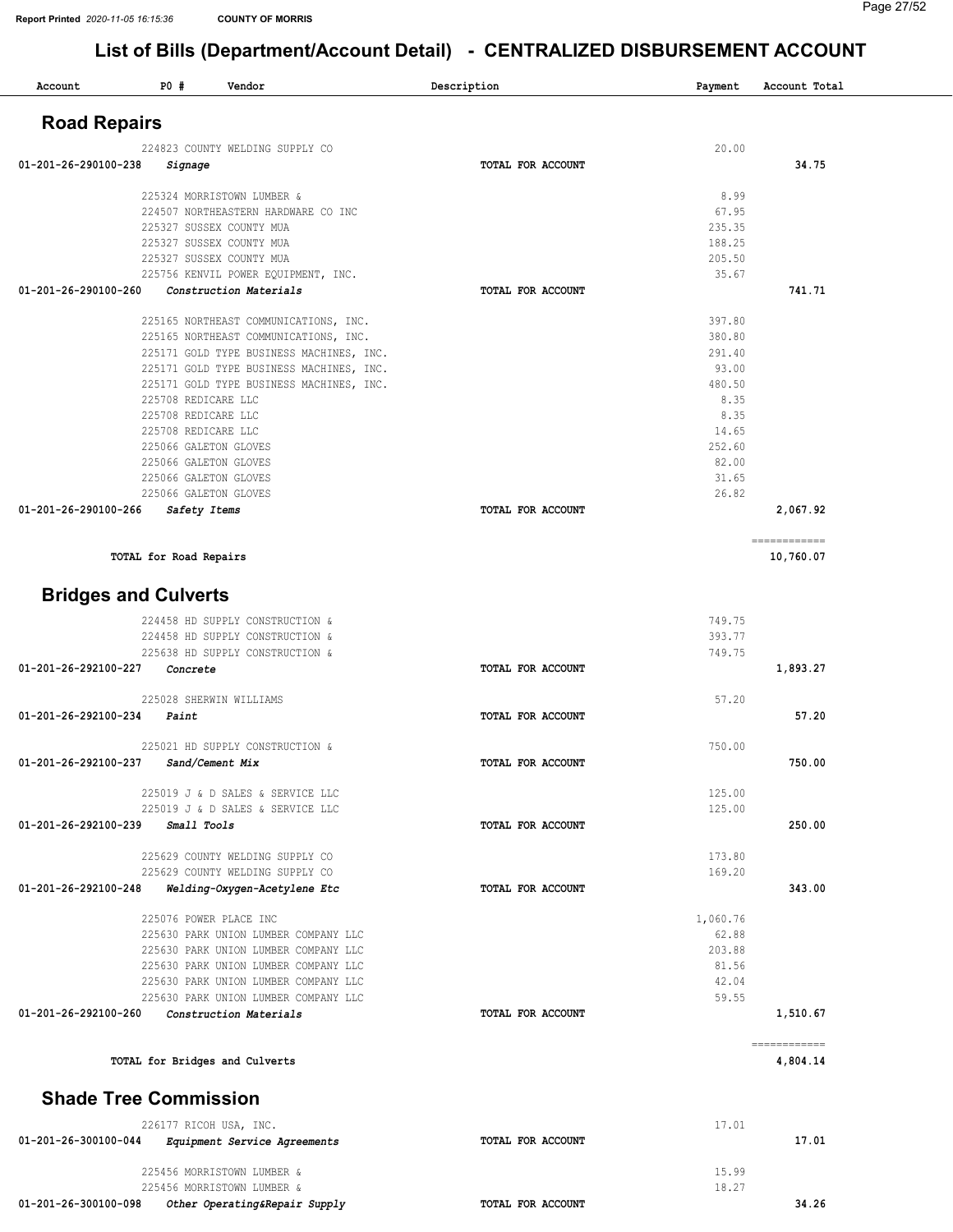| Account              | P0#<br>Vendor                                                  | Description       | Payment        | Account Total |
|----------------------|----------------------------------------------------------------|-------------------|----------------|---------------|
|                      | <b>Shade Tree Commission</b>                                   |                   |                |               |
|                      | 225974 ERIC NUNES                                              |                   | 90.00          |               |
| 01-201-26-300100-207 | Uniform & Clothing Allowance                                   | TOTAL FOR ACCOUNT |                | 90.00         |
|                      | TOTAL for Shade Tree Commission                                |                   | ============   | 141.27        |
|                      | <b>Buildings &amp; Grounds</b>                                 |                   |                |               |
|                      |                                                                |                   |                |               |
| 01-201-26-310100-036 | 226487 FFM CONTRACTING LLC<br>Contracted Services              | TOTAL FOR ACCOUNT | 17,250.00      | 17,250.00     |
|                      | 225962 ASSOCIATED WATER CONDITIONERS INC                       |                   | 370.33         |               |
|                      | 225962 ASSOCIATED WATER CONDITIONERS INC                       |                   | 370.33         |               |
|                      | 225965 TBS CONTROLS LLC                                        |                   | 774.32         |               |
| 01-201-26-310100-044 | 226206 TBS CONTROLS LLC<br>Equipment Service Agreements        | TOTAL FOR ACCOUNT | 633.97         | 2,148.95      |
|                      |                                                                |                   |                |               |
|                      | 226302 W.B. MASON COMPANY INC                                  |                   | 23.32          |               |
| 01-201-26-310100-058 | 226302 W.B. MASON COMPANY INC<br>Office Supplies & Stationery  | TOTAL FOR ACCOUNT | 2.34           | 25.66         |
|                      |                                                                |                   |                |               |
|                      | 226436 MORRISTOWN PARKING AUTHORITY                            |                   | 5,774.00       |               |
| 01-201-26-310100-062 | Parking Lot Rental                                             | TOTAL FOR ACCOUNT |                | 5,774.00      |
|                      | 225777 KORNER STORE INC                                        |                   | 180.00         |               |
|                      | 226139 EMERGENCY PEST CONTROL                                  |                   | 110.00         |               |
|                      | 226139 EMERGENCY PEST CONTROL                                  |                   | 55.00          |               |
|                      | 226139 EMERGENCY PEST CONTROL<br>226139 EMERGENCY PEST CONTROL |                   | 85.00<br>55.00 |               |
|                      | 226139 EMERGENCY PEST CONTROL                                  |                   | 55.00          |               |
|                      | 226139 EMERGENCY PEST CONTROL                                  |                   | 2,695.00       |               |
|                      | 225483 SIGN A RAMA LEDGEWOOD                                   |                   | 418.35         |               |
|                      | 226218 R.D. SALES DOOR & HARDWARE LLC                          |                   | 446.00         |               |
| 01-201-26-310100-084 | Other Outside Services                                         | TOTAL FOR ACCOUNT |                | 4,099.35      |
|                      | 226302 W.B. MASON COMPANY INC                                  |                   | 17.88          |               |
|                      | 226302 W.B. MASON COMPANY INC                                  |                   | 8.94           |               |
| 01-201-26-310100-095 | 226302 W.B. MASON COMPANY INC<br>Other Administrative Supplies | TOTAL FOR ACCOUNT | 22.35          | 49.17         |
|                      |                                                                |                   |                |               |
|                      | 226031 COMPLETE SECURITY SYSTEMS, INC.                         |                   | 431.50         |               |
| 01-201-26-310100-128 | Security Equipment                                             | TOTAL FOR ACCOUNT |                | 431.50        |
|                      | 226493 D. LOVENBERGE'S ROLLOFF SERVICES, INC.                  |                   | 600.00         |               |
|                      | 226493 D. LOVENBERGE'S ROLLOFF SERVICES, INC.                  |                   | 600.00         |               |
|                      | 01-201-26-310100-143 Rubbish & Trash Removal                   | TOTAL FOR ACCOUNT |                | 1,200.00      |
|                      | 225958 GLENWOOD OFFICE FURNITURE LI                            |                   | 540.00         |               |
|                      | 01-201-26-310100-162 Furniture & Fixtures                      | TOTAL FOR ACCOUNT |                | 540.00        |
|                      | 226025 RICOH USA, INC.                                         |                   | 27.30          |               |
| 01-201-26-310100-164 | Office Machines - Rental                                       | TOTAL FOR ACCOUNT |                | 27.30         |
|                      | 226209 PORTASOFT OF MORRIS COUNTY INC                          |                   | 1,243.95       |               |
|                      | 226184 QUINCY COMPRESSOR LLC                                   |                   | 986.24         |               |
|                      | 01-201-26-310100-204 Plant Operations                          | TOTAL FOR ACCOUNT |                | 2,230.19      |
|                      | 225779 DAVID DAVENPORT                                         |                   | 90.00          |               |
|                      | 226015 MICHAEL DRURY                                           |                   | 90.00          |               |
|                      | 01-201-26-310100-207 Uniform & Clothing Allowance              | TOTAL FOR ACCOUNT |                | 180.00        |
|                      | 225989 COUNTY CONCRETE CORP.                                   |                   | 190.00         |               |
|                      | $01 - 201 - 26 - 310100 - 223$ Building Repairs                | TOTAL FOR ACCOUNT |                | 190.00        |
|                      | 226028 RICCIARDI BROTHERS, INC                                 |                   | 45.99          |               |
|                      | 226028 RICCIARDI BROTHERS, INC                                 |                   | 570.87         |               |
| 01-201-26-310100-234 | Paint                                                          | TOTAL FOR ACCOUNT |                | 616.86        |
|                      | 225959 ACCREDITED LOCK SUPPLY CO                               |                   | 737.50         |               |
|                      |                                                                |                   |                |               |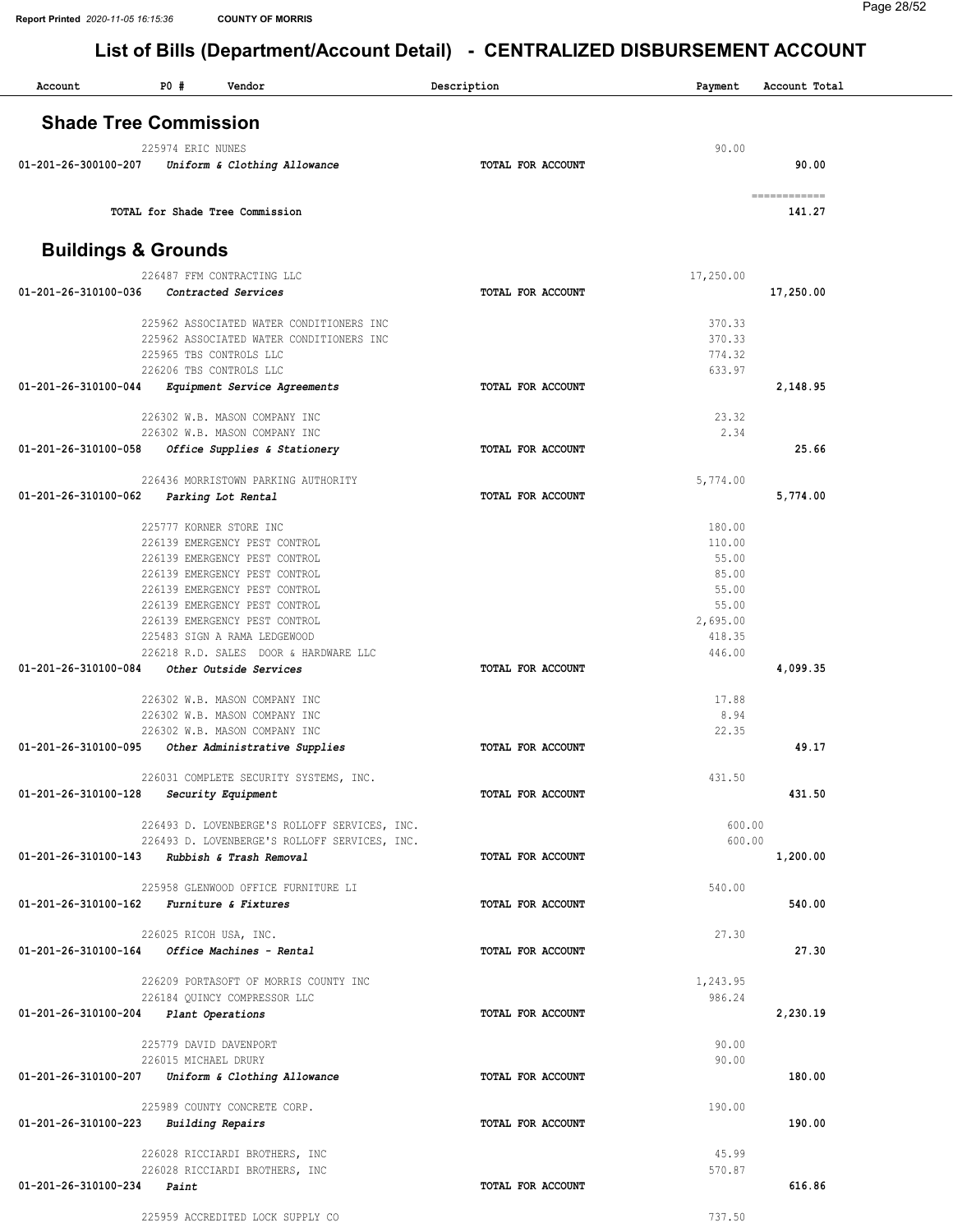| Account                        | <b>PO #</b> | Vendor                                             | Description       | Payment            | Account Total             |
|--------------------------------|-------------|----------------------------------------------------|-------------------|--------------------|---------------------------|
| <b>Buildings &amp; Grounds</b> |             |                                                    |                   |                    |                           |
|                                |             | 223701 CONTINENTAL TRADING &                       |                   | 994.80             |                           |
|                                |             | 223701 CONTINENTAL TRADING &                       |                   | $-839.50$          |                           |
|                                |             | 226141 POWER PLACE INC                             |                   | 61.20              |                           |
|                                |             | 226299 GRAINGER                                    |                   | 339.40             |                           |
|                                |             | 226299 GRAINGER                                    |                   | 953.27             |                           |
|                                |             | 226299 GRAINGER                                    |                   | 369.12             |                           |
|                                |             | 226299 GRAINGER                                    |                   | 177.10             |                           |
|                                |             | 226432 MORRISTOWN LUMBER &                         |                   | 26.98              |                           |
| 01-201-26-310100-249           |             | Bldg Maintenance Supplies                          | TOTAL FOR ACCOUNT |                    | 2,819.87                  |
|                                |             | 226299 GRAINGER                                    |                   | 40.76              |                           |
| 01-201-26-310100-251           |             | Ground Maintenance Supplies                        | TOTAL FOR ACCOUNT |                    | 40.76                     |
|                                |             | 226195 ALLEN PAPER & SUPPLY CO                     |                   | 381.25             |                           |
|                                |             | 226299 GRAINGER                                    |                   | 4,033.50           |                           |
| 01-201-26-310100-252           |             | Janitorial Supplies                                | TOTAL FOR ACCOUNT |                    | 4,414.75                  |
|                                |             | 226013 FOLEY, INC.                                 |                   | 5,268.53           |                           |
|                                |             | 226437 RAPID PUMP & METER SERVICES CO.             |                   | 2,059.15           |                           |
|                                |             | 226437 RAPID PUMP & METER SERVICES CO.             |                   | 1,001.53           |                           |
| 01-201-26-310100-262           |             | Machinery Repairs & Parts                          | TOTAL FOR ACCOUNT |                    | 8,329.21                  |
|                                |             | 223047 BINSKY SERVICE LLC                          |                   | 414.00             |                           |
|                                |             | 225961 BINSKY SERVICE LLC                          |                   | 621.00             |                           |
|                                |             | 226143 JOHNSTONE SUPPLY                            |                   | 1,248.56           |                           |
|                                |             | 226143 JOHNSTONE SUPPLY                            |                   | 410.28             |                           |
|                                |             | 226143 JOHNSTONE SUPPLY                            |                   | 59.11              |                           |
|                                |             | 226143 JOHNSTONE SUPPLY<br>226434 JOHNSTONE SUPPLY |                   | 1,703.79<br>142.93 |                           |
|                                |             | 226434 JOHNSTONE SUPPLY                            |                   | 338.39             |                           |
|                                |             | 226434 JOHNSTONE SUPPLY                            |                   | 71.98              |                           |
|                                |             | 226434 JOHNSTONE SUPPLY                            |                   | 138.52             |                           |
|                                |             | 226434 JOHNSTONE SUPPLY                            |                   | 163.22             |                           |
|                                |             | 226434 JOHNSTONE SUPPLY                            |                   | $-320.04$          |                           |
| 01-201-26-310100-264           |             | Heat & $A/C$                                       | TOTAL FOR ACCOUNT |                    | 4,991.74                  |
|                                |             | 226197 COOPER ELECTRIC SUPPLY CO.                  |                   | 28.48              |                           |
|                                |             | 226197 COOPER ELECTRIC SUPPLY CO.                  |                   | 424.20             |                           |
|                                |             | 226197 COOPER ELECTRIC SUPPLY CO.                  |                   | 221.70             |                           |
|                                |             | 226438 HOME DEPOT CREDIT SERVICES                  |                   | 460.01             |                           |
| 01-201-26-310100-265           |             | Electrical                                         | TOTAL FOR ACCOUNT |                    | 1,134.39                  |
|                                |             | TOTAL for Buildings & Grounds                      |                   |                    | ------------<br>56,493.70 |
|                                |             |                                                    |                   |                    |                           |
| <b>Motor Services Center</b>   |             |                                                    |                   |                    |                           |
|                                |             | 226111 RICOH USA, INC.                             |                   | 85.68              |                           |
|                                |             | 225783 W.B. MASON COMPANY INC                      |                   | 7.49               |                           |
| 01-201-26-315100-058           |             | Office Supplies & Stationery                       | TOTAL FOR ACCOUNT |                    | 93.17                     |
|                                |             | 225358 ATS ENVIRONMENTAL SERVICES, LLC.            |                   | 3,715.00           |                           |
|                                |             | 225356 ATS ENVIRONMENTAL SERVICES, LLC.            |                   | 2,565.00           |                           |
|                                |             | 225357 ATS ENVIRONMENTAL SERVICES, LLC.            |                   | 1,990.00           |                           |
|                                |             | 224950 GRAINGER                                    |                   | 266.80             |                           |
|                                |             | 224950 GRAINGER                                    |                   | 94.42              |                           |
|                                |             | 224951 GRAINGER                                    |                   | 238.99             |                           |
|                                |             | 225342 SHEAFFER SUPPLY, INC.                       |                   | 16.90              |                           |
|                                |             | 225015 TOMAR INDUSTRIES INC                        |                   | 39.00              |                           |
|                                |             | 225064 Y-PERS INC                                  |                   | 312.00             |                           |
|                                |             | 225352 GRAINGER<br>225353 GRAINGER                 |                   | 59.53<br>139.79    |                           |
|                                |             | 225351 GRAINGER                                    |                   | 204.00             |                           |
|                                |             | 225351 GRAINGER                                    |                   | 82.44              |                           |
|                                |             | 225351 GRAINGER                                    |                   | 116.63             |                           |
|                                |             | 225350 GRAINGER                                    |                   | 1.82               |                           |
|                                |             | 225350 GRAINGER                                    |                   | 11.64              |                           |
|                                |             | 225350 GRAINGER                                    |                   | 9.82               |                           |
|                                |             | 225350 GRAINGER                                    |                   | 41.35              |                           |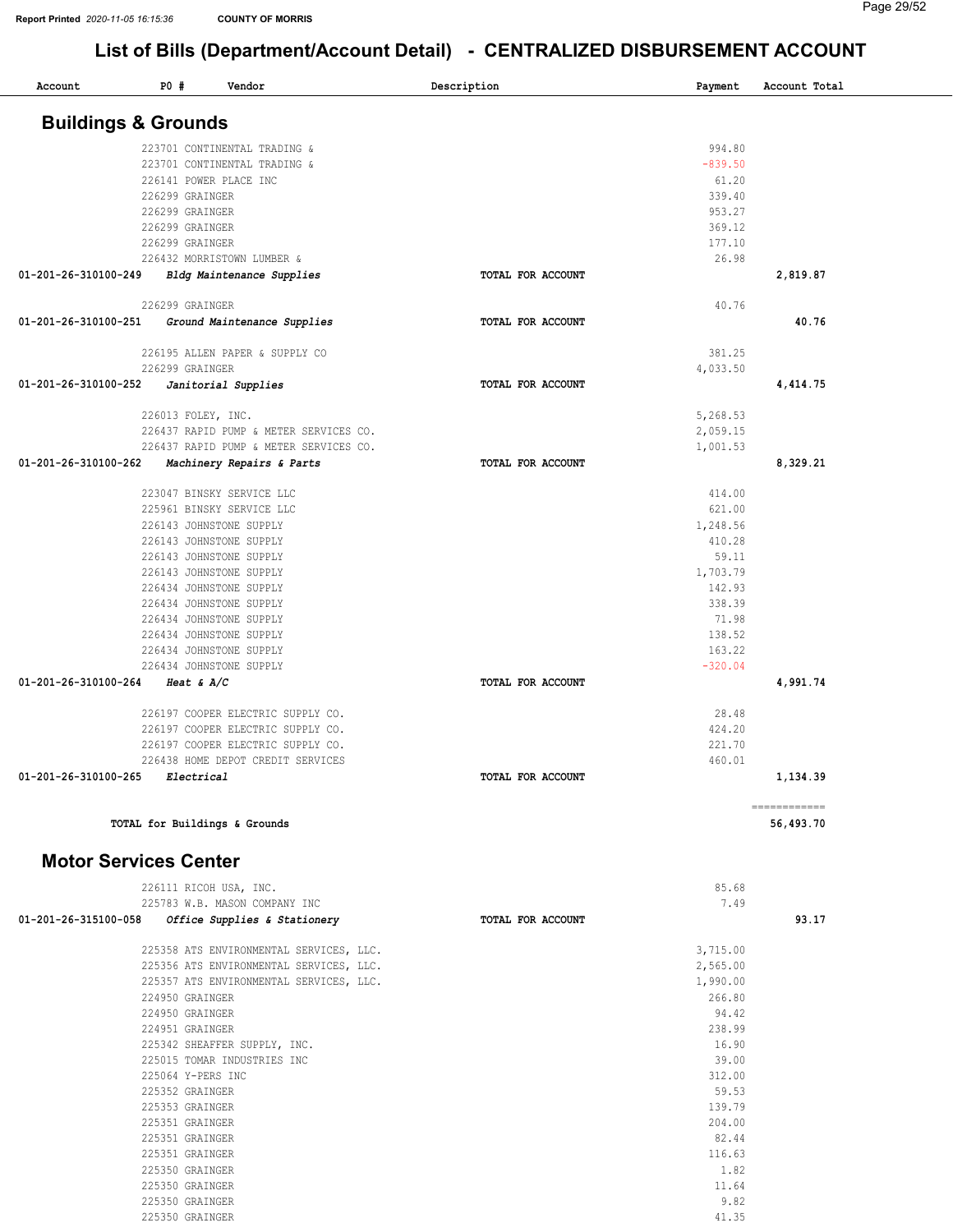| Account                               | PO # | Vendor                                                                     | Description       | Payment        | Account Total |
|---------------------------------------|------|----------------------------------------------------------------------------|-------------------|----------------|---------------|
| <b>Motor Services Center</b>          |      |                                                                            |                   |                |               |
|                                       |      |                                                                            |                   |                |               |
|                                       |      | 225350 GRAINGER                                                            |                   | 9.54           |               |
|                                       |      | 225350 GRAINGER                                                            |                   | 49.80          |               |
|                                       |      | 225350 GRAINGER                                                            |                   | 24.52          |               |
|                                       |      | 225350 GRAINGER                                                            |                   | 45.79          |               |
|                                       |      | 225350 GRAINGER                                                            |                   | 49.44          |               |
|                                       |      | 225350 GRAINGER                                                            |                   | 58.76          |               |
|                                       |      | 225350 GRAINGER                                                            |                   | 77.00          |               |
|                                       |      | 224983 JOSEPH GARTLAND INC                                                 |                   | 585.00         |               |
|                                       |      | 224983 JOSEPH GARTLAND INC                                                 |                   | 79.13          |               |
|                                       |      | 225001 ONE SOURCE OF NEW JERSEY LLC                                        |                   | 13.58          |               |
|                                       |      | 225001 ONE SOURCE OF NEW JERSEY LLC<br>225001 ONE SOURCE OF NEW JERSEY LLC |                   | 22.00<br>15.22 |               |
|                                       |      | 225001 ONE SOURCE OF NEW JERSEY LLC                                        |                   | 38.67          |               |
|                                       |      | 225001 ONE SOURCE OF NEW JERSEY LLC                                        |                   | 41.93          |               |
|                                       |      | 225001 ONE SOURCE OF NEW JERSEY LLC                                        |                   | 9.91           |               |
|                                       |      | 225001 ONE SOURCE OF NEW JERSEY LLC                                        |                   | 9.91           |               |
|                                       |      | 225001 ONE SOURCE OF NEW JERSEY LLC                                        |                   | 24.20          |               |
|                                       |      | 225001 ONE SOURCE OF NEW JERSEY LLC                                        |                   | 33.13          |               |
|                                       |      | 225001 ONE SOURCE OF NEW JERSEY LLC                                        |                   | 44.59          |               |
|                                       |      | 225001 ONE SOURCE OF NEW JERSEY LLC                                        |                   | 29.40          |               |
|                                       |      | 225736 ROBERT & SON, INC.                                                  |                   | 58.44          |               |
|                                       |      | 224946 GRAINGER                                                            |                   | 78.50          |               |
|                                       |      | 224946 GRAINGER                                                            |                   | 18.08          |               |
|                                       |      | 224946 GRAINGER                                                            |                   | 6.97           |               |
|                                       |      | 224946 GRAINGER                                                            |                   | 20.06          |               |
|                                       |      | 224946 GRAINGER                                                            |                   | 13.08          |               |
| 01-201-26-315100-098                  |      | Other Operating&Repair Supply                                              | TOTAL FOR ACCOUNT |                | 11,361.78     |
|                                       |      | 225424 NORTHEAST COMMUNICATIONS, INC.                                      |                   | 427.00         |               |
| 01-201-26-315100-161                  |      | Communications Equipment                                                   | TOTAL FOR ACCOUNT |                | 427.00        |
|                                       |      |                                                                            |                   |                |               |
|                                       |      | 224980 AMERICAN WEAR INC.                                                  |                   | 247.51         |               |
|                                       |      | 225360 AMERICAN WEAR INC.                                                  |                   | 247.51         |               |
| 01-201-26-315100-207                  |      | 225726 AMERICAN WEAR INC.                                                  | TOTAL FOR ACCOUNT | 192.72         | 687.74        |
|                                       |      | Uniform & Clothing Allowance                                               |                   |                |               |
|                                       |      | 225369 PETROCHOICE                                                         |                   | 2,171.90       |               |
| 01-201-26-315100-232                  |      | Lubricants & Anti Freeze                                                   | TOTAL FOR ACCOUNT |                | 2,171.90      |
|                                       |      | 224949 GRAINGER                                                            |                   | 28.58          |               |
|                                       |      | 224954 GRAINGER                                                            |                   | 11.85          |               |
|                                       |      | 224954 GRAINGER                                                            |                   | 15.02          |               |
|                                       |      | 224954 GRAINGER                                                            |                   | 4.16           |               |
|                                       |      | 224954 GRAINGER                                                            |                   | 48.75          |               |
|                                       |      | 224954 GRAINGER                                                            |                   | 22.75          |               |
| 01-201-26-315100-239 Small Tools      |      |                                                                            | TOTAL FOR ACCOUNT |                | 131.11        |
|                                       |      | 225385 NAPA OF ROCKAWAY                                                    |                   | 1,160.00       |               |
|                                       |      | 225385 NAPA OF ROCKAWAY                                                    |                   | 318.40         |               |
| 01-201-26-315100-241                  |      | Snow Plowing Parts                                                         | TOTAL FOR ACCOUNT |                | 1,478.40      |
|                                       |      |                                                                            |                   |                |               |
|                                       |      | 225375 BARNWELL HOUSE OF TIRES, INC.                                       |                   | 258.00         |               |
|                                       |      | 225348 BARNWELL HOUSE OF TIRES, INC.                                       |                   | 620.16         |               |
|                                       |      | 225727 BARNWELL HOUSE OF TIRES, INC.                                       |                   | 575.28         |               |
|                                       |      | 225727 BARNWELL HOUSE OF TIRES, INC.                                       |                   | 373.12         |               |
|                                       |      | 225727 BARNWELL HOUSE OF TIRES, INC.                                       |                   | 424.96         |               |
|                                       |      | 225865 BARNWELL HOUSE OF TIRES, INC.                                       |                   | 344.00         |               |
| 01-201-26-315100-245 <i>Tires</i>     |      |                                                                            | TOTAL FOR ACCOUNT |                | 2,595.52      |
|                                       |      | 225343 ROBERT & SON, INC.                                                  |                   | 6,300.00       |               |
|                                       |      | 225343 ROBERT & SON, INC.                                                  |                   | 650.00         |               |
| $01-201-26-315100-246$ Tools - Others |      |                                                                            | TOTAL FOR ACCOUNT |                | 6,950.00      |
|                                       |      | 224985 BEYER FORD                                                          |                   | 8.64           |               |
|                                       |      | 224985 BEYER FORD                                                          |                   | 181.87         |               |
|                                       |      | 224985 BEYER FORD                                                          |                   | 106.32         |               |
|                                       |      | 224985 BEYER FORD                                                          |                   | 43.61          |               |
|                                       |      | 224995 JESCO INC.                                                          |                   | 394.88         |               |
|                                       |      | 224995 JESCO INC.                                                          |                   | 27.75          |               |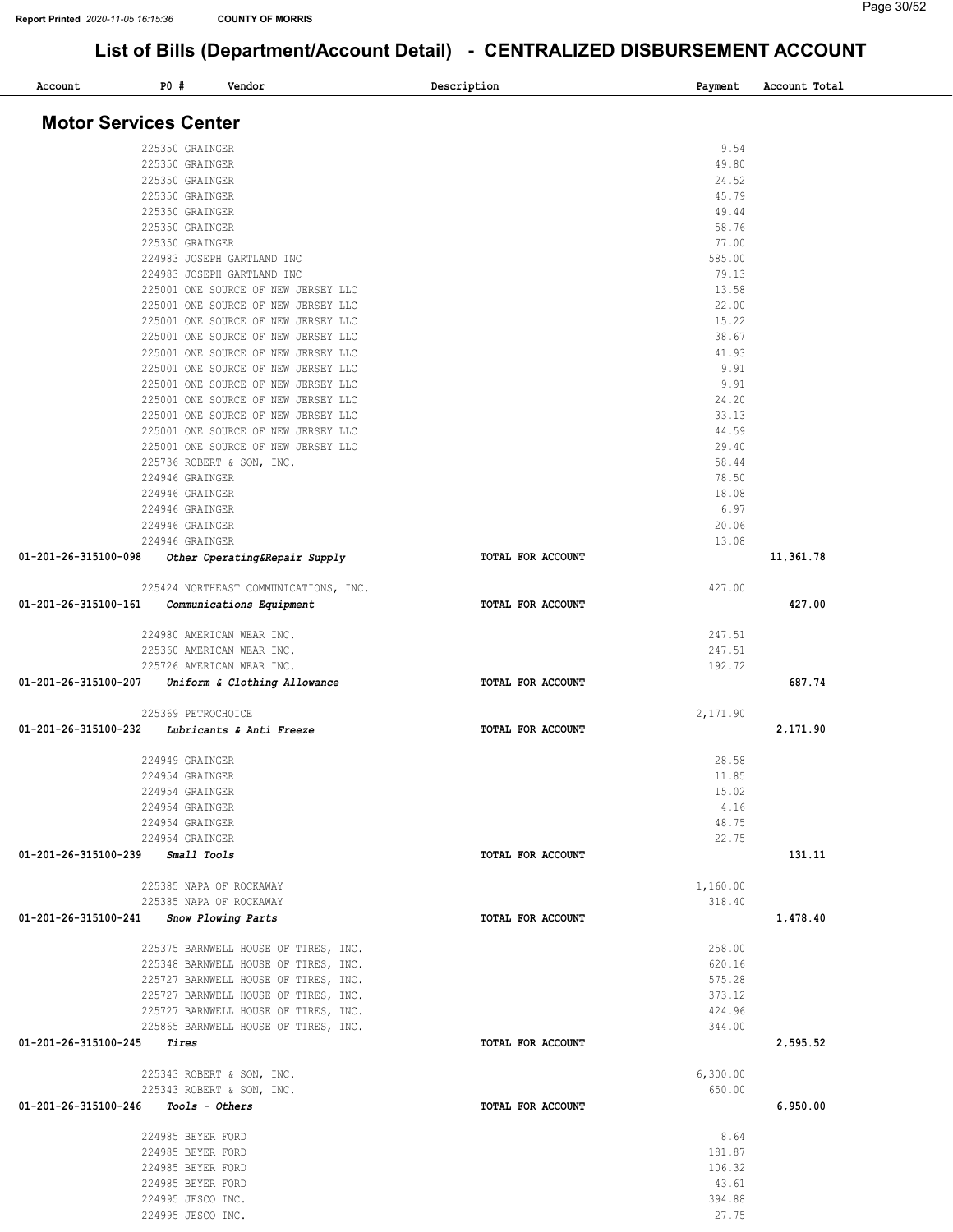| Account                      | PO # | Vendor                                                                       | Description       | Payment            | Account Total |
|------------------------------|------|------------------------------------------------------------------------------|-------------------|--------------------|---------------|
| <b>Motor Services Center</b> |      |                                                                              |                   |                    |               |
|                              |      |                                                                              |                   |                    |               |
|                              |      | 224996 JESCO INC.<br>225382 MONTAGE ENTERPRISES INC.                         |                   | 629.15<br>26.50    |               |
|                              |      | 225382 MONTAGE ENTERPRISES INC.                                              |                   | 330.20             |               |
|                              |      | 225386 NAPA OF ROCKAWAY                                                      |                   | 164.26             |               |
|                              |      | 225386 NAPA OF ROCKAWAY                                                      |                   | 60.08              |               |
|                              |      | 225386 NAPA OF ROCKAWAY                                                      |                   | 271.08             |               |
|                              |      | 225054 PEIRCE EQUIPMENT CO.                                                  |                   | 240.36             |               |
|                              |      | 225054 PEIRCE EQUIPMENT CO.                                                  |                   | 750.00             |               |
|                              |      | 225054 PEIRCE EQUIPMENT CO.                                                  |                   | 19.81              |               |
|                              |      | 225384 ROBERT & SON, INC.                                                    |                   | 245.00             |               |
|                              |      | 225056 SMITH MOTOR CO., INC.<br>225056 SMITH MOTOR CO., INC.                 |                   | 248.32<br>120.78   |               |
|                              |      | 225367 TRIUS, INC.                                                           |                   | 170.37             |               |
|                              |      | 225367 TRIUS, INC.                                                           |                   | 108.52             |               |
|                              |      | 225359 AMERICAN HOSE & HYDRAULICS                                            |                   | 595.82             |               |
|                              |      | 225359 AMERICAN HOSE & HYDRAULICS                                            |                   | 26.35              |               |
|                              |      | 225729 BEYER BROS CORP                                                       |                   | 43.41              |               |
|                              |      | 225730 BEYER BROS CORP                                                       |                   | 41.36              |               |
|                              |      | 225730 BEYER BROS CORP                                                       |                   | 42.30<br>$-546.25$ |               |
|                              |      | 225869 BROWN HUNTERDON INTERNATIONAL<br>225869 BROWN HUNTERDON INTERNATIONAL |                   | $-265.22$          |               |
|                              |      | 225869 BROWN HUNTERDON INTERNATIONAL                                         |                   | 17.52              |               |
|                              |      | 225869 BROWN HUNTERDON INTERNATIONAL                                         |                   | 185.27             |               |
|                              |      | 225869 BROWN HUNTERDON INTERNATIONAL                                         |                   | 329.61             |               |
|                              |      | 225869 BROWN HUNTERDON INTERNATIONAL                                         |                   | 548.28             |               |
|                              |      | 225381 JOHNSON & TOWERS, INC.                                                |                   | 261.28             |               |
|                              |      | 225381 JOHNSON & TOWERS, INC.                                                |                   | 249.92             |               |
|                              |      | 225381 JOHNSON & TOWERS, INC.                                                |                   | 340.80             |               |
|                              |      | 225381 JOHNSON & TOWERS, INC.<br>225381 JOHNSON & TOWERS, INC.               |                   | 20.00<br>13.51     |               |
|                              |      | 225737 NAPA OF ROCKAWAY                                                      |                   | 7.32               |               |
|                              |      | 225737 NAPA OF ROCKAWAY                                                      |                   | 51.34              |               |
|                              |      | 225676 ROBERT & SON, INC.                                                    |                   | 209.00             |               |
|                              |      | 225007 SMITH TRACTOR & EQUIPMENT INC.                                        |                   | 500.71             |               |
|                              |      | 224994 INTER CITY TIRE                                                       |                   | 38.45              |               |
|                              |      | 224994 INTER CITY TIRE                                                       |                   | 318.00             |               |
|                              |      | 225052 JESCO INC.                                                            |                   | 35.40              |               |
| 01-201-26-315100-261         |      | Spare Parts for Equipment                                                    | TOTAL FOR ACCOUNT |                    | 7,211.68      |
|                              |      | 225000 ONE SOURCE OF NEW JERSEY LLC                                          |                   | 179.20             |               |
| 01-201-26-315100-266         |      | Safety Items                                                                 | TOTAL FOR ACCOUNT |                    | 179.20        |
|                              |      | 225377 BUY WISE AUTO PARTS                                                   |                   | 272.98             |               |
|                              |      | 225377 BUY WISE AUTO PARTS                                                   |                   | 88.60              |               |
|                              |      | 225376 BEYER FORD<br>225376 BEYER FORD                                       |                   | 113.11<br>305.85   |               |
|                              |      | 225376 BEYER FORD                                                            |                   | 119.46             |               |
|                              |      | 225033 BEYER FORD                                                            |                   | 127.68             |               |
|                              |      | 225033 BEYER FORD                                                            |                   | 21.54              |               |
|                              |      | 225032 BEYER FORD                                                            |                   | 83.13              |               |
|                              |      | 225032 BEYER FORD                                                            |                   | 16.00              |               |
|                              |      | 224984 BEYER FORD                                                            |                   | $-32.00$           |               |
|                              |      | 224984 BEYER FORD                                                            |                   | 40.53              |               |
|                              |      | 224984 BEYER FORD<br>225361 BEYER FORD                                       |                   | 26.66<br>684.47    |               |
|                              |      | 225345 FLEMINGTON BUICK CHEVROLET                                            |                   | $-12.25$           |               |
|                              |      | 225345 FLEMINGTON BUICK CHEVROLET                                            |                   | 116.09             |               |
|                              |      | 225363 FLEMINGTON BUICK CHEVROLET                                            |                   | 78.65              |               |
|                              |      | 225363 FLEMINGTON BUICK CHEVROLET                                            |                   | 5.49               |               |
|                              |      | 225365 NIELSEN DODGE - C-J-R                                                 |                   | 33.08              |               |
|                              |      | 225364 NIELSEN DODGE - C-J-R                                                 |                   | 438.00             |               |
|                              |      | 225364 NIELSEN DODGE - C-J-R                                                 |                   | 10.09              |               |
|                              |      | 225344 NIELSEN DODGE - C-J-R<br>225344 NIELSEN DODGE - C-J-R                 |                   | 73.52<br>16.88     |               |
|                              |      | 225344 NIELSEN DODGE - C-J-R                                                 |                   | 16.50              |               |
|                              |      | 225344 NIELSEN DODGE - C-J-R                                                 |                   | 93.40              |               |
|                              |      | 225383 NIELSEN DODGE - C-J-R                                                 |                   | 745.50             |               |
|                              |      | 225374 RE-TRON TECHNOLOGIES INC.                                             |                   | 279.84             |               |
|                              |      | 225374 RE-TRON TECHNOLOGIES INC.                                             |                   | 45.00              |               |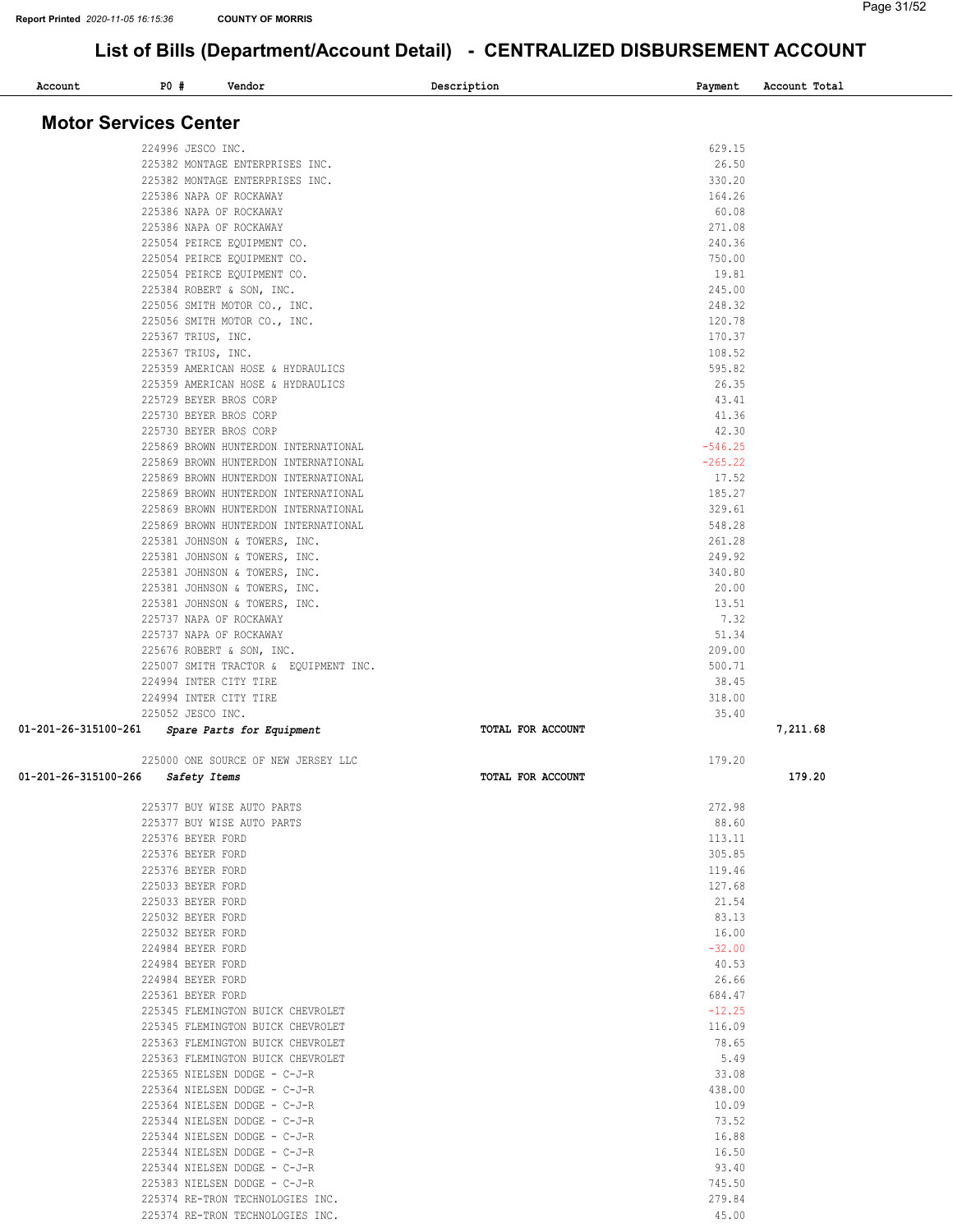| Account                      | P0 # | Vendor                                           | Description |                   | Payment         | Account Total |
|------------------------------|------|--------------------------------------------------|-------------|-------------------|-----------------|---------------|
| <b>Motor Services Center</b> |      |                                                  |             |                   |                 |               |
|                              |      | 225374 RE-TRON TECHNOLOGIES INC.                 |             |                   | $-45.00$        |               |
|                              |      | 225006 SMITH MOTOR CO., INC.                     |             |                   | 82.91           |               |
|                              |      | 225006 SMITH MOTOR CO., INC.                     |             |                   | 131.96          |               |
|                              |      | 225006 SMITH MOTOR CO., INC.                     |             |                   | 16.00           |               |
|                              |      | 225866 BEYER FORD                                |             |                   | 36.15           |               |
|                              |      | 225867 BEYER FORD                                |             |                   | 34.91           |               |
|                              |      | 225732 D&B AUTO SUPPLY                           |             |                   | 171.97          |               |
|                              |      | 225732 D&B AUTO SUPPLY                           |             |                   | 63.73           |               |
|                              |      | 225732 D&B AUTO SUPPLY                           |             |                   | 244.02          |               |
|                              |      | 225732 D&B AUTO SUPPLY                           |             |                   | 63.73           |               |
|                              |      | 225732 D&B AUTO SUPPLY                           |             |                   | 136.82          |               |
|                              |      | 225733 D&B AUTO SUPPLY                           |             |                   | 36.57           |               |
|                              |      | 225733 D&B AUTO SUPPLY                           |             |                   | 73.81           |               |
|                              |      | 225733 D&B AUTO SUPPLY                           |             |                   | 296.86          |               |
|                              |      | 225733 D&B AUTO SUPPLY                           |             |                   | 8.43            |               |
|                              |      | 225733 D&B AUTO SUPPLY                           |             |                   | 4.59            |               |
|                              |      | 225733 D&B AUTO SUPPLY                           |             |                   | 12.22           |               |
|                              |      | 225733 D&B AUTO SUPPLY                           |             |                   | 153.44          |               |
|                              |      | 225733 D&B AUTO SUPPLY                           |             |                   | 63.10           |               |
|                              |      | 225733 D&B AUTO SUPPLY                           |             |                   | 64.34           |               |
|                              |      | 225733 D&B AUTO SUPPLY                           |             |                   | 216.98          |               |
|                              |      | 225733 D&B AUTO SUPPLY                           |             |                   | 137.26          |               |
|                              |      | 225733 D&B AUTO SUPPLY                           |             |                   | 29.66           |               |
|                              |      | 225733 D&B AUTO SUPPLY                           |             |                   | 45.86           |               |
|                              |      | 225733 D&B AUTO SUPPLY                           |             |                   | 18.61           |               |
|                              |      | 225735 DITSCHMAN/FLEMINGTON FORD                 |             |                   | 224.08          |               |
|                              |      | 225677 DITSCHMAN/FLEMINGTON FORD                 |             |                   | 141.96          |               |
|                              |      | 225728 BEYER FORD                                |             |                   | 56.56           |               |
|                              |      | 225728 BEYER FORD                                |             |                   | 8.04            |               |
|                              |      | 225728 BEYER FORD                                |             |                   | 0.58            |               |
|                              |      | 225731 BUY WISE AUTO PARTS                       |             |                   | 128.72          |               |
|                              |      | 225731 BUY WISE AUTO PARTS                       |             |                   | 118.88          |               |
|                              |      | 225731 BUY WISE AUTO PARTS                       |             |                   | 45.01           |               |
|                              |      | 225731 BUY WISE AUTO PARTS                       |             |                   | 36.36           |               |
|                              |      | 225731 BUY WISE AUTO PARTS                       |             |                   | 29.52           |               |
|                              |      | 225940 D&B AUTO SUPPLY                           |             |                   | 63.73           |               |
|                              |      | 225940 D&B AUTO SUPPLY                           |             |                   | 59.32           |               |
|                              |      | 225940 D&B AUTO SUPPLY                           |             |                   | 120.16          |               |
|                              |      | 225940 D&B AUTO SUPPLY<br>225939 D&B AUTO SUPPLY |             |                   | 60.37<br>196.80 |               |
|                              |      | 225939 D&B AUTO SUPPLY                           |             |                   |                 |               |
|                              |      | 225939 D&B AUTO SUPPLY                           |             |                   | 65.60<br>7.32   |               |
| 01-201-26-315100-291         |      | Vehicle Repairs                                  |             | TOTAL FOR ACCOUNT |                 | 7,269.74      |
|                              |      | 225868 BEYER FORD                                |             |                   | 69.99           |               |
| 01-203-26-315100-261         |      | (2019) Spare Parts for Equipment                 |             | TOTAL FOR ACCOUNT |                 | 69.99         |
|                              |      |                                                  |             |                   |                 |               |

TOTAL for Motor Services Center 40,627.23

#### Mosquito Extermination

| 01-201-26-320100-031<br>Cellular Phones/Pagers | <b>TOTAL FOR ACCOUNT</b> | 960.00 |
|------------------------------------------------|--------------------------|--------|
| 225881 MELISSA MARTIN                          |                          | 60.00  |
| 225882 CHARLES MOORE                           |                          | 60.00  |
| 225877 WALTER JONES                            |                          | 60.00  |
| 225884 WILLIAM MOTT                            |                          | 60.00  |
| 225880 WAYNE MAKIN                             |                          | 60.00  |
| 225875 TERESA DUCKWORTH                        |                          | 60.00  |
| 225863 SEAN DEL BENE                           |                          | 60.00  |
| 225861 RUSSELL BERGER                          |                          | 60.00  |
| 225876 MICHAEL HENDERSON                       |                          | 60.00  |
| 225883 KRISTIAN MCMORLAND                      |                          | 60.00  |
| 225887 JOHN ZEGERS                             |                          | 60.00  |
| 225885 JASON VIVIAN                            |                          | 60.00  |
| 225862 JUSTIN CHUPLIS                          |                          | 60.00  |
| 225886 ERROL WOLLARY                           |                          | 60.00  |
| 225879 ANTHONY LYNN                            |                          | 60.00  |
| 225878 ASHLEY KEREKGYARTO                      |                          | 60.00  |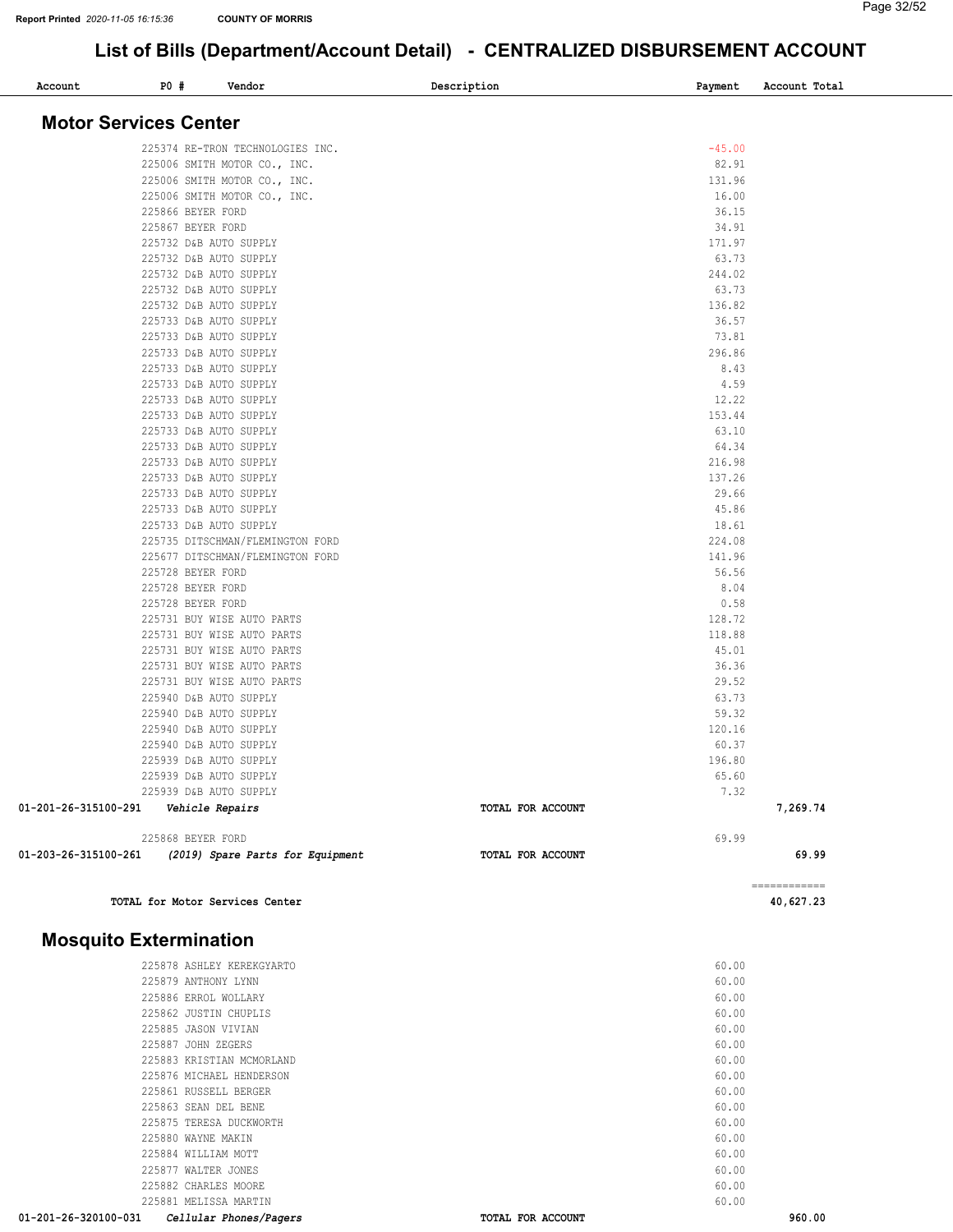| Account                       | P0#                                | Vendor                                                     | Description |                   | Payment        | Account Total |  |
|-------------------------------|------------------------------------|------------------------------------------------------------|-------------|-------------------|----------------|---------------|--|
| <b>Mosquito Extermination</b> |                                    |                                                            |             |                   |                |               |  |
|                               |                                    |                                                            |             |                   |                |               |  |
|                               |                                    | 224505 FRED PRYOR SEMINARS                                 |             |                   | 189.00         |               |  |
|                               |                                    | 224505 FRED PRYOR SEMINARS                                 |             |                   | 189.00         |               |  |
|                               |                                    | 224505 FRED PRYOR SEMINARS                                 |             |                   | 189.00         |               |  |
|                               |                                    | 224505 FRED PRYOR SEMINARS                                 |             |                   | 189.00         |               |  |
|                               |                                    | 224505 FRED PRYOR SEMINARS                                 |             |                   | 189.00         |               |  |
| 01-201-26-320100-039          |                                    | 224505 FRED PRYOR SEMINARS<br>Education Schools & Training |             | TOTAL FOR ACCOUNT | 189.00         | 1,134.00      |  |
|                               |                                    | 225771 W.B. MASON COMPANY INC                              |             |                   | 134.10         |               |  |
| 01-201-26-320100-058          |                                    | Office Supplies & Stationery                               |             | TOTAL FOR ACCOUNT |                | 134.10        |  |
|                               |                                    | 224910 TREASURER STATE OF NEW JERSEY                       |             |                   | 80.00          |               |  |
| 01-201-26-320100-095          |                                    | Other Administrative Supplies                              |             | TOTAL FOR ACCOUNT |                | 80.00         |  |
|                               |                                    | 226090 RICOH AMERICAS CORPORATION                          |             |                   | 192.64         |               |  |
| 01-201-26-320100-163          |                                    | Office Machines                                            |             | TOTAL FOR ACCOUNT |                | 192.64        |  |
|                               |                                    | 219222 DITSCHMAN/FLEMINGTON FORD                           |             |                   | 23,792.00      |               |  |
|                               |                                    | 219222 DITSCHMAN/FLEMINGTON FORD                           |             |                   | 470.25         |               |  |
|                               |                                    | 219222 DITSCHMAN/FLEMINGTON FORD                           |             |                   | 895.00         |               |  |
|                               |                                    | 219222 DITSCHMAN/FLEMINGTON FORD                           |             |                   | 430.00         |               |  |
| 01-201-26-320100-167          |                                    | Transportation Vehicles                                    |             | TOTAL FOR ACCOUNT |                | 25,587.25     |  |
|                               | 226084 B.J MOORE                   |                                                            |             |                   | 65.00          |               |  |
|                               |                                    | 226082 EDWARD ROSELLINI                                    |             |                   | 65.00          |               |  |
|                               | 226081 MICHAEL NOLL                |                                                            |             |                   | 65.00          |               |  |
|                               | 226083 OTTO KRUSE                  |                                                            |             |                   | 65.00          |               |  |
|                               |                                    | 226085 F.M.B.A LOCAL #70                                   |             |                   | 65.00          |               |  |
| 01-201-26-320100-251          |                                    | Ground Maintenance Supplies                                |             | TOTAL FOR ACCOUNT |                | 325.00        |  |
|                               |                                    | 219760 TOMAR INDUSTRIES INC                                |             |                   | 280.00         |               |  |
|                               |                                    | 219760 TOMAR INDUSTRIES INC                                |             |                   | 25.00          |               |  |
|                               |                                    | 219760 TOMAR INDUSTRIES INC                                |             |                   | 91.20          |               |  |
|                               |                                    | 224878 FLEMINGTON DEPT STORE INC                           |             |                   | 175.80         |               |  |
|                               |                                    | 224878 FLEMINGTON DEPT STORE INC                           |             |                   | 439.50         |               |  |
|                               |                                    | 224878 FLEMINGTON DEPT STORE INC                           |             |                   | 351.60         |               |  |
|                               |                                    | 224878 FLEMINGTON DEPT STORE INC                           |             |                   | 439.50         |               |  |
|                               |                                    | 224738 TOMAR INDUSTRIES INC                                |             |                   | 280.00         |               |  |
|                               |                                    | 224738 TOMAR INDUSTRIES INC                                |             |                   | 29.00          |               |  |
|                               |                                    | 224738 TOMAR INDUSTRIES INC                                |             |                   | 82.00          |               |  |
|                               |                                    | 224738 TOMAR INDUSTRIES INC                                |             |                   | 61.00          |               |  |
| 01-201-26-320100-258          |                                    | 224738 TOMAR INDUSTRIES INC                                |             | TOTAL FOR ACCOUNT | 91.20          |               |  |
|                               | Equipment                          |                                                            |             |                   |                | 2,345.80      |  |
|                               | 224895 GRAINGER                    |                                                            |             |                   | 123.50         |               |  |
|                               | 224895 GRAINGER                    |                                                            |             |                   | 13.88          |               |  |
|                               | 224895 GRAINGER                    |                                                            |             |                   | 35.02          |               |  |
|                               | 224895 GRAINGER                    |                                                            |             |                   | 59.00          |               |  |
|                               | 224895 GRAINGER<br>224895 GRAINGER |                                                            |             |                   | 20.00<br>87.37 |               |  |
|                               | 224895 GRAINGER                    |                                                            |             |                   | 5.37           |               |  |
|                               | 224895 GRAINGER                    |                                                            |             |                   | 16.69          |               |  |
|                               | 224895 GRAINGER                    |                                                            |             |                   | 16.76          |               |  |
|                               | 224895 GRAINGER                    |                                                            |             |                   | 24.73          |               |  |
| 01-201-26-320100-291          |                                    | Vehicle Repairs                                            |             | TOTAL FOR ACCOUNT |                | 402.32        |  |
|                               |                                    |                                                            |             |                   |                | ============  |  |
|                               |                                    | TOTAL for Mosquito Extermination                           |             |                   |                | 31, 161. 11   |  |
| <b>Health Management</b>      |                                    |                                                            |             |                   |                |               |  |
|                               | 225852 CYNTHIA BELLA               |                                                            |             |                   | 51.50          |               |  |
|                               | 226075 JESSICA FREER               |                                                            |             |                   | 50.00          |               |  |
|                               | 226074 BONNIE SMITH                |                                                            |             |                   | 4.41           |               |  |
|                               |                                    | 226078 FASTER URGENT CARE LLC                              |             |                   | 490.00         |               |  |
|                               |                                    | 225646 TURN OUT UNIFORMS, INC.                             |             |                   | 104.22         |               |  |
|                               | 226593 CASEY BRADY                 |                                                            |             |                   | 51.50          |               |  |

01-201-27-330100-084 Other Outside Services TOTAL FOR ACCOUNT

751.63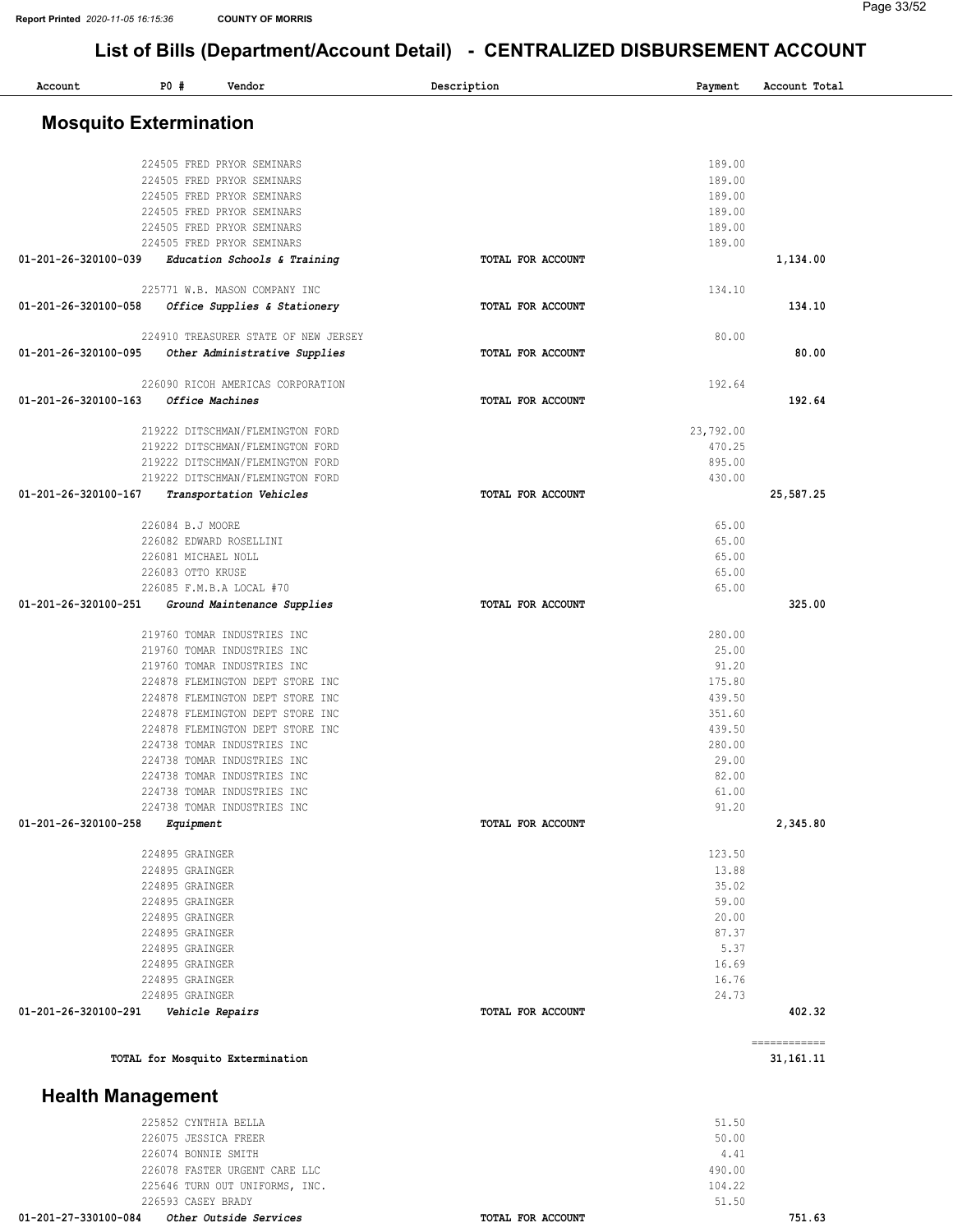| Account                  | P0#<br>Vendor                                                          | Description       | Payment          | Account Total            |
|--------------------------|------------------------------------------------------------------------|-------------------|------------------|--------------------------|
| <b>Health Management</b> |                                                                        |                   |                  |                          |
|                          |                                                                        |                   |                  |                          |
|                          | 225854 WEST CALDWELL CALIBRATION LABS                                  |                   | 375.00           |                          |
|                          | 225854 WEST CALDWELL CALIBRATION LABS                                  |                   | 30.00            |                          |
|                          | 225854 WEST CALDWELL CALIBRATION LABS                                  |                   | 225.00           |                          |
|                          | 225854 WEST CALDWELL CALIBRATION LABS                                  |                   | 187.50           |                          |
|                          | 226336 JASON VIVIAN                                                    |                   | 14.97            |                          |
| 01-201-27-330100-210     | Environmental Compliance                                               | TOTAL FOR ACCOUNT |                  | 832.47                   |
|                          | 225647 UNITED PARCEL SERVICE                                           |                   | 28.42            |                          |
| 01-203-27-330100-068     | (2019) Postage & Metered Mail                                          | TOTAL FOR ACCOUNT |                  | 28.42                    |
|                          | 225853 CARLOS PEREZ JR.                                                |                   | 102.50           |                          |
| 01-203-27-330100-084     | (2019) Other Outside Services                                          | TOTAL FOR ACCOUNT |                  | 102.50                   |
|                          |                                                                        |                   |                  |                          |
|                          | TOTAL for Health Management                                            |                   |                  | ============<br>1,715.02 |
|                          |                                                                        |                   |                  |                          |
| <b>Human Services</b>    |                                                                        |                   |                  |                          |
|                          | 226673 COUNTY OF MORRIS                                                |                   | 84.70            |                          |
| 01-201-27-331100-068     | Postage & Metered Mail                                                 | TOTAL FOR ACCOUNT |                  | 84.70                    |
|                          |                                                                        |                   |                  |                          |
| 01-201-27-331100-084     | 225238 SRS SECURITY AGENCY, LLC<br>Other Outside Services              | TOTAL FOR ACCOUNT | 3,024.00         | 3,024.00                 |
|                          |                                                                        |                   |                  |                          |
|                          |                                                                        |                   |                  | ============             |
|                          | TOTAL for Human Services                                               |                   |                  | 3,108.70                 |
| <b>Youth Shelter</b>     |                                                                        |                   |                  |                          |
|                          | 225754 OPTIMUM                                                         |                   | 663.75           |                          |
| 01-201-27-331110-039     | Education Schools & Training                                           | TOTAL FOR ACCOUNT |                  | 663.75                   |
|                          | 225699 W.B. MASON COMPANY INC                                          |                   | 10.83            |                          |
| 01-201-27-331110-058     | Office Supplies & Stationery                                           | TOTAL FOR ACCOUNT |                  | 10.83                    |
|                          |                                                                        |                   |                  |                          |
|                          | 225699 W.B. MASON COMPANY INC                                          |                   | 42.67            |                          |
|                          | 225699 W.B. MASON COMPANY INC                                          |                   | 33.99            |                          |
| 01-201-27-331110-059     | Other General Expenses                                                 | TOTAL FOR ACCOUNT |                  | 76.66                    |
|                          | 226673 COUNTY OF MORRIS                                                |                   | 1.00             |                          |
| 01-201-27-331110-068     | Postage and Metered Mail                                               | TOTAL FOR ACCOUNT |                  | 1.00                     |
|                          |                                                                        |                   |                  |                          |
|                          | 225191 NU-WAY CONCESSIONAIRES INC                                      |                   | 523.60           |                          |
|                          | 225191 NU-WAY CONCESSIONAIRES INC<br>225191 NU-WAY CONCESSIONAIRES INC |                   | 481.53<br>323.38 |                          |
|                          | 225191 NU-WAY CONCESSIONAIRES INC                                      |                   | 21.57            |                          |
|                          | 225191 NU-WAY CONCESSIONAIRES INC                                      |                   | 458.28           |                          |
| 01-201-27-331110-185     | Food                                                                   | TOTAL FOR ACCOUNT |                  | 1,808.36                 |
|                          |                                                                        |                   |                  |                          |
|                          | 224882 GALLS, LLC<br>224882 GALLS, LLC                                 |                   | 93.00<br>10.95   |                          |
|                          | 224882 GALLS, LLC                                                      |                   | 46.57            |                          |
|                          | 224882 GALLS, LLC                                                      |                   | 10.95            |                          |
|                          | 224118 GALLS, LLC                                                      |                   | 93.14            |                          |
|                          | 224118 GALLS, LLC                                                      |                   | 18.60            |                          |
|                          | 224118 GALLS, LLC                                                      |                   | 15.99            |                          |
| 01-201-27-331110-189     | Medical                                                                | TOTAL FOR ACCOUNT |                  | 289.20                   |
|                          | 225493 CORE PROMOTIONS, LLC                                            |                   | 180.65           |                          |
| 01-201-27-331110-202     | Uniform And Accessories                                                | TOTAL FOR ACCOUNT |                  | 180.65                   |
|                          | 225699 W.B. MASON COMPANY INC                                          |                   | 47.88            |                          |
|                          | 225992 OFFICE CONCEPTS GROUP, INC.                                     |                   | 38.44            |                          |
| 01-201-27-331110-252     | Janitorial Supplies                                                    | TOTAL FOR ACCOUNT |                  | 86.32                    |
|                          |                                                                        |                   |                  | -------------            |
|                          |                                                                        |                   |                  |                          |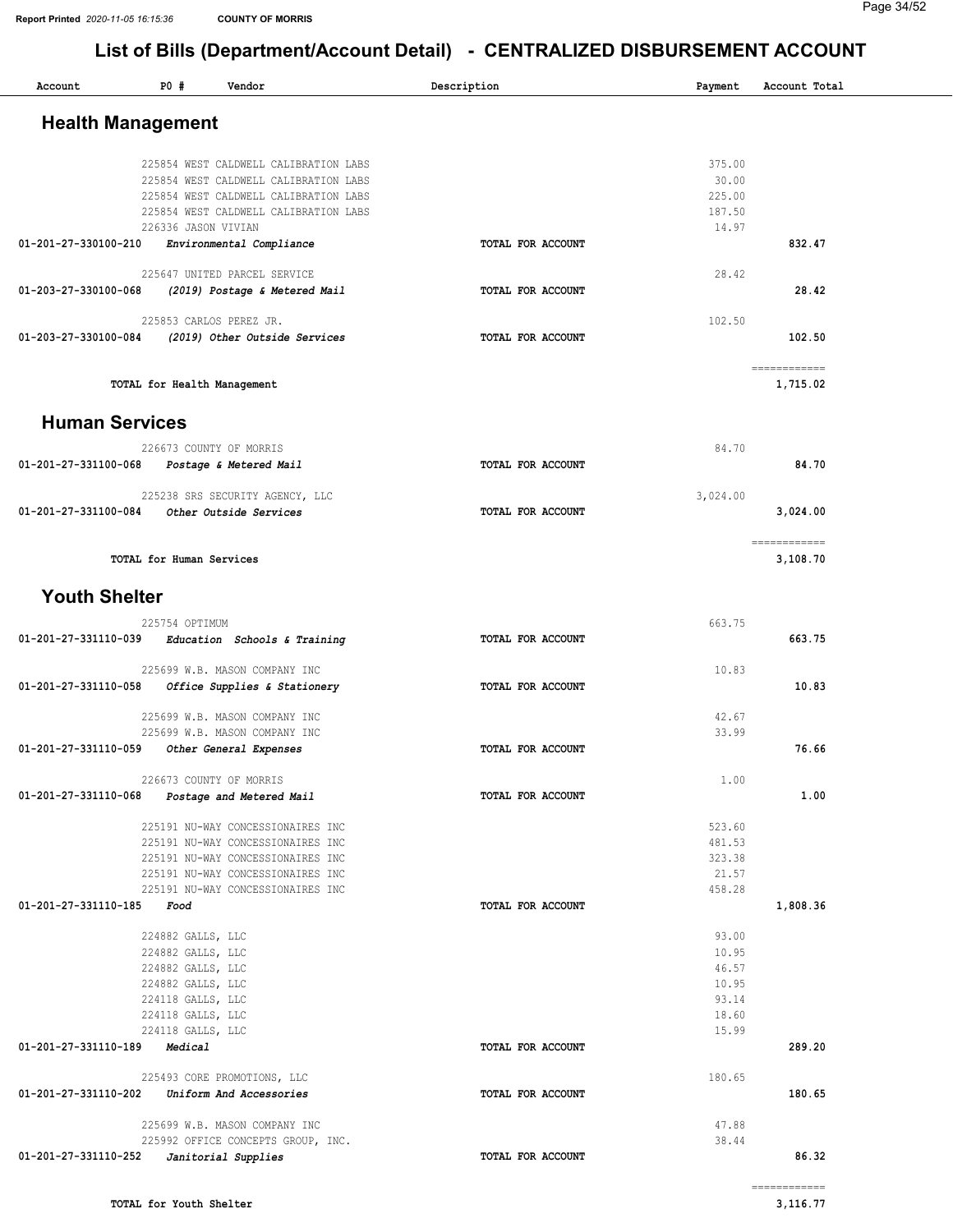| Account                      | <b>PO #</b>                 | Vendor                                                         | Description              | Payment        | Account Total            |
|------------------------------|-----------------------------|----------------------------------------------------------------|--------------------------|----------------|--------------------------|
| <b>Office on Aging</b>       |                             |                                                                |                          |                |                          |
|                              |                             | 226053 ANDREA BATISTONI                                        |                          | 12.00          |                          |
|                              |                             | 226238 CHRISTINE HELLYER                                       |                          | 12.00          |                          |
| 01-201-27-333100-048         | Insurance                   |                                                                | <b>TOTAL FOR ACCOUNT</b> |                | 24.00                    |
|                              |                             |                                                                |                          |                |                          |
|                              |                             | 225588 W.B. MASON COMPANY INC                                  |                          | 14.16          |                          |
|                              |                             | 225588 W.B. MASON COMPANY INC<br>225588 W.B. MASON COMPANY INC |                          | 3.91<br>49.95  |                          |
|                              |                             | 225588 W.B. MASON COMPANY INC                                  |                          | 4.96           |                          |
|                              |                             | 225588 W.B. MASON COMPANY INC                                  |                          | 6.99           |                          |
|                              |                             | 225588 W.B. MASON COMPANY INC                                  |                          | 31.68          |                          |
|                              |                             | 225588 W.B. MASON COMPANY INC                                  |                          | $-14.16$       |                          |
|                              |                             | 225587 W.B. MASON COMPANY INC                                  |                          | 2.53           |                          |
|                              |                             | 225587 W.B. MASON COMPANY INC                                  |                          | 11.76          |                          |
|                              |                             | 225587 W.B. MASON COMPANY INC<br>225587 W.B. MASON COMPANY INC |                          | 16.91<br>36.08 |                          |
|                              |                             | 225587 W.B. MASON COMPANY INC                                  |                          | 11.04          |                          |
|                              |                             | 225587 W.B. MASON COMPANY INC                                  |                          | 12.76          |                          |
| 01-201-27-333100-058         |                             | Office Supplies & Stationery                                   | TOTAL FOR ACCOUNT        |                | 188.57                   |
|                              |                             |                                                                |                          | 21.70          |                          |
| 01-201-27-333100-068         |                             | 226673 COUNTY OF MORRIS<br>Postage & Metered Mail              | TOTAL FOR ACCOUNT        |                | 21.70                    |
|                              |                             |                                                                |                          |                |                          |
|                              |                             | 226053 ANDREA BATISTONI                                        |                          | 46.90          |                          |
|                              |                             | 226238 CHRISTINE HELLYER                                       |                          | 8.50           |                          |
|                              |                             | 226238 CHRISTINE HELLYER                                       |                          | 4.50           |                          |
| 01-201-27-333100-082         |                             | Travel Expense                                                 | TOTAL FOR ACCOUNT        |                | 59.90                    |
|                              |                             | 226523 HUBER & ASSOCIATES                                      |                          | 700.00         |                          |
|                              |                             | 226522 HUBER & ASSOCIATES                                      |                          | 700.00         |                          |
| 01-201-27-333100-084         |                             | Other Outside Services                                         | TOTAL FOR ACCOUNT        |                | 1,400.00                 |
|                              |                             | 226236 CHRISTINE HELLYER                                       |                          | 80.00          |                          |
| 01-201-27-333100-088         |                             | Meeting Exp Advisory Board, Etc.                               | TOTAL FOR ACCOUNT        |                | 80.00                    |
|                              |                             |                                                                |                          |                |                          |
|                              | TOTAL for Office on Aging   |                                                                |                          |                | ============<br>1,774.17 |
| <b>Hands Across Morris</b>   |                             |                                                                |                          |                |                          |
|                              |                             |                                                                |                          |                |                          |
|                              |                             | 225657 EL PRIMER PASO, LTD.                                    |                          | 4,863.00       |                          |
| 01-201-27-342100-465         |                             | GIA-HS-El Primer Paso, Ltd.                                    | TOTAL FOR ACCOUNT        |                | 4,863.00                 |
|                              |                             |                                                                |                          |                | ============             |
|                              |                             | TOTAL for Hands Across Morris                                  |                          |                | 4,863.00                 |
| <b>Collinsville Day Care</b> |                             |                                                                |                          |                |                          |
|                              |                             | 225653 COMMUNITY HOPE INC.                                     |                          | 26,823.00      |                          |
| 01-201-27-342200-468         |                             | GIA-Mntl Hlth-Community Hope                                   | <b>TOTAL FOR ACCOUNT</b> |                | 26,823.00                |
|                              |                             |                                                                |                          |                |                          |
|                              |                             | 225656 PRIME HEALTHCARE SERVICES                               |                          | 16,018.00      |                          |
|                              |                             | 225655 PRIME HEALTHCARE SERVICES                               |                          | 66, 317.00     |                          |
| 01-201-27-342200-484         |                             | 225654 PRIME HEALTHCARE SERVICES                               | TOTAL FOR ACCOUNT        | 82,556.00      | 164,891.00               |
|                              |                             | GIA-Mntl Hlth-St Clare's Hospital                              |                          |                |                          |
|                              |                             |                                                                |                          |                | ============             |
|                              |                             | TOTAL for Collinsville Day Care                                |                          |                | 191,714.00               |
| DEPARTMENT 342400            |                             |                                                                |                          |                |                          |
|                              |                             | 225821 PRIME HEALTHCARE SERVICES                               |                          | 32,545.00      |                          |
| 01-201-27-342400-484         |                             | GIA-Ch 51 Match-St Clare's Hospital                            | TOTAL FOR ACCOUNT        |                | 32,545.00                |
|                              |                             |                                                                |                          |                | ============             |
|                              | TOTAL for DEPARTMENT 342400 |                                                                |                          |                | 32,545.00                |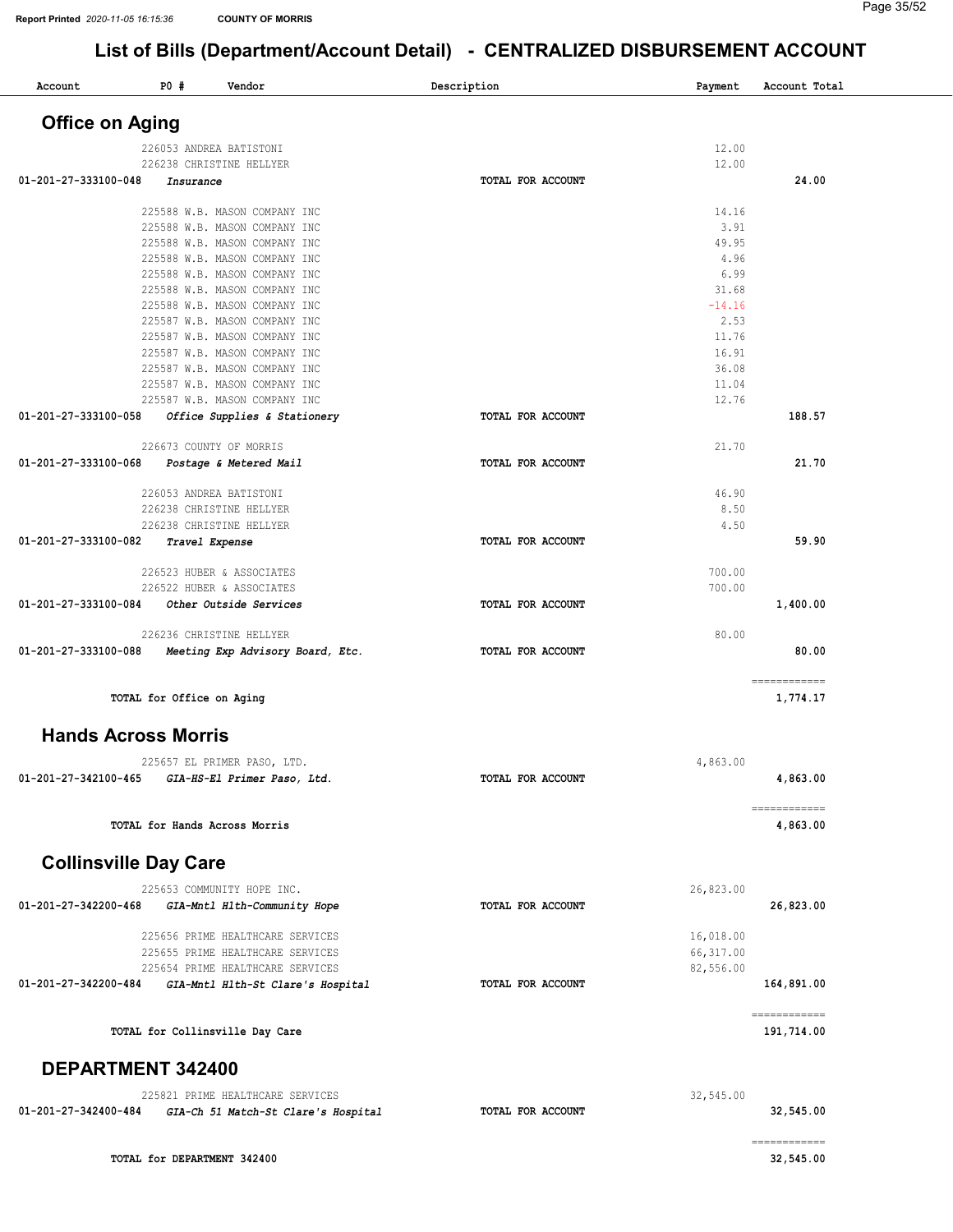۰

# List of Bills (Department/Account Detail) - CENTRALIZED DISBURSEMENT ACCOUNT

| Account              | P0#<br>Vendor                              | Description              | Payment   | Account Total |
|----------------------|--------------------------------------------|--------------------------|-----------|---------------|
|                      |                                            |                          |           |               |
| DEPARTMENT 342500    |                                            |                          |           |               |
|                      | 226345 EMPLOYMENT HORIZONS ENTERPRISES INC |                          | 1,029.00  |               |
|                      | 226347 EMPLOYMENT HORIZONS ENTERPRISES INC |                          | 15,300.00 |               |
|                      | 226346 EMPLOYMENT HORIZONS ENTERPRISES INC |                          | 7,501.00  |               |
| 01-201-27-342500-463 | GIA-Agng&Dsbld-Employment Horizons         | TOTAL FOR ACCOUNT        |           | 23,830.00     |
|                      | 226321 MENTAL HEALTH ASSOCIATION OF        |                          | 3,851.00  |               |
| 01-201-27-342500-470 | GIA-Agng&Dsbld-Mntl Hlth Assc Essx&Morrs   | TOTAL FOR ACCOUNT        |           | 3,851.00      |
|                      |                                            |                          |           |               |
|                      | 226324 DAWN CENTER FOR INDEPENDENT         |                          | 7,487.00  |               |
| 01-201-27-342500-473 | 226325 DAWN CENTER FOR INDEPENDENT         | <b>TOTAL FOR ACCOUNT</b> | 1,741.00  | 9,228.00      |
|                      | GIA-Agng&Dsbld-DAWN Center                 |                          |           |               |
|                      | 226319 UNITED WAY OF NORTHERN              |                          | 4,138.00  |               |
| 01-201-27-342500-474 | GIA-Agng&Dsbld-United Way of NNJ           | TOTAL FOR ACCOUNT        |           | 4,138.00      |
|                      | 226350 NORWESCAP INC                       |                          | 132.00    |               |
| 01-201-27-342500-477 | GIA-Agng&Dsbld-NORWESCAP, Inc.             | TOTAL FOR ACCOUNT        |           | 132.00        |
|                      |                                            |                          |           |               |
|                      | 226320 CFCS - HOPE HOUSE                   |                          | 213.00    |               |
| 01-201-27-342500-480 | GIA-Agng&Dsbld-Hope House                  | TOTAL FOR ACCOUNT        |           | 213.00        |
|                      | 226326 VISITING NURSE ASSOC. OF            |                          | 42,357.00 |               |
|                      | 226327 VISITING NURSE ASSOC. OF            |                          | 10,721.00 |               |
|                      | 226328 VISITING NURSE ASSOC. OF            |                          | 195.00    |               |
| 01-201-27-342500-481 | GIA-Agng&Dsbld-Visiting Nrs Assc of NNJ    | TOTAL FOR ACCOUNT        |           | 53,273.00     |
|                      | 226351 NEWBRIDGE SERVICES INC              |                          | 5,548.00  |               |
| 01-201-27-342500-483 | GIA-Agng&Dsbld-NewBridge Services, Inc.    | TOTAL FOR ACCOUNT        |           | 5,548.00      |
|                      |                                            |                          |           |               |
|                      | 226322 INTERFAITH FOOD PANTRY INC.         |                          | 23,598.00 |               |
| 01-201-27-342500-493 | GIA-Agng&Dsbld-Interfaith Food Pantry      | TOTAL FOR ACCOUNT        |           | 23,598.00     |
|                      | 226349 ATLANTIC PRIVATE CARE               |                          | 1,558.00  |               |
| 01-201-27-342500-498 | GIA-Agng&Dsbld-Atlantic Private Care       | TOTAL FOR ACCOUNT        |           | 1,558.00      |
|                      | 226323 CORNERSTONE FAMILY PROGRAMS         |                          | 24,019.00 |               |
| 01-201-27-342500-499 | GIA-Agng&Dsbld-Cornerstone Fmly Prgms      | TOTAL FOR ACCOUNT        |           | 24,019.00     |
|                      |                                            |                          |           |               |
|                      |                                            |                          |           | ============  |
|                      | TOTAL for DEPARTMENT 342500                |                          |           | 149,388.00    |
|                      |                                            |                          |           |               |
|                      | <b>Seniors, Disabled &amp; Veterans</b>    |                          |           |               |
|                      | 226237 CHRISTINE HELLYER                   |                          | 89.00     |               |
| 01-201-27-343100-028 | Books & Periodicals                        | TOTAL FOR ACCOUNT        |           | 89.00         |
|                      | 225587 W.B. MASON COMPANY INC              |                          | 53.91     |               |
|                      | 225820 W.B. MASON COMPANY INC              |                          | 6.64      |               |
|                      | 225820 W.B. MASON COMPANY INC              |                          | 11.10     |               |
| 01-201-27-343100-058 | Office Supplies & Stationery               | <b>TOTAL FOR ACCOUNT</b> |           | 71.65         |
|                      | 225651 MINUTEMAN PRESS OF MORRISTOWN       |                          | 286.24    |               |
| 01-201-27-343100-059 | Other General Expenses                     | TOTAL FOR ACCOUNT        |           | 286.24        |
|                      |                                            |                          |           |               |
|                      |                                            |                          |           | ------------  |
|                      | TOTAL for Seniors, Disabled & Veterans     |                          |           | 446.89        |
|                      |                                            |                          |           |               |
|                      | <b>Morristown MemorHosp-SCS</b>            |                          |           |               |
|                      | 226344 MORRISTOWN MEDICAL CENTER           |                          | 22,283.00 |               |
| 01-201-27-343170-090 | Expenditures                               | TOTAL FOR ACCOUNT        |           | 22,283.00     |

TOTAL for Morristown MemorHosp-SCS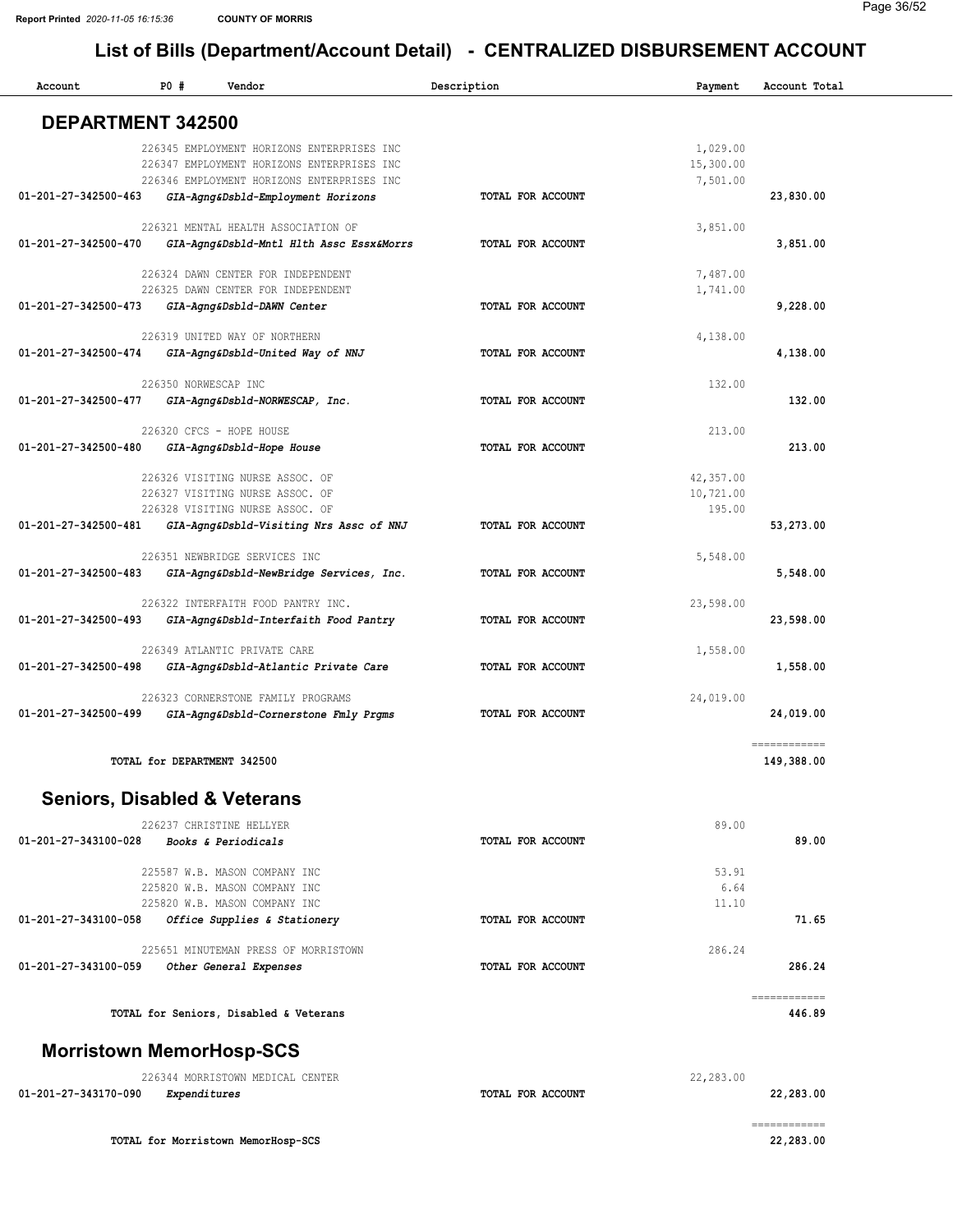| Account                  | P0#                          | Vendor                                                     | Description       | Payment    | Account Total                                                                                                                                                                                                                                                                                                                                                                                                                                                                                    |
|--------------------------|------------------------------|------------------------------------------------------------|-------------------|------------|--------------------------------------------------------------------------------------------------------------------------------------------------------------------------------------------------------------------------------------------------------------------------------------------------------------------------------------------------------------------------------------------------------------------------------------------------------------------------------------------------|
|                          |                              | <b>County Board of Social Service</b>                      |                   |            |                                                                                                                                                                                                                                                                                                                                                                                                                                                                                                  |
|                          |                              | 224850 LANGUAGE LINE SERVICES                              |                   | 1,387.20   |                                                                                                                                                                                                                                                                                                                                                                                                                                                                                                  |
|                          |                              | 222240 LANGUAGE LINE SERVICES                              |                   | 103.70     |                                                                                                                                                                                                                                                                                                                                                                                                                                                                                                  |
|                          |                              | 222240 LANGUAGE LINE SERVICES                              |                   | 96.90      |                                                                                                                                                                                                                                                                                                                                                                                                                                                                                                  |
|                          |                              | 225666 OFFICE CONCEPTS GROUP, INC.                         |                   | 2,109.87   |                                                                                                                                                                                                                                                                                                                                                                                                                                                                                                  |
|                          |                              | 225717 W.B. MASON COMPANY INC                              |                   | 1,557.43   |                                                                                                                                                                                                                                                                                                                                                                                                                                                                                                  |
| 01-201-27-345100-058     |                              | Office Supplies & Stationery                               | TOTAL FOR ACCOUNT |            | 5,255.10                                                                                                                                                                                                                                                                                                                                                                                                                                                                                         |
|                          |                              | 226157 CABLEVISION LIGHTPATH INC.                          |                   | 1,436.72   |                                                                                                                                                                                                                                                                                                                                                                                                                                                                                                  |
|                          |                              | 226156 CABLEVISION LIGHTPATH INC.                          |                   | 1,036.77   |                                                                                                                                                                                                                                                                                                                                                                                                                                                                                                  |
| 01-201-27-345100-146     | Telephone                    |                                                            | TOTAL FOR ACCOUNT |            | 2,473.49                                                                                                                                                                                                                                                                                                                                                                                                                                                                                         |
|                          |                              | 222743 RICOH USA, INC.                                     |                   | 2,247.15   |                                                                                                                                                                                                                                                                                                                                                                                                                                                                                                  |
|                          |                              | 225665 RICOH USA, INC.                                     |                   | 2,247.15   |                                                                                                                                                                                                                                                                                                                                                                                                                                                                                                  |
| 01-201-27-345100-164     |                              | Office Machines - Rental                                   | TOTAL FOR ACCOUNT |            | 4,494.30                                                                                                                                                                                                                                                                                                                                                                                                                                                                                         |
|                          |                              |                                                            |                   |            |                                                                                                                                                                                                                                                                                                                                                                                                                                                                                                  |
|                          |                              | 226158 CITYSIDE ARCHIVES, LLC                              |                   | 1,075.35   |                                                                                                                                                                                                                                                                                                                                                                                                                                                                                                  |
| 01-201-27-345100-257     |                              | 224486 PRIME HEALTHCARE SERVICES<br>Rental - Other         |                   | 1,315.24   |                                                                                                                                                                                                                                                                                                                                                                                                                                                                                                  |
|                          |                              |                                                            | TOTAL FOR ACCOUNT |            | 2,390.59                                                                                                                                                                                                                                                                                                                                                                                                                                                                                         |
|                          |                              | 225813 JOHNSON & JOHNSON, ESQS                             |                   | 1,875.50   |                                                                                                                                                                                                                                                                                                                                                                                                                                                                                                  |
|                          |                              | 225813 JOHNSON & JOHNSON, ESQS                             |                   | 1,007.50   |                                                                                                                                                                                                                                                                                                                                                                                                                                                                                                  |
|                          |                              | 225672 UNITRONIX DATA SYSTEMS INC                          |                   | 8,514.90   |                                                                                                                                                                                                                                                                                                                                                                                                                                                                                                  |
| 01-201-27-345100-325     |                              | Special Services                                           | TOTAL FOR ACCOUNT |            | 11,397.90                                                                                                                                                                                                                                                                                                                                                                                                                                                                                        |
|                          | 225810 CHLIC                 |                                                            |                   | 384,210.03 |                                                                                                                                                                                                                                                                                                                                                                                                                                                                                                  |
| 01-201-27-345100-329     |                              | Hospital Insurance Premiums                                | TOTAL FOR ACCOUNT |            | 384,210.03                                                                                                                                                                                                                                                                                                                                                                                                                                                                                       |
|                          |                              |                                                            |                   |            |                                                                                                                                                                                                                                                                                                                                                                                                                                                                                                  |
|                          | 225675 AMPAI STEBER          |                                                            |                   | 154.35     |                                                                                                                                                                                                                                                                                                                                                                                                                                                                                                  |
| 01-201-27-345100-332     | Mileage                      |                                                            | TOTAL FOR ACCOUNT |            | 154.35                                                                                                                                                                                                                                                                                                                                                                                                                                                                                           |
|                          | 225675 AMPAI STEBER          |                                                            |                   | 144.00     |                                                                                                                                                                                                                                                                                                                                                                                                                                                                                                  |
| 01-201-27-345100-333     |                              | Other Allowances                                           | TOTAL FOR ACCOUNT |            | 144.00                                                                                                                                                                                                                                                                                                                                                                                                                                                                                           |
|                          |                              |                                                            |                   |            |                                                                                                                                                                                                                                                                                                                                                                                                                                                                                                  |
|                          |                              | 218853 EXTEL COMMUNICATIONS                                |                   | 700.00     |                                                                                                                                                                                                                                                                                                                                                                                                                                                                                                  |
|                          |                              | 218853 EXTEL COMMUNICATIONS                                |                   | 85.00      |                                                                                                                                                                                                                                                                                                                                                                                                                                                                                                  |
| 01-201-27-345100-336     |                              | 224477 CONSTRUCTIVE SOLUTIONS LLC<br>Repairs & Alterations | TOTAL FOR ACCOUNT | 450.00     | 1,235.00                                                                                                                                                                                                                                                                                                                                                                                                                                                                                         |
|                          |                              |                                                            |                   |            |                                                                                                                                                                                                                                                                                                                                                                                                                                                                                                  |
|                          |                              | 225812 TREASURER. ST OF NJ                                 |                   | 33,236.82  |                                                                                                                                                                                                                                                                                                                                                                                                                                                                                                  |
|                          |                              | 225721 TREASURER. ST OF NJ                                 |                   | 70.00      |                                                                                                                                                                                                                                                                                                                                                                                                                                                                                                  |
| 01-201-27-345100-353     |                              | Collection Service Fees                                    | TOTAL FOR ACCOUNT |            | 33,306.82                                                                                                                                                                                                                                                                                                                                                                                                                                                                                        |
|                          |                              |                                                            |                   |            | $\begin{array}{cccccccccc} \multicolumn{2}{c}{} & \multicolumn{2}{c}{} & \multicolumn{2}{c}{} & \multicolumn{2}{c}{} & \multicolumn{2}{c}{} & \multicolumn{2}{c}{} & \multicolumn{2}{c}{} & \multicolumn{2}{c}{} & \multicolumn{2}{c}{} & \multicolumn{2}{c}{} & \multicolumn{2}{c}{} & \multicolumn{2}{c}{} & \multicolumn{2}{c}{} & \multicolumn{2}{c}{} & \multicolumn{2}{c}{} & \multicolumn{2}{c}{} & \multicolumn{2}{c}{} & \multicolumn{2}{c}{} & \multicolumn{2}{c}{} & \mult$           |
|                          |                              | TOTAL for County Board of Social Service                   |                   |            | 445,061.58                                                                                                                                                                                                                                                                                                                                                                                                                                                                                       |
| DEPARTMENT 349110        |                              |                                                            |                   |            |                                                                                                                                                                                                                                                                                                                                                                                                                                                                                                  |
|                          |                              | 225494 ESSEX COUNTY HOSPITAL                               |                   | 3,161.88   |                                                                                                                                                                                                                                                                                                                                                                                                                                                                                                  |
| 01-201-27-349110-090     |                              | Program Expenditures                                       | TOTAL FOR ACCOUNT |            | 3,161.88                                                                                                                                                                                                                                                                                                                                                                                                                                                                                         |
|                          |                              |                                                            |                   |            |                                                                                                                                                                                                                                                                                                                                                                                                                                                                                                  |
|                          | TOTAL for DEPARTMENT 349110  |                                                            |                   |            | ------------<br>3,161.88                                                                                                                                                                                                                                                                                                                                                                                                                                                                         |
|                          |                              |                                                            |                   |            |                                                                                                                                                                                                                                                                                                                                                                                                                                                                                                  |
| <b>MV:Administration</b> |                              |                                                            |                   |            |                                                                                                                                                                                                                                                                                                                                                                                                                                                                                                  |
|                          |                              | 225510 POINTCLICKCARE                                      |                   | 299.45     |                                                                                                                                                                                                                                                                                                                                                                                                                                                                                                  |
| 01-201-27-350100-040     |                              | Electronic Data Processing                                 | TOTAL FOR ACCOUNT |            | 299.45                                                                                                                                                                                                                                                                                                                                                                                                                                                                                           |
|                          |                              |                                                            |                   |            |                                                                                                                                                                                                                                                                                                                                                                                                                                                                                                  |
|                          | TOTAL for MV: Administration |                                                            |                   |            | $\begin{array}{cccccccccc} \multicolumn{2}{c}{} & \multicolumn{2}{c}{} & \multicolumn{2}{c}{} & \multicolumn{2}{c}{} & \multicolumn{2}{c}{} & \multicolumn{2}{c}{} & \multicolumn{2}{c}{} & \multicolumn{2}{c}{} & \multicolumn{2}{c}{} & \multicolumn{2}{c}{} & \multicolumn{2}{c}{} & \multicolumn{2}{c}{} & \multicolumn{2}{c}{} & \multicolumn{2}{c}{} & \multicolumn{2}{c}{} & \multicolumn{2}{c}{} & \multicolumn{2}{c}{} & \multicolumn{2}{c}{} & \multicolumn{2}{c}{} & \mult$<br>299.45 |
|                          |                              |                                                            |                   |            |                                                                                                                                                                                                                                                                                                                                                                                                                                                                                                  |
|                          |                              | <b>Assistance Dep Child: Local Shr</b>                     |                   |            |                                                                                                                                                                                                                                                                                                                                                                                                                                                                                                  |
|                          |                              | 225715 OFFICE OF TEMPORARY ASSISTANCE                      |                   | 4,853.00   |                                                                                                                                                                                                                                                                                                                                                                                                                                                                                                  |
| 01-201-27-354100-091     |                              | Assistance Dep Child: Local Shr Program E                  | TOTAL FOR ACCOUNT |            | 4,853.00                                                                                                                                                                                                                                                                                                                                                                                                                                                                                         |
|                          |                              |                                                            |                   |            | ============                                                                                                                                                                                                                                                                                                                                                                                                                                                                                     |
|                          |                              | TOTAL for Assistance Dep Child: Local Shr                  |                   |            | 4,853.00                                                                                                                                                                                                                                                                                                                                                                                                                                                                                         |
|                          |                              |                                                            |                   |            |                                                                                                                                                                                                                                                                                                                                                                                                                                                                                                  |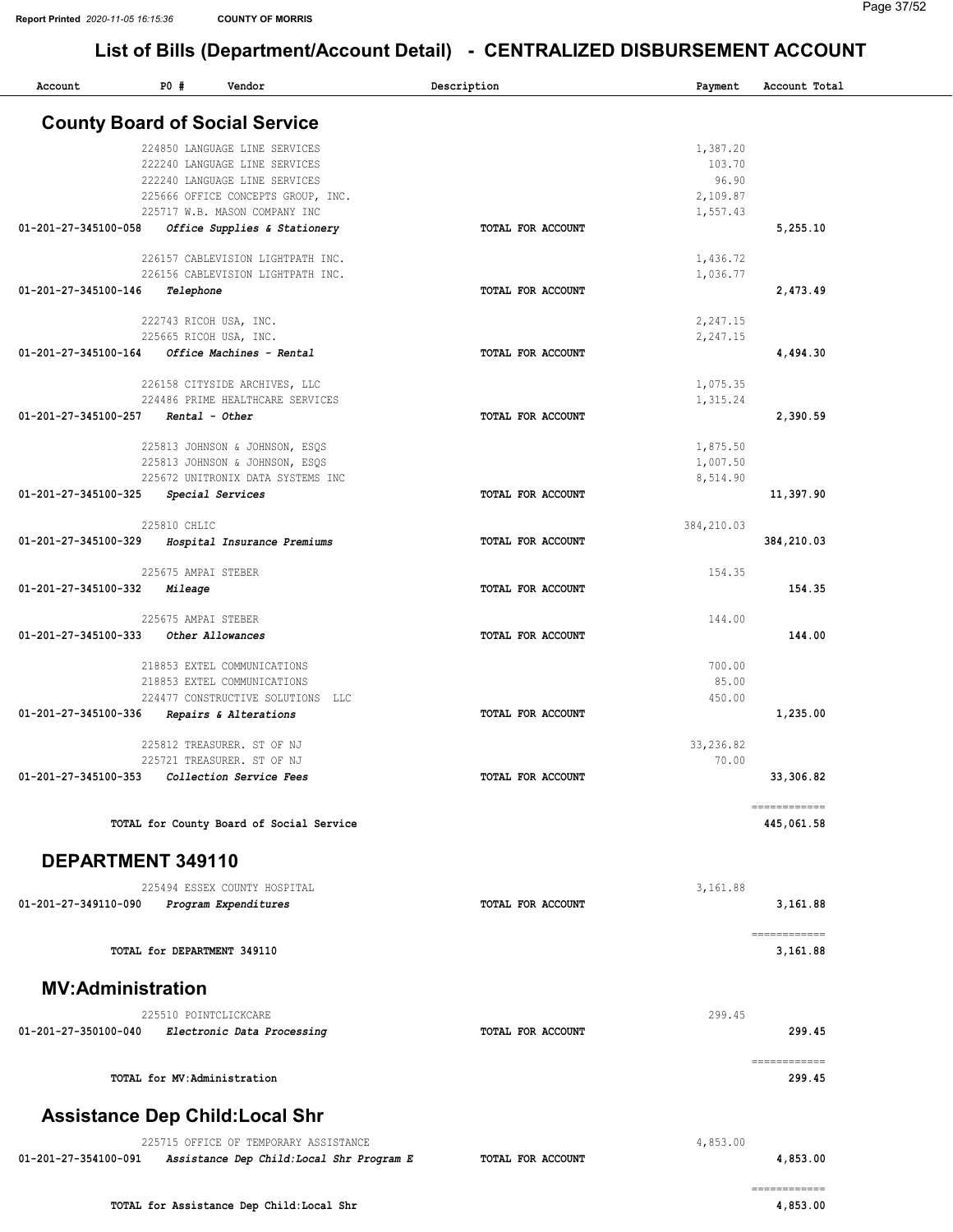Report Printed 2020-11-05 16:15:36 COUNTY OF MORRIS

Page 38/52

## List of Bills (Department/Account Detail) - CENTRALIZED DISBURSEMENT ACCOUNT

| $P0$ #<br>Vendor<br>Description<br>Account<br>Payment<br>Account Total<br><b>Assistance SSI Income Recipien</b><br>225811 OFFICE OF TEMPORARY ASSISTANCE<br>53,197.00<br>01-201-27-355100-090<br>Assistance SSI Income Recipien Expenditu<br>TOTAL FOR ACCOUNT<br>53,197.00<br>============<br>TOTAL for Assistance SSI Income Recipien<br>53,197.00<br><b>County Adjuster</b><br>74.15<br>226673 COUNTY OF MORRIS<br>74.15<br>01-201-27-357100-068<br>Postage & Metered Mail<br>TOTAL FOR ACCOUNT<br>============<br>TOTAL for County Adjuster<br>74.15<br><b>County Library</b><br>511.51<br>226673 COUNTY OF MORRIS<br>511.51<br>01-201-29-390100-068<br>TOTAL FOR ACCOUNT<br>Postage & Metered Mail<br>============<br>TOTAL for County Library<br>511.51<br><b>County Superintendent of Schoo</b><br>220204 GANN LAW BOOKS<br>272.00<br>220204 GANN LAW BOOKS<br>9.50<br>281.50<br>01-201-29-392100-039<br>Education Schools & Training<br>TOTAL FOR ACCOUNT<br>72.50<br>226673 COUNTY OF MORRIS<br>72.50<br>01-201-29-392100-068<br>Postage & Metered Mail<br>TOTAL FOR ACCOUNT<br>============<br>354.00<br>TOTAL for County Superintendent of Schoo<br><b>Contribution to County College</b><br>226675 COUNTY COLLEGE OF MORRIS<br>417,576.59<br>01-201-29-395100-090<br>417,576.59<br>Expenditures<br><b>TOTAL FOR ACCOUNT</b><br>============<br>TOTAL for Contribution to County College<br>417,576.59<br><b>Rutgers Extension Service</b><br>225714 W.B. MASON COMPANY INC<br>14.08<br>10.86<br>225714 W.B. MASON COMPANY INC<br>81.98<br>225714 W.B. MASON COMPANY INC<br>18.99<br>225714 W.B. MASON COMPANY INC<br>225711 W.B. MASON COMPANY INC<br>10.88<br>225711 W.B. MASON COMPANY INC<br>58.07<br>225711 W.B. MASON COMPANY INC<br>91.05<br>225711 W.B. MASON COMPANY INC<br>35.71<br>26.24<br>225711 W.B. MASON COMPANY INC<br>6.18<br>225711 W.B. MASON COMPANY INC<br>35.34<br>225711 W.B. MASON COMPANY INC<br>21.98<br>225711 W.B. MASON COMPANY INC<br>23.96<br>225711 W.B. MASON COMPANY INC<br>27.98<br>225711 W.B. MASON COMPANY INC<br>225711 W.B. MASON COMPANY INC<br>11.99<br>225711 W.B. MASON COMPANY INC<br>16.11<br>01-201-29-396100-058<br>491.40<br>Office Supplies & Stationery<br>TOTAL FOR ACCOUNT<br>226673 COUNTY OF MORRIS<br>232.30<br>232.30<br>01-201-29-396100-068<br>Postage & Metered Mail<br>TOTAL FOR ACCOUNT |  |  |  |
|-------------------------------------------------------------------------------------------------------------------------------------------------------------------------------------------------------------------------------------------------------------------------------------------------------------------------------------------------------------------------------------------------------------------------------------------------------------------------------------------------------------------------------------------------------------------------------------------------------------------------------------------------------------------------------------------------------------------------------------------------------------------------------------------------------------------------------------------------------------------------------------------------------------------------------------------------------------------------------------------------------------------------------------------------------------------------------------------------------------------------------------------------------------------------------------------------------------------------------------------------------------------------------------------------------------------------------------------------------------------------------------------------------------------------------------------------------------------------------------------------------------------------------------------------------------------------------------------------------------------------------------------------------------------------------------------------------------------------------------------------------------------------------------------------------------------------------------------------------------------------------------------------------------------------------------------------------------------------------------------------------------------------------------------------------------------------------------------------------------------------------------------------------------------------------------------------------------------------------------------------------------------------------------------------------------------------------------------------------------------|--|--|--|
|                                                                                                                                                                                                                                                                                                                                                                                                                                                                                                                                                                                                                                                                                                                                                                                                                                                                                                                                                                                                                                                                                                                                                                                                                                                                                                                                                                                                                                                                                                                                                                                                                                                                                                                                                                                                                                                                                                                                                                                                                                                                                                                                                                                                                                                                                                                                                                   |  |  |  |
|                                                                                                                                                                                                                                                                                                                                                                                                                                                                                                                                                                                                                                                                                                                                                                                                                                                                                                                                                                                                                                                                                                                                                                                                                                                                                                                                                                                                                                                                                                                                                                                                                                                                                                                                                                                                                                                                                                                                                                                                                                                                                                                                                                                                                                                                                                                                                                   |  |  |  |
|                                                                                                                                                                                                                                                                                                                                                                                                                                                                                                                                                                                                                                                                                                                                                                                                                                                                                                                                                                                                                                                                                                                                                                                                                                                                                                                                                                                                                                                                                                                                                                                                                                                                                                                                                                                                                                                                                                                                                                                                                                                                                                                                                                                                                                                                                                                                                                   |  |  |  |
|                                                                                                                                                                                                                                                                                                                                                                                                                                                                                                                                                                                                                                                                                                                                                                                                                                                                                                                                                                                                                                                                                                                                                                                                                                                                                                                                                                                                                                                                                                                                                                                                                                                                                                                                                                                                                                                                                                                                                                                                                                                                                                                                                                                                                                                                                                                                                                   |  |  |  |
|                                                                                                                                                                                                                                                                                                                                                                                                                                                                                                                                                                                                                                                                                                                                                                                                                                                                                                                                                                                                                                                                                                                                                                                                                                                                                                                                                                                                                                                                                                                                                                                                                                                                                                                                                                                                                                                                                                                                                                                                                                                                                                                                                                                                                                                                                                                                                                   |  |  |  |
|                                                                                                                                                                                                                                                                                                                                                                                                                                                                                                                                                                                                                                                                                                                                                                                                                                                                                                                                                                                                                                                                                                                                                                                                                                                                                                                                                                                                                                                                                                                                                                                                                                                                                                                                                                                                                                                                                                                                                                                                                                                                                                                                                                                                                                                                                                                                                                   |  |  |  |
|                                                                                                                                                                                                                                                                                                                                                                                                                                                                                                                                                                                                                                                                                                                                                                                                                                                                                                                                                                                                                                                                                                                                                                                                                                                                                                                                                                                                                                                                                                                                                                                                                                                                                                                                                                                                                                                                                                                                                                                                                                                                                                                                                                                                                                                                                                                                                                   |  |  |  |
|                                                                                                                                                                                                                                                                                                                                                                                                                                                                                                                                                                                                                                                                                                                                                                                                                                                                                                                                                                                                                                                                                                                                                                                                                                                                                                                                                                                                                                                                                                                                                                                                                                                                                                                                                                                                                                                                                                                                                                                                                                                                                                                                                                                                                                                                                                                                                                   |  |  |  |
|                                                                                                                                                                                                                                                                                                                                                                                                                                                                                                                                                                                                                                                                                                                                                                                                                                                                                                                                                                                                                                                                                                                                                                                                                                                                                                                                                                                                                                                                                                                                                                                                                                                                                                                                                                                                                                                                                                                                                                                                                                                                                                                                                                                                                                                                                                                                                                   |  |  |  |
|                                                                                                                                                                                                                                                                                                                                                                                                                                                                                                                                                                                                                                                                                                                                                                                                                                                                                                                                                                                                                                                                                                                                                                                                                                                                                                                                                                                                                                                                                                                                                                                                                                                                                                                                                                                                                                                                                                                                                                                                                                                                                                                                                                                                                                                                                                                                                                   |  |  |  |
|                                                                                                                                                                                                                                                                                                                                                                                                                                                                                                                                                                                                                                                                                                                                                                                                                                                                                                                                                                                                                                                                                                                                                                                                                                                                                                                                                                                                                                                                                                                                                                                                                                                                                                                                                                                                                                                                                                                                                                                                                                                                                                                                                                                                                                                                                                                                                                   |  |  |  |
|                                                                                                                                                                                                                                                                                                                                                                                                                                                                                                                                                                                                                                                                                                                                                                                                                                                                                                                                                                                                                                                                                                                                                                                                                                                                                                                                                                                                                                                                                                                                                                                                                                                                                                                                                                                                                                                                                                                                                                                                                                                                                                                                                                                                                                                                                                                                                                   |  |  |  |
|                                                                                                                                                                                                                                                                                                                                                                                                                                                                                                                                                                                                                                                                                                                                                                                                                                                                                                                                                                                                                                                                                                                                                                                                                                                                                                                                                                                                                                                                                                                                                                                                                                                                                                                                                                                                                                                                                                                                                                                                                                                                                                                                                                                                                                                                                                                                                                   |  |  |  |
|                                                                                                                                                                                                                                                                                                                                                                                                                                                                                                                                                                                                                                                                                                                                                                                                                                                                                                                                                                                                                                                                                                                                                                                                                                                                                                                                                                                                                                                                                                                                                                                                                                                                                                                                                                                                                                                                                                                                                                                                                                                                                                                                                                                                                                                                                                                                                                   |  |  |  |
|                                                                                                                                                                                                                                                                                                                                                                                                                                                                                                                                                                                                                                                                                                                                                                                                                                                                                                                                                                                                                                                                                                                                                                                                                                                                                                                                                                                                                                                                                                                                                                                                                                                                                                                                                                                                                                                                                                                                                                                                                                                                                                                                                                                                                                                                                                                                                                   |  |  |  |
|                                                                                                                                                                                                                                                                                                                                                                                                                                                                                                                                                                                                                                                                                                                                                                                                                                                                                                                                                                                                                                                                                                                                                                                                                                                                                                                                                                                                                                                                                                                                                                                                                                                                                                                                                                                                                                                                                                                                                                                                                                                                                                                                                                                                                                                                                                                                                                   |  |  |  |
|                                                                                                                                                                                                                                                                                                                                                                                                                                                                                                                                                                                                                                                                                                                                                                                                                                                                                                                                                                                                                                                                                                                                                                                                                                                                                                                                                                                                                                                                                                                                                                                                                                                                                                                                                                                                                                                                                                                                                                                                                                                                                                                                                                                                                                                                                                                                                                   |  |  |  |
|                                                                                                                                                                                                                                                                                                                                                                                                                                                                                                                                                                                                                                                                                                                                                                                                                                                                                                                                                                                                                                                                                                                                                                                                                                                                                                                                                                                                                                                                                                                                                                                                                                                                                                                                                                                                                                                                                                                                                                                                                                                                                                                                                                                                                                                                                                                                                                   |  |  |  |
|                                                                                                                                                                                                                                                                                                                                                                                                                                                                                                                                                                                                                                                                                                                                                                                                                                                                                                                                                                                                                                                                                                                                                                                                                                                                                                                                                                                                                                                                                                                                                                                                                                                                                                                                                                                                                                                                                                                                                                                                                                                                                                                                                                                                                                                                                                                                                                   |  |  |  |
|                                                                                                                                                                                                                                                                                                                                                                                                                                                                                                                                                                                                                                                                                                                                                                                                                                                                                                                                                                                                                                                                                                                                                                                                                                                                                                                                                                                                                                                                                                                                                                                                                                                                                                                                                                                                                                                                                                                                                                                                                                                                                                                                                                                                                                                                                                                                                                   |  |  |  |
|                                                                                                                                                                                                                                                                                                                                                                                                                                                                                                                                                                                                                                                                                                                                                                                                                                                                                                                                                                                                                                                                                                                                                                                                                                                                                                                                                                                                                                                                                                                                                                                                                                                                                                                                                                                                                                                                                                                                                                                                                                                                                                                                                                                                                                                                                                                                                                   |  |  |  |
|                                                                                                                                                                                                                                                                                                                                                                                                                                                                                                                                                                                                                                                                                                                                                                                                                                                                                                                                                                                                                                                                                                                                                                                                                                                                                                                                                                                                                                                                                                                                                                                                                                                                                                                                                                                                                                                                                                                                                                                                                                                                                                                                                                                                                                                                                                                                                                   |  |  |  |
|                                                                                                                                                                                                                                                                                                                                                                                                                                                                                                                                                                                                                                                                                                                                                                                                                                                                                                                                                                                                                                                                                                                                                                                                                                                                                                                                                                                                                                                                                                                                                                                                                                                                                                                                                                                                                                                                                                                                                                                                                                                                                                                                                                                                                                                                                                                                                                   |  |  |  |
|                                                                                                                                                                                                                                                                                                                                                                                                                                                                                                                                                                                                                                                                                                                                                                                                                                                                                                                                                                                                                                                                                                                                                                                                                                                                                                                                                                                                                                                                                                                                                                                                                                                                                                                                                                                                                                                                                                                                                                                                                                                                                                                                                                                                                                                                                                                                                                   |  |  |  |
|                                                                                                                                                                                                                                                                                                                                                                                                                                                                                                                                                                                                                                                                                                                                                                                                                                                                                                                                                                                                                                                                                                                                                                                                                                                                                                                                                                                                                                                                                                                                                                                                                                                                                                                                                                                                                                                                                                                                                                                                                                                                                                                                                                                                                                                                                                                                                                   |  |  |  |
|                                                                                                                                                                                                                                                                                                                                                                                                                                                                                                                                                                                                                                                                                                                                                                                                                                                                                                                                                                                                                                                                                                                                                                                                                                                                                                                                                                                                                                                                                                                                                                                                                                                                                                                                                                                                                                                                                                                                                                                                                                                                                                                                                                                                                                                                                                                                                                   |  |  |  |
|                                                                                                                                                                                                                                                                                                                                                                                                                                                                                                                                                                                                                                                                                                                                                                                                                                                                                                                                                                                                                                                                                                                                                                                                                                                                                                                                                                                                                                                                                                                                                                                                                                                                                                                                                                                                                                                                                                                                                                                                                                                                                                                                                                                                                                                                                                                                                                   |  |  |  |
|                                                                                                                                                                                                                                                                                                                                                                                                                                                                                                                                                                                                                                                                                                                                                                                                                                                                                                                                                                                                                                                                                                                                                                                                                                                                                                                                                                                                                                                                                                                                                                                                                                                                                                                                                                                                                                                                                                                                                                                                                                                                                                                                                                                                                                                                                                                                                                   |  |  |  |
|                                                                                                                                                                                                                                                                                                                                                                                                                                                                                                                                                                                                                                                                                                                                                                                                                                                                                                                                                                                                                                                                                                                                                                                                                                                                                                                                                                                                                                                                                                                                                                                                                                                                                                                                                                                                                                                                                                                                                                                                                                                                                                                                                                                                                                                                                                                                                                   |  |  |  |
|                                                                                                                                                                                                                                                                                                                                                                                                                                                                                                                                                                                                                                                                                                                                                                                                                                                                                                                                                                                                                                                                                                                                                                                                                                                                                                                                                                                                                                                                                                                                                                                                                                                                                                                                                                                                                                                                                                                                                                                                                                                                                                                                                                                                                                                                                                                                                                   |  |  |  |
|                                                                                                                                                                                                                                                                                                                                                                                                                                                                                                                                                                                                                                                                                                                                                                                                                                                                                                                                                                                                                                                                                                                                                                                                                                                                                                                                                                                                                                                                                                                                                                                                                                                                                                                                                                                                                                                                                                                                                                                                                                                                                                                                                                                                                                                                                                                                                                   |  |  |  |
|                                                                                                                                                                                                                                                                                                                                                                                                                                                                                                                                                                                                                                                                                                                                                                                                                                                                                                                                                                                                                                                                                                                                                                                                                                                                                                                                                                                                                                                                                                                                                                                                                                                                                                                                                                                                                                                                                                                                                                                                                                                                                                                                                                                                                                                                                                                                                                   |  |  |  |
|                                                                                                                                                                                                                                                                                                                                                                                                                                                                                                                                                                                                                                                                                                                                                                                                                                                                                                                                                                                                                                                                                                                                                                                                                                                                                                                                                                                                                                                                                                                                                                                                                                                                                                                                                                                                                                                                                                                                                                                                                                                                                                                                                                                                                                                                                                                                                                   |  |  |  |
|                                                                                                                                                                                                                                                                                                                                                                                                                                                                                                                                                                                                                                                                                                                                                                                                                                                                                                                                                                                                                                                                                                                                                                                                                                                                                                                                                                                                                                                                                                                                                                                                                                                                                                                                                                                                                                                                                                                                                                                                                                                                                                                                                                                                                                                                                                                                                                   |  |  |  |
|                                                                                                                                                                                                                                                                                                                                                                                                                                                                                                                                                                                                                                                                                                                                                                                                                                                                                                                                                                                                                                                                                                                                                                                                                                                                                                                                                                                                                                                                                                                                                                                                                                                                                                                                                                                                                                                                                                                                                                                                                                                                                                                                                                                                                                                                                                                                                                   |  |  |  |
|                                                                                                                                                                                                                                                                                                                                                                                                                                                                                                                                                                                                                                                                                                                                                                                                                                                                                                                                                                                                                                                                                                                                                                                                                                                                                                                                                                                                                                                                                                                                                                                                                                                                                                                                                                                                                                                                                                                                                                                                                                                                                                                                                                                                                                                                                                                                                                   |  |  |  |
|                                                                                                                                                                                                                                                                                                                                                                                                                                                                                                                                                                                                                                                                                                                                                                                                                                                                                                                                                                                                                                                                                                                                                                                                                                                                                                                                                                                                                                                                                                                                                                                                                                                                                                                                                                                                                                                                                                                                                                                                                                                                                                                                                                                                                                                                                                                                                                   |  |  |  |
|                                                                                                                                                                                                                                                                                                                                                                                                                                                                                                                                                                                                                                                                                                                                                                                                                                                                                                                                                                                                                                                                                                                                                                                                                                                                                                                                                                                                                                                                                                                                                                                                                                                                                                                                                                                                                                                                                                                                                                                                                                                                                                                                                                                                                                                                                                                                                                   |  |  |  |
|                                                                                                                                                                                                                                                                                                                                                                                                                                                                                                                                                                                                                                                                                                                                                                                                                                                                                                                                                                                                                                                                                                                                                                                                                                                                                                                                                                                                                                                                                                                                                                                                                                                                                                                                                                                                                                                                                                                                                                                                                                                                                                                                                                                                                                                                                                                                                                   |  |  |  |
|                                                                                                                                                                                                                                                                                                                                                                                                                                                                                                                                                                                                                                                                                                                                                                                                                                                                                                                                                                                                                                                                                                                                                                                                                                                                                                                                                                                                                                                                                                                                                                                                                                                                                                                                                                                                                                                                                                                                                                                                                                                                                                                                                                                                                                                                                                                                                                   |  |  |  |
|                                                                                                                                                                                                                                                                                                                                                                                                                                                                                                                                                                                                                                                                                                                                                                                                                                                                                                                                                                                                                                                                                                                                                                                                                                                                                                                                                                                                                                                                                                                                                                                                                                                                                                                                                                                                                                                                                                                                                                                                                                                                                                                                                                                                                                                                                                                                                                   |  |  |  |
|                                                                                                                                                                                                                                                                                                                                                                                                                                                                                                                                                                                                                                                                                                                                                                                                                                                                                                                                                                                                                                                                                                                                                                                                                                                                                                                                                                                                                                                                                                                                                                                                                                                                                                                                                                                                                                                                                                                                                                                                                                                                                                                                                                                                                                                                                                                                                                   |  |  |  |
|                                                                                                                                                                                                                                                                                                                                                                                                                                                                                                                                                                                                                                                                                                                                                                                                                                                                                                                                                                                                                                                                                                                                                                                                                                                                                                                                                                                                                                                                                                                                                                                                                                                                                                                                                                                                                                                                                                                                                                                                                                                                                                                                                                                                                                                                                                                                                                   |  |  |  |
|                                                                                                                                                                                                                                                                                                                                                                                                                                                                                                                                                                                                                                                                                                                                                                                                                                                                                                                                                                                                                                                                                                                                                                                                                                                                                                                                                                                                                                                                                                                                                                                                                                                                                                                                                                                                                                                                                                                                                                                                                                                                                                                                                                                                                                                                                                                                                                   |  |  |  |
|                                                                                                                                                                                                                                                                                                                                                                                                                                                                                                                                                                                                                                                                                                                                                                                                                                                                                                                                                                                                                                                                                                                                                                                                                                                                                                                                                                                                                                                                                                                                                                                                                                                                                                                                                                                                                                                                                                                                                                                                                                                                                                                                                                                                                                                                                                                                                                   |  |  |  |
|                                                                                                                                                                                                                                                                                                                                                                                                                                                                                                                                                                                                                                                                                                                                                                                                                                                                                                                                                                                                                                                                                                                                                                                                                                                                                                                                                                                                                                                                                                                                                                                                                                                                                                                                                                                                                                                                                                                                                                                                                                                                                                                                                                                                                                                                                                                                                                   |  |  |  |
|                                                                                                                                                                                                                                                                                                                                                                                                                                                                                                                                                                                                                                                                                                                                                                                                                                                                                                                                                                                                                                                                                                                                                                                                                                                                                                                                                                                                                                                                                                                                                                                                                                                                                                                                                                                                                                                                                                                                                                                                                                                                                                                                                                                                                                                                                                                                                                   |  |  |  |
|                                                                                                                                                                                                                                                                                                                                                                                                                                                                                                                                                                                                                                                                                                                                                                                                                                                                                                                                                                                                                                                                                                                                                                                                                                                                                                                                                                                                                                                                                                                                                                                                                                                                                                                                                                                                                                                                                                                                                                                                                                                                                                                                                                                                                                                                                                                                                                   |  |  |  |
|                                                                                                                                                                                                                                                                                                                                                                                                                                                                                                                                                                                                                                                                                                                                                                                                                                                                                                                                                                                                                                                                                                                                                                                                                                                                                                                                                                                                                                                                                                                                                                                                                                                                                                                                                                                                                                                                                                                                                                                                                                                                                                                                                                                                                                                                                                                                                                   |  |  |  |

============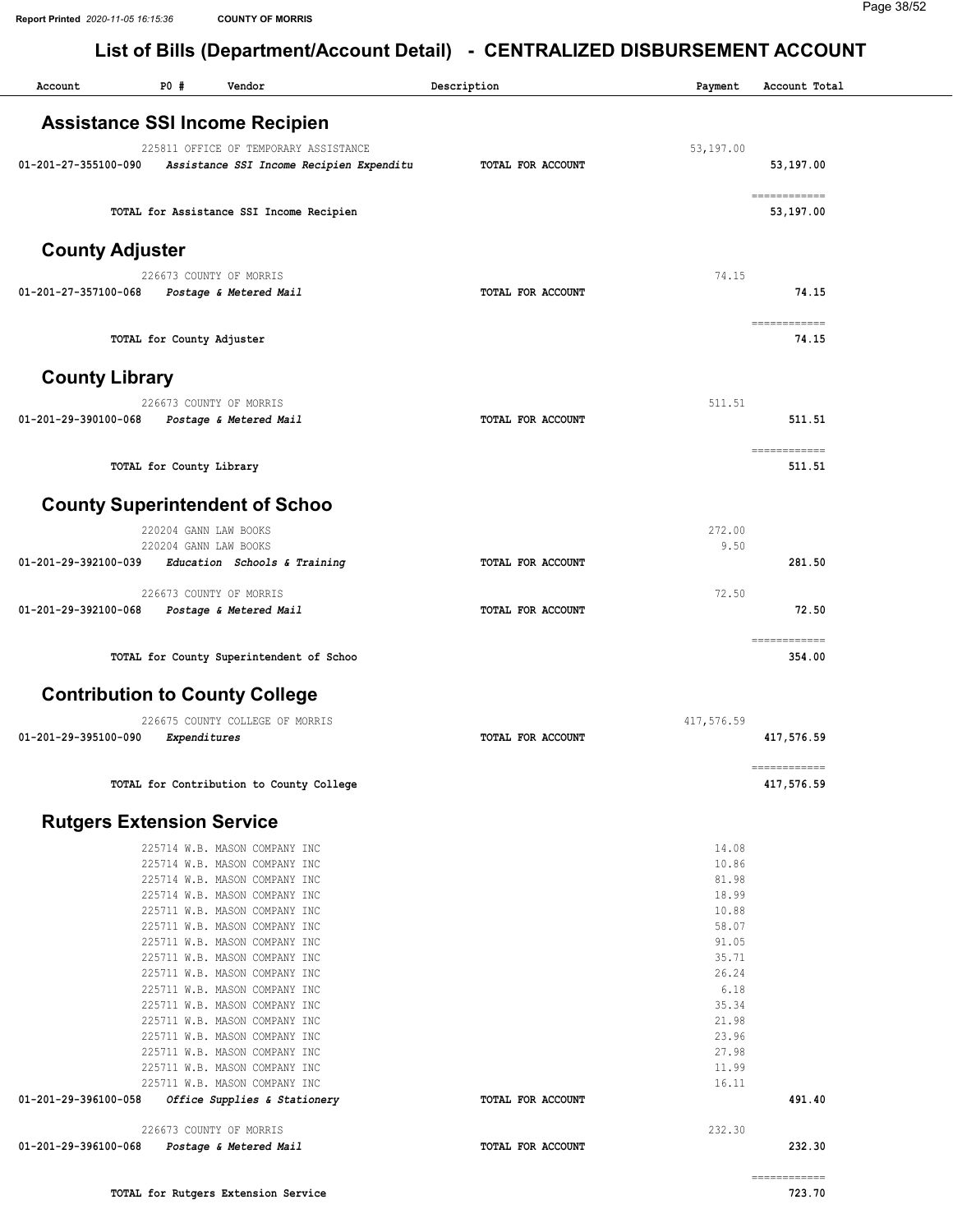| Account                         | P0#             | Vendor                                                                     | Description              | Payment                | Account Total |
|---------------------------------|-----------------|----------------------------------------------------------------------------|--------------------------|------------------------|---------------|
|                                 |                 |                                                                            |                          |                        |               |
| <b>Cont M.C. School of Tech</b> |                 |                                                                            |                          |                        |               |
|                                 |                 | 226674 MC VOCATIONAL SCHOOL DISTRICT                                       |                          | 140,213.00             |               |
| 01-201-29-400100-090            |                 | Cont M.C. School of Tech Expenditures                                      | TOTAL FOR ACCOUNT        |                        | 140,213.00    |
|                                 |                 |                                                                            |                          |                        |               |
|                                 |                 |                                                                            |                          |                        | ============  |
|                                 |                 | TOTAL for Cont M.C. School of Tech                                         |                          |                        | 140,213.00    |
|                                 |                 |                                                                            |                          |                        |               |
| <b>Fire and Police Academy</b>  |                 |                                                                            |                          |                        |               |
|                                 |                 | 225808 LEXIS NEXIS/ MATTHEW BENDER                                         |                          | 223.74                 |               |
| 01-201-29-407100-028            |                 | Books & Periodicals                                                        | TOTAL FOR ACCOUNT        |                        | 223.74        |
|                                 |                 |                                                                            |                          |                        |               |
|                                 |                 | 225760 ALL COUNTY RENTAL CENTER                                            |                          | 72.00<br>387.60        |               |
| 01-201-29-407100-059            |                 | 225758 MORRISTOWN LUMBER &<br>Other General Expenses                       | <b>TOTAL FOR ACCOUNT</b> |                        | 459.60        |
|                                 |                 |                                                                            |                          |                        |               |
|                                 |                 | 226673 COUNTY OF MORRIS                                                    |                          | 16.45                  |               |
| 01-201-29-407100-068            |                 | Postage & Metered Mail                                                     | <b>TOTAL FOR ACCOUNT</b> |                        | 16.45         |
|                                 |                 |                                                                            |                          |                        |               |
| 01-201-29-407100-143            |                 | 225521 MORRIS COUNTY MUA<br>Rubbish & Trash Removal                        | TOTAL FOR ACCOUNT        | 470.82                 | 470.82        |
|                                 |                 |                                                                            |                          |                        |               |
|                                 |                 | 225553 AIRPOWER INTERNATIONAL INC.                                         |                          | 160.75                 |               |
|                                 |                 | 225554 AIRPOWER INTERNATIONAL INC.                                         |                          | 159.90                 |               |
|                                 |                 | 225524 BOTH WORLDS SOFTWARE INC                                            |                          | 1,170.00               |               |
| 01-201-29-407100-223            |                 | <b>Building Repairs</b>                                                    | TOTAL FOR ACCOUNT        |                        | 1,490.65      |
|                                 |                 | 225759 VISION ENVIRONMENTAL, LLC                                           |                          | 1,450.00               |               |
| 01-201-29-407100-231            |                 | Hazardous Material Disposal                                                | TOTAL FOR ACCOUNT        |                        | 1,450.00      |
|                                 |                 |                                                                            |                          |                        |               |
|                                 |                 | 225761 MORRISTOWN LUMBER &                                                 |                          | 12.52                  |               |
|                                 |                 | 225525 MORRISTOWN LUMBER &                                                 |                          | 34.13                  |               |
| 01-201-29-407100-239            | Small Tools     |                                                                            | TOTAL FOR ACCOUNT        |                        | 46.65         |
|                                 |                 | 223298 WITMER-PUBLIC SAFETY GROUP                                          |                          | 1,072.40               |               |
|                                 |                 | 223298 WITMER-PUBLIC SAFETY GROUP                                          |                          | 15.00                  |               |
| 01-201-29-407100-258            | Equipment       |                                                                            | TOTAL FOR ACCOUNT        |                        | 1,087.40      |
|                                 |                 |                                                                            |                          |                        |               |
| 01-203-29-407100-068            | 225522 FEDEX    |                                                                            | <b>TOTAL FOR ACCOUNT</b> | 21.16                  | 21.16         |
|                                 |                 | (2019) Postage & Metered Mail                                              |                          |                        |               |
|                                 |                 | 210187 WITMER-PUBLIC SAFETY GROUP                                          |                          | 84.00                  |               |
|                                 |                 | 210187 WITMER-PUBLIC SAFETY GROUP                                          |                          | 42.00                  |               |
|                                 |                 | 210187 WITMER-PUBLIC SAFETY GROUP                                          |                          | 139.00                 |               |
| 01-203-29-407100-258            |                 | (2019) Equipment                                                           | TOTAL FOR ACCOUNT        |                        | 265.00        |
|                                 |                 |                                                                            |                          |                        | ------------- |
|                                 |                 | TOTAL for Fire and Police Academy                                          |                          |                        | 5,531.47      |
|                                 |                 |                                                                            |                          |                        |               |
| <b>Utilities</b>                |                 |                                                                            |                          |                        |               |
|                                 |                 |                                                                            |                          |                        |               |
|                                 |                 | 225709 JERSEY CENTRAL POWER & LIGHT                                        |                          | 19.20                  |               |
|                                 |                 | 225782 JERSEY CENTRAL POWER & LIGHT<br>225964 JERSEY CENTRAL POWER & LIGHT |                          | 19.09<br>574.42        |               |
|                                 |                 | 225966 JERSEY CENTRAL POWER & LIGHT                                        |                          | 308.94                 |               |
|                                 |                 | 225968 JERSEY CENTRAL POWER & LIGHT                                        |                          | 30.41                  |               |
|                                 |                 | 225969 JERSEY CENTRAL POWER & LIGHT                                        |                          | 18.98                  |               |
|                                 |                 | 226207 JERSEY CENTRAL POWER & LIGHT                                        |                          | 14, 147. 75            |               |
|                                 |                 | 226208 JERSEY CENTRAL POWER & LIGHT                                        |                          | 7,803.96               |               |
|                                 |                 | 226211 JERSEY CENTRAL POWER & LIGHT<br>226211 JERSEY CENTRAL POWER & LIGHT |                          | 39,582.38<br>$-896.32$ |               |
|                                 |                 | 226171 JERSEY CENTRAL POWER & LIGHT                                        |                          | 34.96                  |               |
|                                 |                 | 226259 JERSEY CENTRAL POWER & LIGHT                                        |                          | 97.10                  |               |
| 01-201-31-430100-137            | Electricity     |                                                                            | TOTAL FOR ACCOUNT        |                        | 61,740.87     |
|                                 |                 |                                                                            |                          |                        |               |
|                                 | 226212 PSE&G CO | 225972 N.J. NATURAL GAS COMPANY                                            |                          | 271.02<br>355.53       |               |
|                                 |                 | 226439 WOODRUFF ENERGY                                                     |                          | 12,093.38              |               |
| 01-201-31-430100-141            | Natural Gas     |                                                                            | TOTAL FOR ACCOUNT        |                        | 12,719.93     |
|                                 |                 |                                                                            |                          |                        |               |
|                                 |                 |                                                                            |                          |                        |               |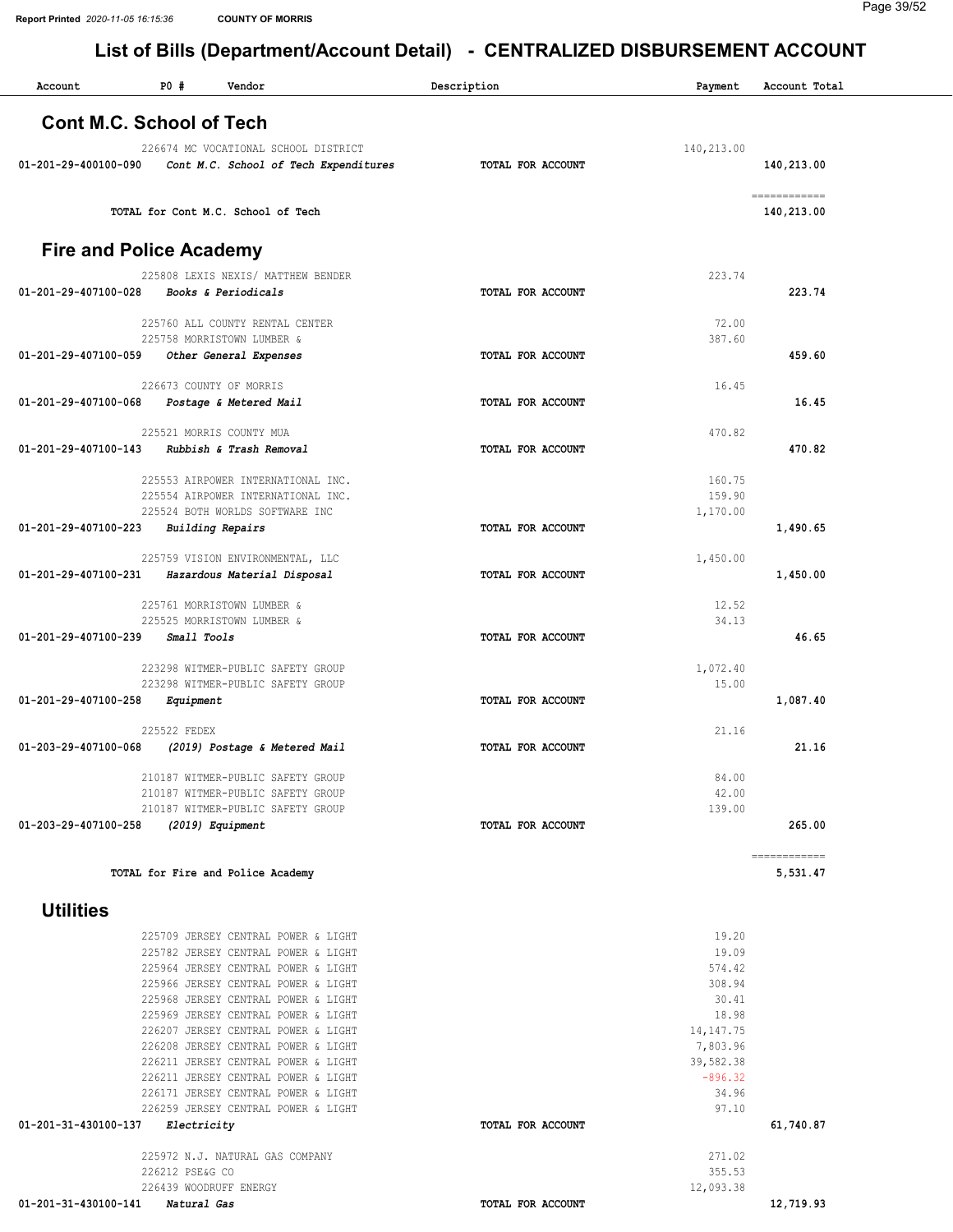| Account                   | P0 #                 | Vendor                                                                   | Description       | Payment   | Account Total             |
|---------------------------|----------------------|--------------------------------------------------------------------------|-------------------|-----------|---------------------------|
|                           |                      |                                                                          |                   |           |                           |
| <b>Utilities</b>          |                      |                                                                          |                   |           |                           |
|                           |                      | 225971 MONTVILLE TWP WATER & SEWER                                       |                   | 104.13    |                           |
|                           | 226215 TAX COLLECTOR |                                                                          |                   | 8,712.00  |                           |
|                           | 226215 TAX COLLECTOR |                                                                          |                   | 126.75    |                           |
|                           | 226215 TAX COLLECTOR |                                                                          |                   | 126.75    |                           |
|                           | 226215 TAX COLLECTOR |                                                                          |                   | 38,649.60 |                           |
|                           | 226215 TAX COLLECTOR |                                                                          |                   | 1,003.20  |                           |
|                           | 226215 TAX COLLECTOR |                                                                          |                   | 119.98    |                           |
|                           | 226215 TAX COLLECTOR |                                                                          |                   | 18,944.64 |                           |
| 01-201-31-430100-144      | Sewer                |                                                                          | TOTAL FOR ACCOUNT |           | 67,787.05                 |
|                           |                      | 224251 EXTEL COMMUNICATIONS                                              |                   | 2,775.00  |                           |
|                           |                      | 225500 MILLENNIUM COMMUNICATIONS                                         |                   | 1,240.00  |                           |
|                           |                      | 226157 CABLEVISION LIGHTPATH INC.                                        |                   | 4,310.17  |                           |
|                           |                      | 226156 CABLEVISION LIGHTPATH INC.                                        |                   | 7,126.78  |                           |
|                           | 226046 AT&T          |                                                                          |                   | 15.77     |                           |
|                           | 226046 AT&T          |                                                                          |                   | 19.20     |                           |
|                           | 226047 A T & T CORP. |                                                                          |                   | 3,797.87  |                           |
|                           | 226277 VERIZON       |                                                                          |                   | 386.45    |                           |
|                           |                      | 226048 CABLEVISION LIGHTPATH NJ LLC                                      |                   | 26.31     |                           |
|                           |                      | 225503 SHI INTERNATIONAL CORP                                            |                   | 11,205.38 |                           |
|                           |                      | 225530 SHI INTERNATIONAL CORP                                            |                   | 5,260.00  |                           |
|                           |                      | 219028 SHI INTERNATIONAL CORP                                            |                   | 17,200.00 |                           |
|                           | 226045 VERIZON       |                                                                          |                   | 1,356.50  |                           |
| 01-201-31-430100-146      | Telephone            |                                                                          | TOTAL FOR ACCOUNT |           | 54,719.43                 |
|                           |                      | 225971 MONTVILLE TWP WATER & SEWER                                       |                   | 18.60     |                           |
| 01-201-31-430100-147      | Water                |                                                                          | TOTAL FOR ACCOUNT |           | 18.60                     |
|                           |                      |                                                                          |                   |           | ============              |
|                           | TOTAL for Utilities  |                                                                          |                   |           | 196,985.88                |
| <b>Nutrition</b>          |                      |                                                                          |                   |           |                           |
|                           |                      | 225589 W.B. MASON COMPANY INC                                            |                   | 7.08      |                           |
|                           |                      | 225589 W.B. MASON COMPANY INC                                            |                   | 36.52     |                           |
| 01-201-41-716100-058      |                      | Office Supplies & Stationery                                             | TOTAL FOR ACCOUNT |           | 43.60                     |
|                           |                      |                                                                          |                   | 449.85    |                           |
|                           |                      | 226518 OFFICE CONCEPTS GROUP, INC.<br>226518 OFFICE CONCEPTS GROUP, INC. |                   | 454.50    |                           |
|                           |                      | 226518 OFFICE CONCEPTS GROUP, INC.                                       |                   | 69.76     |                           |
| 01-201-41-716100-059      |                      | Other General Expenses                                                   | TOTAL FOR ACCOUNT |           | 974.11                    |
|                           |                      |                                                                          |                   |           |                           |
|                           |                      | 226317 PATRICIA W. GIBBONS                                               |                   | 244.72    |                           |
|                           |                      | 226316 PATRICIA W. GIBBONS                                               |                   | 58.52     |                           |
| 01-201-41-716100-084      |                      | Other Outside Services                                                   | TOTAL FOR ACCOUNT |           | 303.24                    |
|                           |                      | 226173 NU-WAY CONCESSIONAIRES INC                                        |                   | 73,867.50 |                           |
|                           |                      | 226173 NU-WAY CONCESSIONAIRES INC                                        |                   | 73,572.03 |                           |
|                           |                      | 226173 NU-WAY CONCESSIONAIRES INC                                        |                   | 158.00    |                           |
| 01-201-41-716100-185 Food |                      |                                                                          | TOTAL FOR ACCOUNT |           | 147,597.53                |
|                           |                      |                                                                          |                   |           |                           |
|                           | TOTAL for Nutrition  |                                                                          |                   |           | ===========<br>148,918.48 |

### Area Plan Grant

| $226055$ CFCS - HOPE HOUSE              | 3,817.00  |
|-----------------------------------------|-----------|
| $226054$ CFCS - HOPE HOUSE              | 2,588.00  |
| $226040$ CFCS - HOPE HOUSE              | 2,265.00  |
| 226039 JEWISH FAMILY SVCS. OF METROWEST | 1,538.00  |
| 226065 LEGAL SERVICES OF NORTHWEST      | 22,140.00 |
| 226066 LEGAL SERVICES OF NORTHWEST      | 6,750.00  |
| 226056 M.C. ORGANIZATION FOR            | 7,699.00  |
| 226057 M.C. ORGANIZATION FOR            | 829.00    |
| 226061 MORRIS COUNTY SHERIFF'S OFFICE   | 1,900.00  |
| 226037 MENTAL HEALTH ASSOCIATION OF     | 24,933.00 |
| 226062 NORWESCAP INC                    | 5,245.00  |
| 226063 NORWESCAP INC                    | 409.00    |
| 226038 UNITED WAY OF NORTHERN           | 10,425.00 |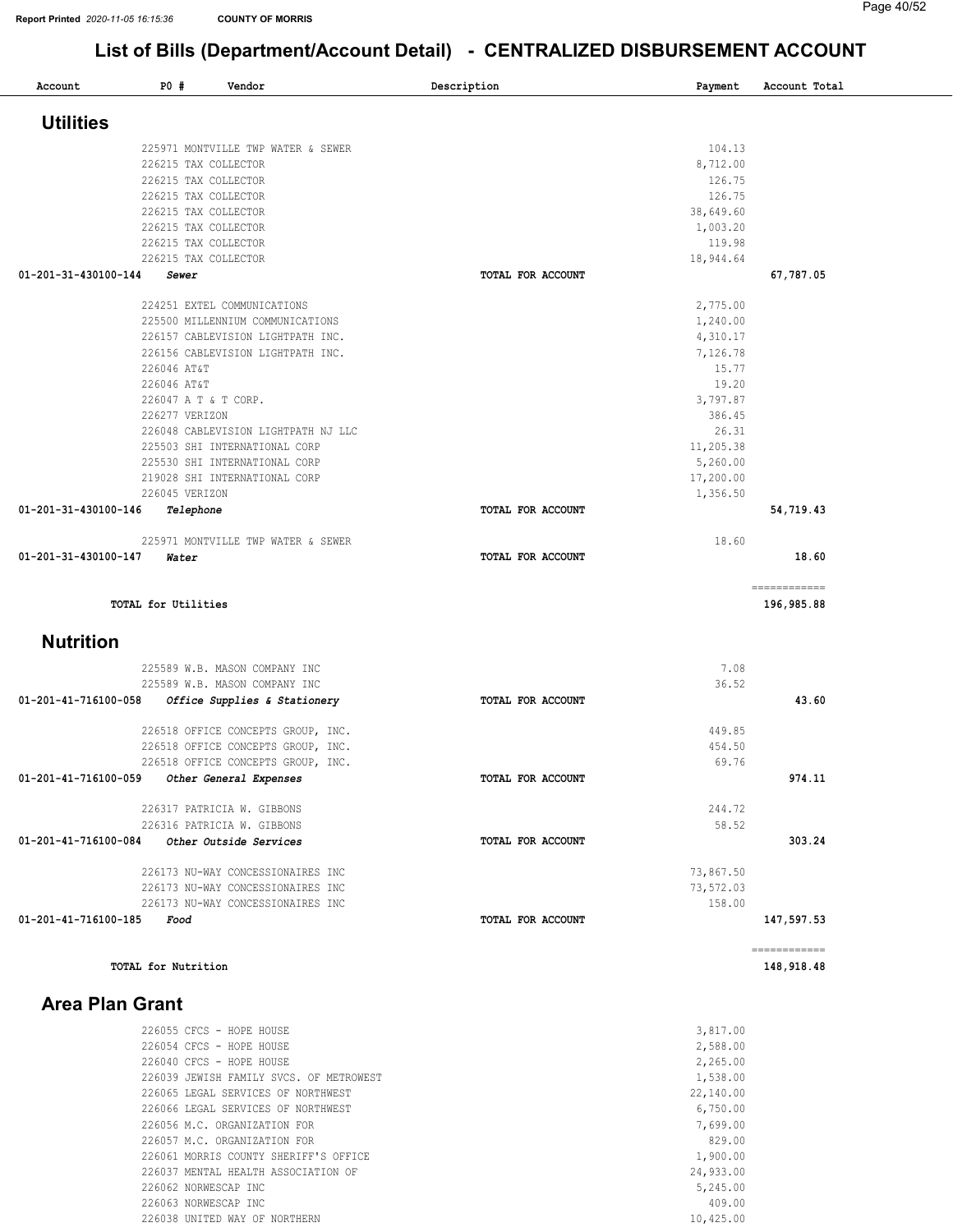| Account                | <b>PO #</b>  | Vendor                                | Description       | Payment   | Account Total |
|------------------------|--------------|---------------------------------------|-------------------|-----------|---------------|
| <b>Area Plan Grant</b> |              |                                       |                   |           |               |
|                        |              | 226052 VISITING NURSE ASSOC. OF       |                   | 33,906.00 |               |
|                        |              | 226050 VISITING NURSE ASSOC. OF       |                   | 2,400.00  |               |
|                        |              | 226049 VISITING NURSE ASSOC. OF       |                   | 36,966.00 |               |
|                        |              | 226041 VISITING NURSE ASSOC. OF       |                   | 40,066.00 |               |
|                        |              | 226042 ZUFALL HEALTH CENTER           |                   | 16,477.00 |               |
|                        |              | 226348 CHILD & FAMILY RESOURCES, INC. |                   | 1,920.00  |               |
|                        |              | 226318 M.C. ORGANIZATION FOR          |                   | 1,620.00  |               |
|                        |              | 226051 VISITING NURSE ASSOC. OF       |                   | 4,760.00  |               |
| 01-201-41-716110-090   | Expenditures |                                       | TOTAL FOR ACCOUNT |           | 228,653.00    |
|                        |              | 226065 LEGAL SERVICES OF NORTHWEST    |                   | 2,268.00  |               |
|                        |              | 226061 MORRIS COUNTY SHERIFF'S OFFICE |                   | 3,175.00  |               |
| 01-203-41-716110-090   |              | (2019) Expenditures                   | TOTAL FOR ACCOUNT |           | 5,443.00      |
|                        |              |                                       |                   |           | ============  |

TOTAL for Area Plan Grant 234,096.00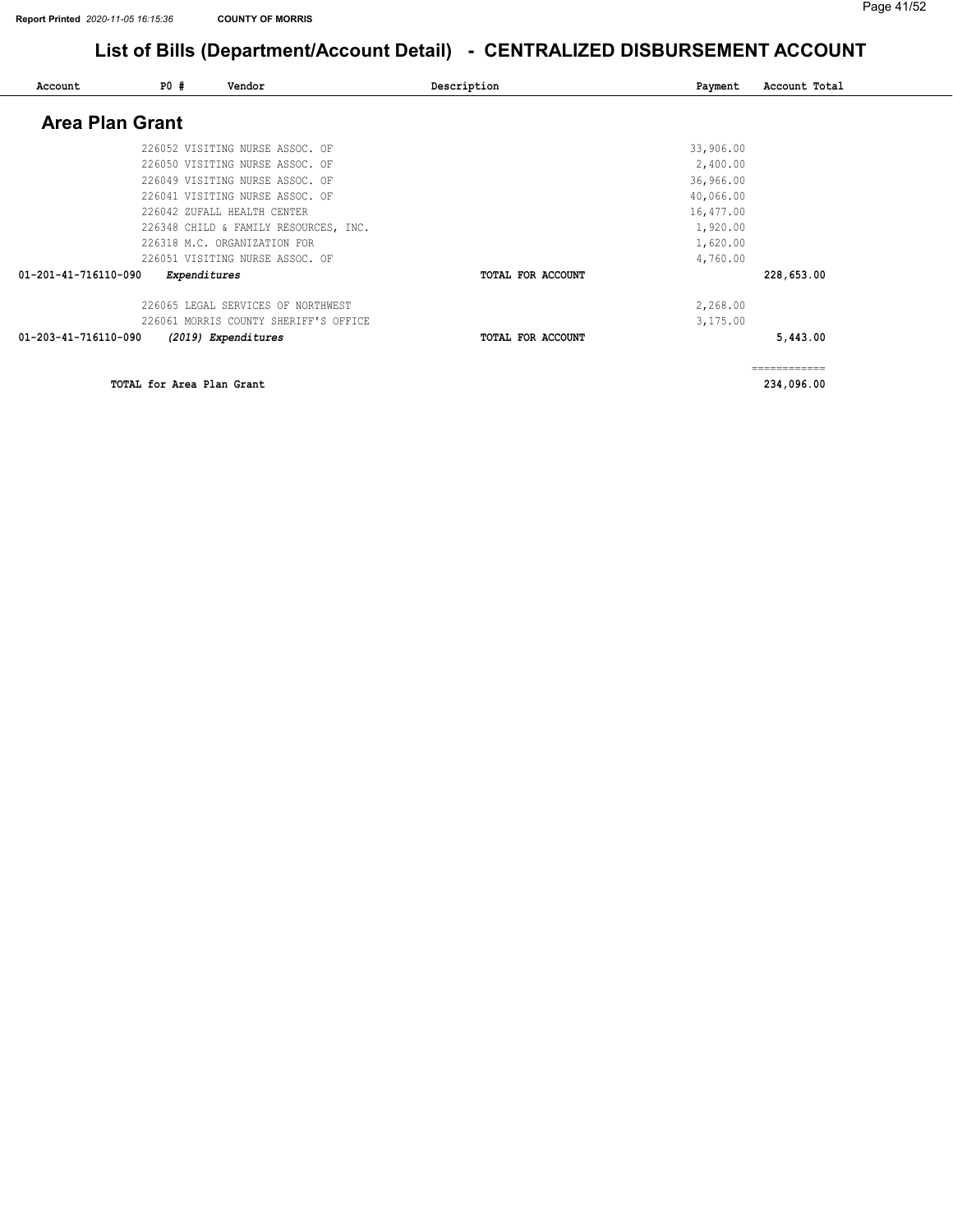| Account                  | P0#                          | Vendor                                                                                    | Description       | Payment          | Account Total             |
|--------------------------|------------------------------|-------------------------------------------------------------------------------------------|-------------------|------------------|---------------------------|
|                          |                              |                                                                                           |                   |                  |                           |
| DEPARTMENT 718105        |                              |                                                                                           | <b>Grant Fund</b> |                  |                           |
|                          |                              | 226077 CAROLE A. HUDSON                                                                   |                   | 2,065.00         |                           |
|                          | 226440 JOAN A. SEERY         |                                                                                           |                   | 236.25           |                           |
|                          | 226076 KRISTINA FAVO         |                                                                                           |                   | 19.01            |                           |
|                          | 226670 COUNTY OF MORRIS      |                                                                                           |                   | 80.45            |                           |
|                          |                              | 226688 CAROLE A. HUDSON<br>02-213-41-718105-391  Public Health Emer Grant(7/1/20-6/30/21) | TOTAL FOR ACCOUNT | 2,240.00         | 4,640.71                  |
|                          |                              |                                                                                           |                   |                  | ------------              |
|                          | TOTAL for DEPARTMENT 718105  |                                                                                           |                   |                  | 4,640.71                  |
| DEPARTMENT 734040        |                              |                                                                                           |                   |                  |                           |
|                          |                              | 223390 EXTEL COMMUNICATIONS                                                               |                   | 2,775.00         |                           |
|                          |                              | 223390 EXTEL COMMUNICATIONS                                                               |                   | 12,600.00        |                           |
| 02-213-41-734040-391     |                              | CARES COVID-19 (CRF) HS (9/1/20-12/4/20)                                                  | TOTAL FOR ACCOUNT |                  | 15,375.00                 |
|                          | TOTAL for DEPARTMENT 734040  |                                                                                           |                   |                  | ============<br>15,375.00 |
| <b>TANF</b>              |                              |                                                                                           |                   |                  |                           |
|                          | 221413 CDW GOVERNMENT        |                                                                                           |                   | 84.59            |                           |
|                          |                              | 218793 W.B. MASON COMPANY INC                                                             |                   | 72.63            |                           |
| 02-213-41-741015-392     |                              | WFNJ-TANF (7/1/19-12/31/20)                                                               | TOTAL FOR ACCOUNT |                  | 157.22                    |
|                          | TOTAL for TANF               |                                                                                           |                   |                  | ============<br>157.22    |
|                          | <b>General Assistance</b>    |                                                                                           |                   |                  |                           |
|                          | 221413 CDW GOVERNMENT        |                                                                                           |                   | 112.78           |                           |
|                          |                              | 218793 W.B. MASON COMPANY INC                                                             |                   | 90.79            |                           |
|                          |                              | 02-213-41-741020-392     WFNJ-General Assistance(7/1/19-12/31/20)                         | TOTAL FOR ACCOUNT |                  | 203.57                    |
|                          | TOTAL for General Assistance |                                                                                           |                   |                  | ============<br>203.57    |
| DEPARTMENT 741130        |                              |                                                                                           |                   |                  |                           |
|                          |                              | 225446 ROSETTA STONE LTD                                                                  |                   | 836.00           |                           |
|                          |                              | 02-213-41-741130-392     WFNJ-WLLP (7/1/20-12/31/21)                                      | TOTAL FOR ACCOUNT |                  | 836.00                    |
|                          |                              |                                                                                           |                   |                  | ============              |
|                          | TOTAL for DEPARTMENT 741130  |                                                                                           |                   |                  | 836.00                    |
| <b>DEPARTMENT 742105</b> |                              |                                                                                           |                   |                  |                           |
|                          |                              | 225832 ACE HEALTHCARE TRAINING                                                            |                   | 800.00           |                           |
|                          |                              | 226224 ACE HEALTHCARE TRAINING                                                            |                   | 800.00           |                           |
|                          |                              | 226233 ACE HEALTHCARE TRAINING                                                            |                   | 800.00           |                           |
|                          | 221413 CDW GOVERNMENT        | 226235 M.C. SCHOOL OF TECHNOLOGY                                                          |                   | 479.34<br>909.45 |                           |
|                          |                              | 225451 MORRIS COUNTY CHAMBER OF                                                           |                   | 116.00           |                           |
|                          | 225823 RICOH USA, INC.       |                                                                                           |                   | 335.05           |                           |
|                          | 225823 RICOH USA, INC.       |                                                                                           |                   | 327.64           |                           |
|                          |                              | 226239 W.B. MASON COMPANY INC                                                             |                   | 24.63            |                           |
|                          |                              | 218793 W.B. MASON COMPANY INC                                                             | TOTAL FOR ACCOUNT | 145.25           | 4,737.36                  |
|                          |                              |                                                                                           |                   |                  | ============              |
|                          | TOTAL for DEPARTMENT 742105  |                                                                                           |                   |                  | 4,737.36                  |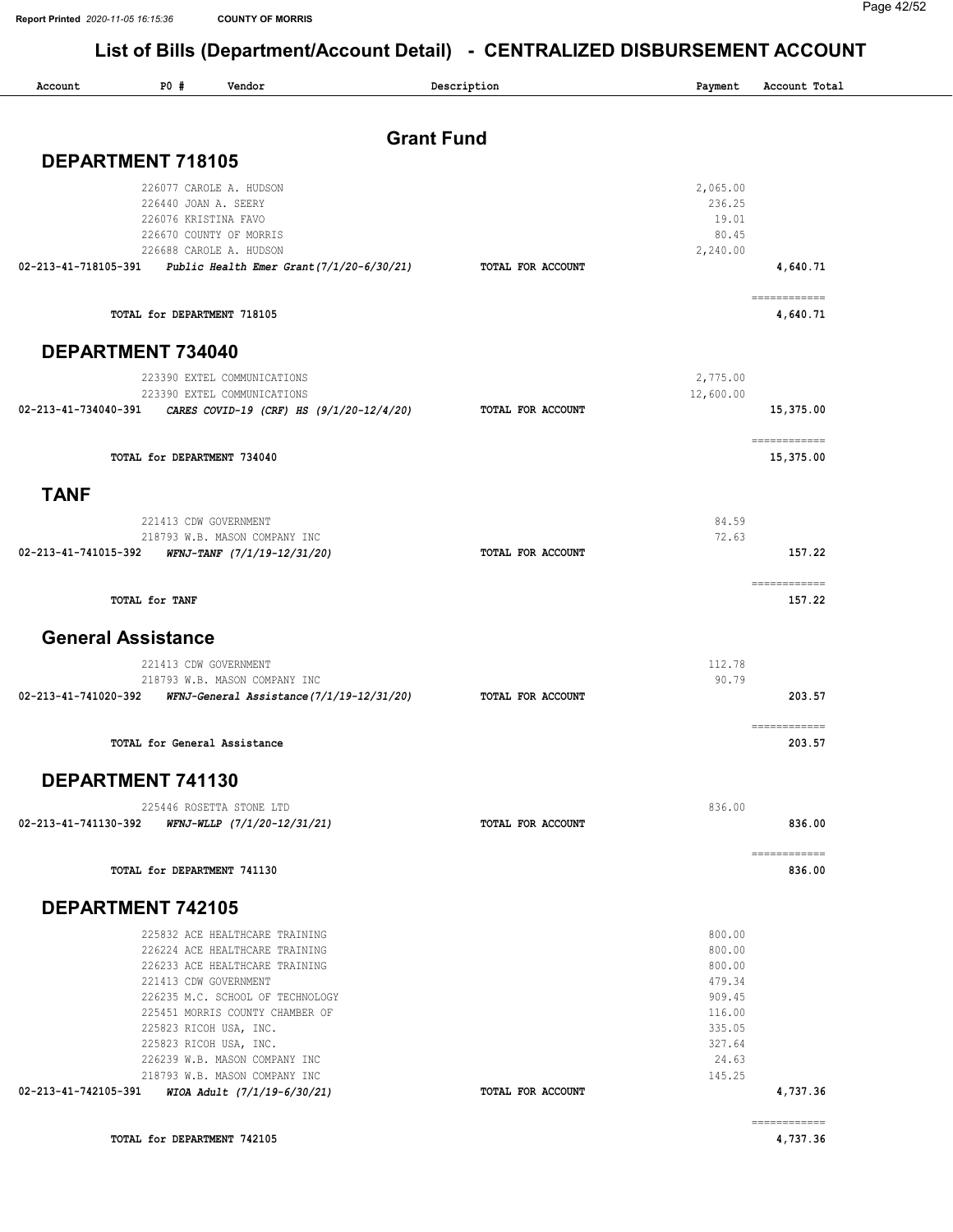| Account              | P0# | Vendor                                    | Description       | Payment  | Account Total |
|----------------------|-----|-------------------------------------------|-------------------|----------|---------------|
| DEPARTMENT 742110    |     |                                           |                   |          |               |
|                      |     | 225830 ACE HEALTHCARE TRAINING            |                   | 800.00   |               |
|                      |     | 225831 ACE HEALTHCARE TRAINING            |                   | 800.00   |               |
|                      |     | 226232 AVTECH INSTITUTE                   |                   | 800.00   |               |
|                      |     | 221413 CDW GOVERNMENT                     |                   | 324.25   |               |
|                      |     | 225847 EZ WHEELS DRIVING SCHOOL           |                   | 685.44   |               |
|                      |     | 225848 EZ WHEELS DRIVING SCHOOL           |                   | 1,119.72 |               |
|                      |     | 225849 EZ WHEELS DRIVING SCHOOL           |                   | 1,866.20 |               |
|                      |     | 226227 JERSEY TRACTOR TRAILER             |                   | 800.00   |               |
|                      |     | 226228 JERSEY TRACTOR TRAILER             |                   | 800.00   |               |
|                      |     | 225451 MORRIS COUNTY CHAMBER OF           |                   | 264.00   |               |
|                      |     | 225846 NEW EDUCARE INC.                   |                   | 3,850.00 |               |
|                      |     | 225827 RUTGERS CENTER FOR CONTINUING      |                   | 1,137.15 |               |
|                      |     | 225828 RUTGERS CENTER FOR CONTINUING      |                   | 2,490.00 |               |
|                      |     | 225829 RUTGERS CENTER FOR CONTINUING      |                   | 3,200.00 |               |
|                      |     | 225835 RUTGERS SCHOOL OF BUSINESS         |                   | 670.00   |               |
|                      |     | 225823 RICOH USA, INC.                    |                   | 762.54   |               |
|                      |     | 225823 RICOH USA, INC.                    |                   | 745.66   |               |
|                      |     | 226226 RUTGERS CENTER FOR CONTINUING      |                   | 2,696.00 |               |
|                      |     | 226239 W.B. MASON COMPANY INC             |                   | 56.05    |               |
|                      |     | 218793 W.B. MASON COMPANY INC             |                   | 408.53   |               |
|                      |     | 226240 WARREN COUNTY COMMUNITY COLL.      |                   | 694.80   |               |
|                      |     | 226242 WARREN COUNTY COMMUNITY COLL.      |                   | 800.00   |               |
|                      |     | 226231 AVTECH INSTITUTE                   |                   | 800.00   |               |
|                      |     | 226670 COUNTY OF MORRIS                   |                   | 104.85   |               |
| 02-213-41-742110-391 |     | WIOA Dislocated Worker $(7/1/19-6/30/21)$ | TOTAL FOR ACCOUNT |          | 26,675.19     |
|                      |     |                                           |                   |          |               |

TOTAL for DEPARTMENT 742110

#### DEPARTMENT 742120

| 02-213-41-742120-391 | WIOA Youth (7/1/19-6/30/21)          | TOTAL FOR ACCOUNT | 33,108.00 |
|----------------------|--------------------------------------|-------------------|-----------|
|                      | 226241 WARREN COUNTY COMMUNITY COLL. | 1,000.00          |           |
|                      | 218793 W.B. MASON COMPANY INC        | 190.65            |           |
|                      | 226239 W.B. MASON COMPANY INC        | 4.25              |           |
|                      | 225823 RICOH USA, INC.               | 56.49             |           |
|                      | 225823 RICOH USA, INC.               | 57.77             |           |
|                      | 225845 PHILLIPSBURG SCHOOL BASED     | 256.00            |           |
|                      | 225845 PHILLIPSBURG SCHOOL BASED     | 256.00            |           |
|                      | 225845 PHILLIPSBURG SCHOOL BASED     | 635.00            |           |
|                      | 225845 PHILLIPSBURG SCHOOL BASED     | 1,020.00          |           |
|                      | 225839 PHILLIPSBURG SCHOOL BASED     | 635.00            |           |
|                      | 225839 PHILLIPSBURG SCHOOL BASED     | 1,020.00          |           |
|                      | 225839 PHILLIPSBURG SCHOOL BASED     | 256.00            |           |
|                      | 225839 PHILLIPSBURG SCHOOL BASED     | 1,020.00          |           |
|                      | 225838 PHILLIPSBURG SCHOOL BASED     | 400.00            |           |
|                      | 225837 PHILLIPSBURG SCHOOL BASED     | 400.00            |           |
|                      | 225836 PHILLIPSBURG SCHOOL BASED     | 1,020.00          |           |
|                      | 225836 PHILLIPSBURG SCHOOL BASED     | 256.00            |           |
|                      | 225836 PHILLIPSBURG SCHOOL BASED     | 1,020.00          |           |
|                      | 225836 PHILLIPSBURG SCHOOL BASED     | 256.00            |           |
|                      | 226261 NEWBRIDGE SERVICES INC        | 1,468.00          |           |
|                      | 226261 NEWBRIDGE SERVICES INC        | 911.00            |           |
|                      | 226261 NEWBRIDGE SERVICES INC        | 250.00            |           |
|                      | 226261 NEWBRIDGE SERVICES INC        | 399.00            |           |
|                      | 226225 NEWBRIDGE SERVICES INC        | 2,321.00          |           |
|                      | 226225 NEWBRIDGE SERVICES INC        | 3,434.00          |           |
|                      | 225842 NEWBRIDGE SERVICES INC        | 2,111.00          |           |
|                      | 225842 NEWBRIDGE SERVICES INC        | 1,554.00          |           |
|                      | 225842 NEWBRIDGE SERVICES INC        | 1,554.00          |           |
|                      | 225842 NEWBRIDGE SERVICES INC        | 557.00            |           |
|                      | 225842 NEWBRIDGE SERVICES INC        | 557.00            |           |
|                      | 225840 NEWBRIDGE SERVICES INC        | 1,554.00          |           |
|                      | 225840 NEWBRIDGE SERVICES INC        | 1,554.00          |           |
|                      | 225840 NEWBRIDGE SERVICES INC        | 1,554.00          |           |
|                      | 225840 NEWBRIDGE SERVICES INC        | 1,554.00          |           |
|                      | 225451 MORRIS COUNTY CHAMBER OF      | 20.00             |           |
|                      | 226234 HUNTERDON CTY POLYTECH ADULT  | 1,588.00          |           |
|                      | 221413 CDW GOVERNMENT                | 408.84            |           |

============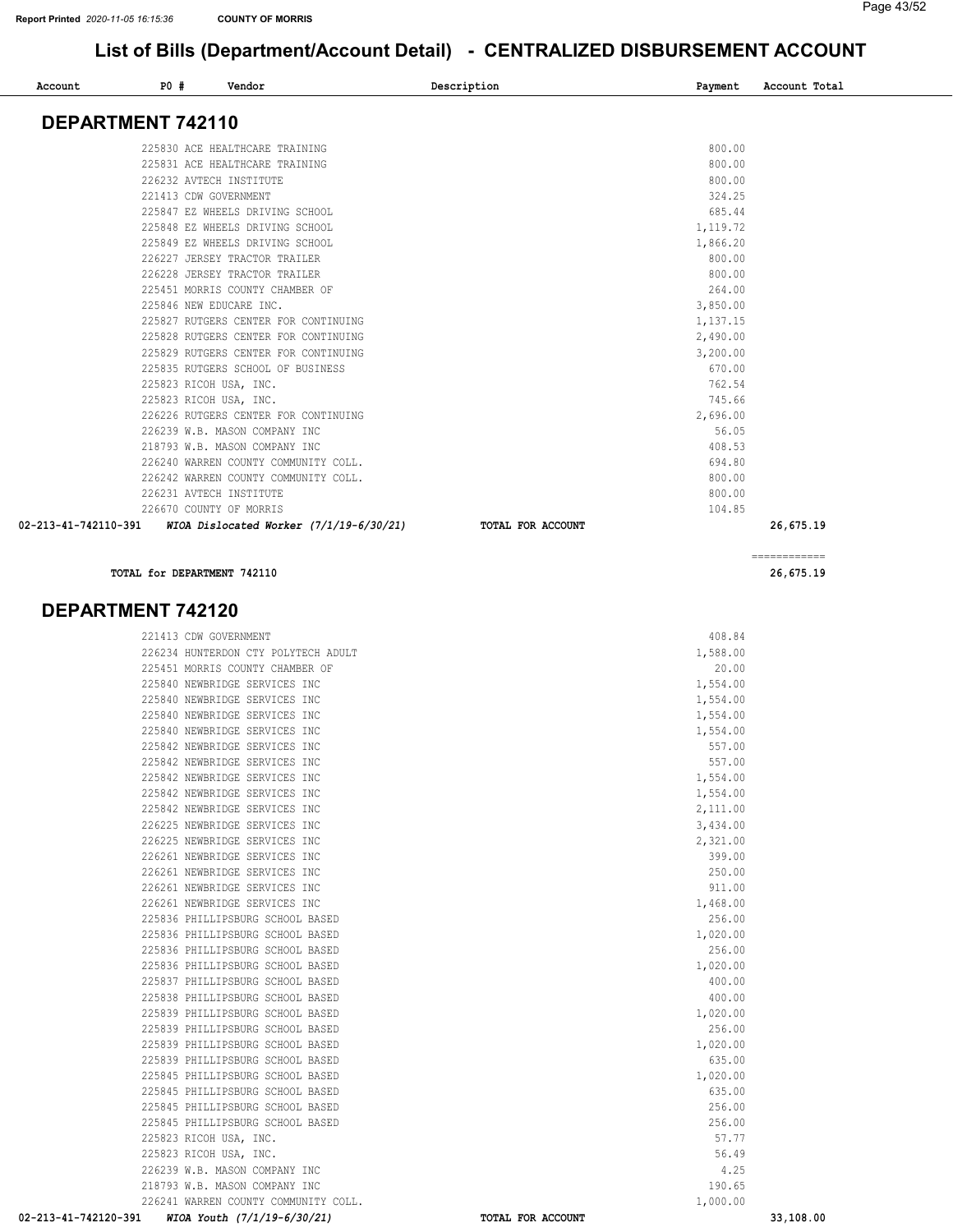| Account              | PO#<br>Vendor                                                        | Description       | Payment              | Account Total             |
|----------------------|----------------------------------------------------------------------|-------------------|----------------------|---------------------------|
|                      | DEPARTMENT 742120                                                    |                   |                      |                           |
|                      |                                                                      |                   |                      |                           |
|                      | TOTAL for DEPARTMENT 742120                                          |                   |                      | ============<br>33,108.00 |
| <b>WIA: Adult</b>    |                                                                      |                   |                      |                           |
|                      |                                                                      |                   |                      |                           |
| 02-213-41-742205-391 | 225833 EZ WHEELS DRIVING SCHOOL<br>WIOA Adult (7/1/20-6/30/22)       | TOTAL FOR ACCOUNT | 1,599.60             | 1,599.60                  |
|                      | TOTAL for WIA: Adult                                                 |                   |                      | ============<br>1,599.60  |
|                      | <b>WIA: Disclocated Worker</b>                                       |                   |                      |                           |
|                      | 226243 BLOOMFIELD COLLEGE                                            |                   | 3,200.00             |                           |
| 02-213-41-742210-391 | 225834 EZ WHEELS DRIVING SCHOOL                                      |                   | 1,575.84             |                           |
|                      | WIOA Dislocated Worker $(7/1/20-6/30/22)$                            | TOTAL FOR ACCOUNT |                      | 4,775.84                  |
|                      | TOTAL for WIA: Disclocated Worker                                    |                   |                      | ============<br>4,775.84  |
| <b>WIA: Youth</b>    |                                                                      |                   |                      |                           |
|                      | 226230 PHILLIPSBURG SCHOOL BASED                                     |                   | 985.00               |                           |
|                      | 226230 PHILLIPSBURG SCHOOL BASED                                     |                   | 1,050.00             |                           |
|                      | 226230 PHILLIPSBURG SCHOOL BASED<br>226230 PHILLIPSBURG SCHOOL BASED |                   | 985.00<br>1,050.00   |                           |
|                      | 02-213-41-742220-391 WIOA Youth (7/1/20-6/30/22)                     | TOTAL FOR ACCOUNT |                      | 4,070.00                  |
|                      | TOTAL for WIA: Youth                                                 |                   |                      | ------------<br>4,070.00  |
| DEPARTMENT 757010    |                                                                      |                   |                      |                           |
|                      | 225936 CURA INC.                                                     |                   | 4,638.00             |                           |
|                      | 225778 FREEDOM HOUSE INC.                                            |                   | 3,000.00             |                           |
|                      | 225858 FREEDOM HOUSE INC.                                            |                   | 5,800.00             |                           |
|                      | 225935 INTEGRITY, INC.                                               |                   | 2,398.00             |                           |
|                      | 225841 MENTAL HEALTH ASSOCIATION OF                                  |                   | 4,975.00             |                           |
|                      | 226270 NEWBRIDGE SERVICES INC                                        |                   | 6,336.00             |                           |
|                      | 226270 NEWBRIDGE SERVICES INC                                        |                   | 2,000.00             |                           |
|                      | 225938 NEW HOPE FOUNDATION INC.<br>226265 NEW HOPE FOUNDATION INC.   |                   | 5,692.50<br>2,992.50 |                           |
|                      | 226266 NEW HOPE FOUNDATION INC.                                      |                   | 1,900.00             |                           |
|                      | 226264 PRIME HEALTHCARE SERVICES                                     |                   | 6,325.00             |                           |
|                      | 226264 PRIME HEALTHCARE SERVICES                                     |                   | 1,050.00             |                           |
| 02-213-41-757010-392 | Chapter 51 (1/1/20-12/31/20)                                         | TOTAL FOR ACCOUNT |                      | 47,107.00                 |
|                      | TOTAL for DEPARTMENT 757010                                          |                   |                      | ------------<br>47,107.00 |
|                      |                                                                      |                   |                      |                           |
|                      | DEPARTMENT 783010<br>225085 MOBILEODT, INC.                          |                   | 19,800.00            |                           |
|                      | 225085 MOBILEODT, INC.                                               |                   | 1,800.00             |                           |
|                      | 225085 MOBILEODT, INC.                                               |                   | 270.00               |                           |
|                      | 225085 MOBILEODT, INC.                                               |                   | 10,800.00            |                           |
|                      | 225085 MOBILEODT, INC.                                               |                   | 360.00               |                           |
|                      | 222800 SIRCHIE                                                       |                   | 351.00               |                           |
|                      |                                                                      |                   |                      |                           |

| 225085 MOBILEODT, INC. | 360.00   |
|------------------------|----------|
| 222800 SIRCHIE         | 351.00   |
| 222800 SIRCHIE         | 1,139.00 |
| 222800 SIRCHIE         | 232.92   |
| 222800 SIRCHIE         | 27.94    |
| 222800 SIRCHIE         | 23.94    |
| 222800 STRCHTE         | 22.00    |
| 222800 SIRCHIE         | 20.12    |
| 222800 SIRCHIE         | 52.90    |
| 222800 SIRCHIE         | 46.60    |
| 222800 SIRCHIE         | 51.50    |
|                        |          |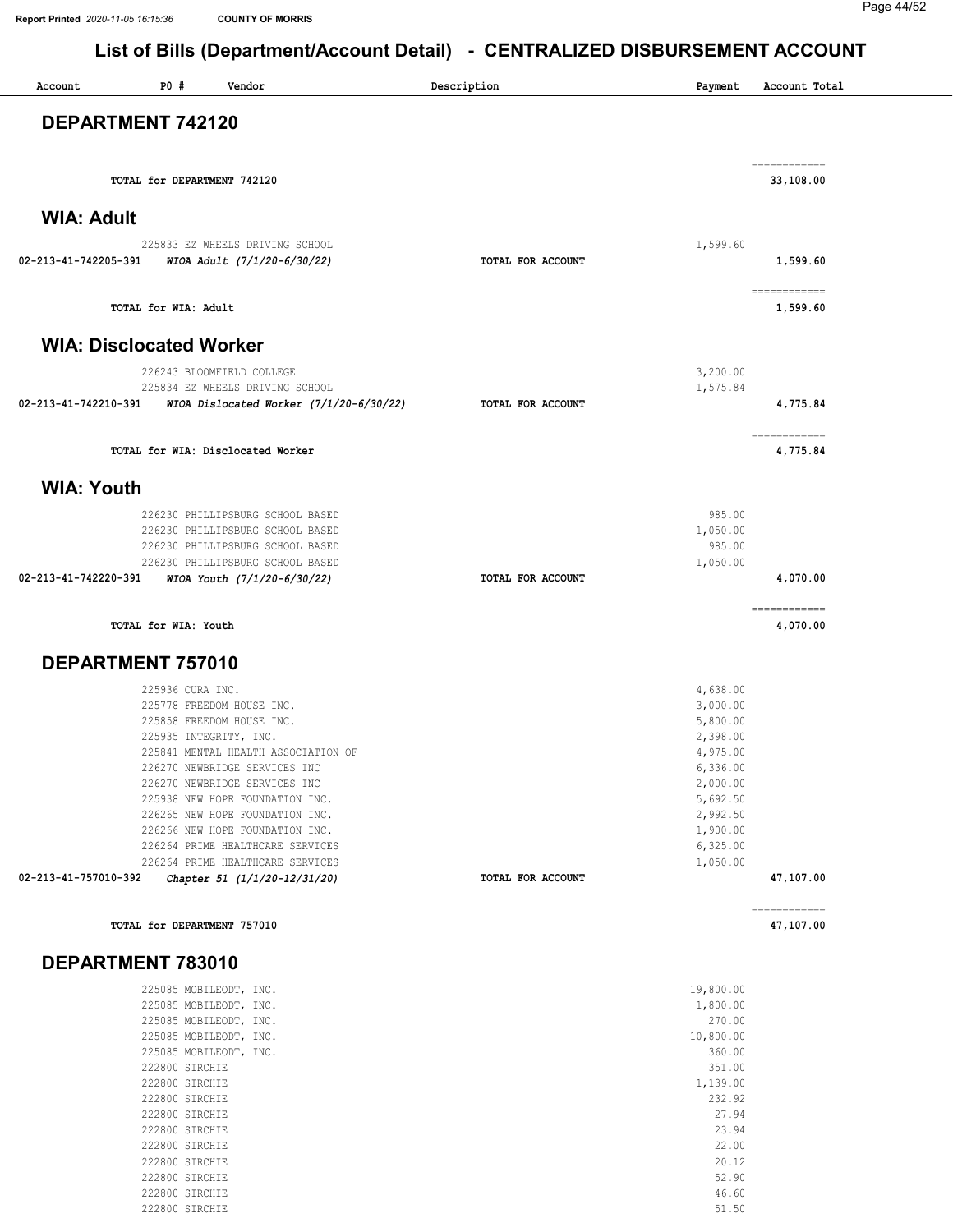| P0#<br>Account<br>Vendor                                                         | Description       | Payment          | Account Total                                                                                                                                                                                                                                                                                                                                                                                                                                                                                       |
|----------------------------------------------------------------------------------|-------------------|------------------|-----------------------------------------------------------------------------------------------------------------------------------------------------------------------------------------------------------------------------------------------------------------------------------------------------------------------------------------------------------------------------------------------------------------------------------------------------------------------------------------------------|
| DEPARTMENT 783010                                                                |                   |                  |                                                                                                                                                                                                                                                                                                                                                                                                                                                                                                     |
| 222800 SIRCHIE                                                                   |                   | 105.79           |                                                                                                                                                                                                                                                                                                                                                                                                                                                                                                     |
| 223917 CDW GOVERNMENT LLC                                                        |                   | 868.47           |                                                                                                                                                                                                                                                                                                                                                                                                                                                                                                     |
| 02-213-41-783010-391<br>SART/FEN (VS-38B-17) (10/1/19-9/30/20)                   | TOTAL FOR ACCOUNT |                  | 35,972.18                                                                                                                                                                                                                                                                                                                                                                                                                                                                                           |
| TOTAL for DEPARTMENT 783010                                                      |                   |                  | ============<br>35,972.18                                                                                                                                                                                                                                                                                                                                                                                                                                                                           |
| <b>DEPARTMENT 784140</b>                                                         |                   |                  |                                                                                                                                                                                                                                                                                                                                                                                                                                                                                                     |
| 225770 TETRA TECH INC                                                            |                   | 13,574.67        |                                                                                                                                                                                                                                                                                                                                                                                                                                                                                                     |
| 02-213-41-784140-391 Pre-Disaster Mitigation (8/14/17-3/22/21)                   | TOTAL FOR ACCOUNT |                  | 13,574.67                                                                                                                                                                                                                                                                                                                                                                                                                                                                                           |
| TOTAL for DEPARTMENT 784140                                                      |                   |                  | $\begin{array}{cccccccccc} \multicolumn{2}{c}{} & \multicolumn{2}{c}{} & \multicolumn{2}{c}{} & \multicolumn{2}{c}{} & \multicolumn{2}{c}{} & \multicolumn{2}{c}{} & \multicolumn{2}{c}{} & \multicolumn{2}{c}{} & \multicolumn{2}{c}{} & \multicolumn{2}{c}{} & \multicolumn{2}{c}{} & \multicolumn{2}{c}{} & \multicolumn{2}{c}{} & \multicolumn{2}{c}{} & \multicolumn{2}{c}{} & \multicolumn{2}{c}{} & \multicolumn{2}{c}{} & \multicolumn{2}{c}{} & \multicolumn{2}{c}{} & \mult$<br>13,574.67 |
| DEPARTMENT 786010                                                                |                   |                  |                                                                                                                                                                                                                                                                                                                                                                                                                                                                                                     |
| 226064 NJ ADVANCE MEDIA                                                          |                   | 251.00           |                                                                                                                                                                                                                                                                                                                                                                                                                                                                                                     |
| 226035 W.B. MASON COMPANY INC                                                    |                   | 16.96            |                                                                                                                                                                                                                                                                                                                                                                                                                                                                                                     |
| 226035 W.B. MASON COMPANY INC                                                    |                   | 10.37            |                                                                                                                                                                                                                                                                                                                                                                                                                                                                                                     |
| 226035 W.B. MASON COMPANY INC<br>226356 CHARM-TEX, INC.                          |                   | 44.99<br>710.70  |                                                                                                                                                                                                                                                                                                                                                                                                                                                                                                     |
| 226356 CHARM-TEX, INC.                                                           |                   | 91.00            |                                                                                                                                                                                                                                                                                                                                                                                                                                                                                                     |
| 226519 CHARM-TEX, INC.                                                           |                   | 710.70           |                                                                                                                                                                                                                                                                                                                                                                                                                                                                                                     |
| 226519 CHARM-TEX, INC.                                                           |                   | 91.00            |                                                                                                                                                                                                                                                                                                                                                                                                                                                                                                     |
| 226519 CHARM-TEX, INC.                                                           |                   | $-100.00$        |                                                                                                                                                                                                                                                                                                                                                                                                                                                                                                     |
| 226353 FIVE TOWN REGIONAL DIAL-A-RIDE                                            |                   | 24, 414.50       |                                                                                                                                                                                                                                                                                                                                                                                                                                                                                                     |
| 226352 TOWNSHIP OF ROXBURY<br>02-213-41-786010-394 MAPS (1/1/2020-12/31/2020)    | TOTAL FOR ACCOUNT | 1,527.75         | 27,768.97                                                                                                                                                                                                                                                                                                                                                                                                                                                                                           |
| TOTAL for DEPARTMENT 786010                                                      |                   |                  | ------------<br>27,768.97                                                                                                                                                                                                                                                                                                                                                                                                                                                                           |
|                                                                                  |                   |                  |                                                                                                                                                                                                                                                                                                                                                                                                                                                                                                     |
| DEPARTMENT 806010                                                                |                   |                  |                                                                                                                                                                                                                                                                                                                                                                                                                                                                                                     |
| 224787 MORRIS COUNTY AFTER CARE CENTER                                           |                   | 350.00           |                                                                                                                                                                                                                                                                                                                                                                                                                                                                                                     |
| 224787 MORRIS COUNTY AFTER CARE CENTER<br>224787 MORRIS COUNTY AFTER CARE CENTER |                   | 280.00<br>260.00 |                                                                                                                                                                                                                                                                                                                                                                                                                                                                                                     |
| 225626 CONTRACT PHARMACY SERVICES INC                                            |                   | 4,239.77         |                                                                                                                                                                                                                                                                                                                                                                                                                                                                                                     |
| 02-213-41-806010-392<br>$SAPT - MAT$ $(12/1/19-6/30/20)$                         | TOTAL FOR ACCOUNT |                  | 5,129.77                                                                                                                                                                                                                                                                                                                                                                                                                                                                                            |
| TOTAL for DEPARTMENT 806010                                                      |                   |                  | ============<br>5,129.77                                                                                                                                                                                                                                                                                                                                                                                                                                                                            |
| DEPARTMENT 860005                                                                |                   |                  |                                                                                                                                                                                                                                                                                                                                                                                                                                                                                                     |
| 224033 2D NEW JERSEY BRIGADE                                                     |                   | 240.00           |                                                                                                                                                                                                                                                                                                                                                                                                                                                                                                     |
| History P'ship Program $(1/1/20-12/31/20)$<br>02-213-41-860005-392               | TOTAL FOR ACCOUNT |                  | 240.00                                                                                                                                                                                                                                                                                                                                                                                                                                                                                              |
| TOTAL for DEPARTMENT 860005                                                      |                   |                  | ============<br>240.00                                                                                                                                                                                                                                                                                                                                                                                                                                                                              |
| DEPARTMENT 860065                                                                |                   |                  |                                                                                                                                                                                                                                                                                                                                                                                                                                                                                                     |
| 225260 SANCHEZ ENGRAVING LLC                                                     |                   | 533.50           |                                                                                                                                                                                                                                                                                                                                                                                                                                                                                                     |
| 223103 OWEN G DUNN COMPANY                                                       |                   | 3,900.00         |                                                                                                                                                                                                                                                                                                                                                                                                                                                                                                     |
| 223103 OWEN G DUNN COMPANY                                                       |                   | 215.44           |                                                                                                                                                                                                                                                                                                                                                                                                                                                                                                     |
| 225441 SANCHEZ ENGRAVING LLC<br>225443 U-LINE SHIPPING SUPPLY                    |                   | 309.60<br>636.00 |                                                                                                                                                                                                                                                                                                                                                                                                                                                                                                     |
| 225443 U-LINE SHIPPING SUPPLY                                                    |                   | 87.19            |                                                                                                                                                                                                                                                                                                                                                                                                                                                                                                     |
| 225263 GRAINGER                                                                  |                   | 522.90           |                                                                                                                                                                                                                                                                                                                                                                                                                                                                                                     |
| 02-213-41-860065-395<br>CTCL - 2020 Election (6/15/20-12/31/20)                  | TOTAL FOR ACCOUNT |                  | 6,204.63                                                                                                                                                                                                                                                                                                                                                                                                                                                                                            |
| TOTAL for DEPARTMENT 860065                                                      |                   |                  | ------------<br>6,204.63                                                                                                                                                                                                                                                                                                                                                                                                                                                                            |
|                                                                                  |                   |                  |                                                                                                                                                                                                                                                                                                                                                                                                                                                                                                     |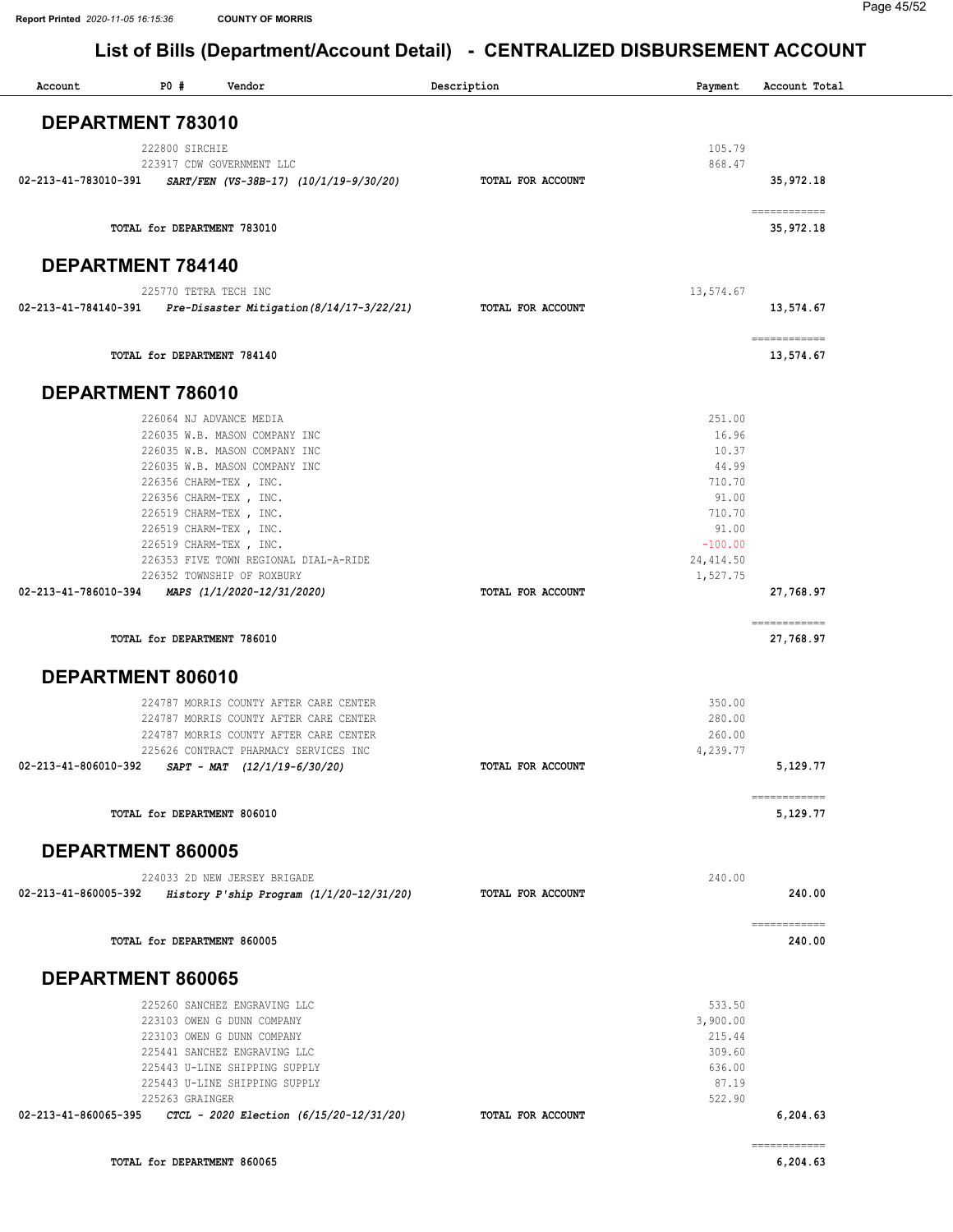| Account                  | P0#               | Vendor                                                                                             | Description       | Payment                  | Account Total               |
|--------------------------|-------------------|----------------------------------------------------------------------------------------------------|-------------------|--------------------------|-----------------------------|
| <b>DEPARTMENT 864025</b> |                   |                                                                                                    |                   |                          |                             |
| 02-213-41-864025-391     |                   | 226256 GREENMAN PEDERSEN INC<br>Schooleys Mtn Rd Brdg (9/24/18-12/31/20)                           | TOTAL FOR ACCOUNT | 2,839.16                 | 2,839.16                    |
|                          |                   | TOTAL for DEPARTMENT 864025                                                                        |                   |                          | ============<br>2,839.16    |
| <b>DEPARTMENT 864095</b> |                   |                                                                                                    |                   |                          |                             |
| 02-213-41-864095-391     |                   | 226446 SCHIFANO CONSTRUCTION CORP.<br>2020 ATP - County Aid (1/9/20-1/9/23)                        | TOTAL FOR ACCOUNT | 830,849.16               | 830, 849.16                 |
|                          |                   | TOTAL for DEPARTMENT 864095                                                                        |                   |                          | -------------<br>830,849.16 |
| DEPARTMENT 864202        |                   |                                                                                                    |                   |                          |                             |
|                          |                   | 226445 SPARWICK CONTRACTING, INC.<br>02-213-41-864202-392 LBFN1401-015 E Blackwell (4/6/20-4/6/22) | TOTAL FOR ACCOUNT | 142,835.00               | 142,835.00                  |
|                          |                   | TOTAL for DEPARTMENT 864202                                                                        |                   |                          | ============<br>142,835.00  |
| DEPARTMENT 864203        |                   |                                                                                                    |                   |                          |                             |
| 02-213-41-864203-392     | 226443 MARBRO INC | 225983 GREENMAN PEDERSEN INC<br>Waterloo Road Bridge (6/29/18-6/29/22)                             | TOTAL FOR ACCOUNT | 26,700.95<br>162, 512.63 | 189,213.58                  |
|                          |                   | TOTAL for DEPARTMENT 864203                                                                        |                   |                          | ============<br>189,213.58  |
| <b>DEPARTMENT 864995</b> |                   |                                                                                                    |                   |                          |                             |
| 02-213-41-864995-391     |                   | 226257 MIKE FITZPATRICK CONTRACTORS INC.<br>2019 ATP - County Aid (3/28/19-3/28/22)                | TOTAL FOR ACCOUNT | 664, 592.22              | 664,592.22                  |
|                          |                   | TOTAL for DEPARTMENT 864995                                                                        |                   |                          | ------------<br>664,592.22  |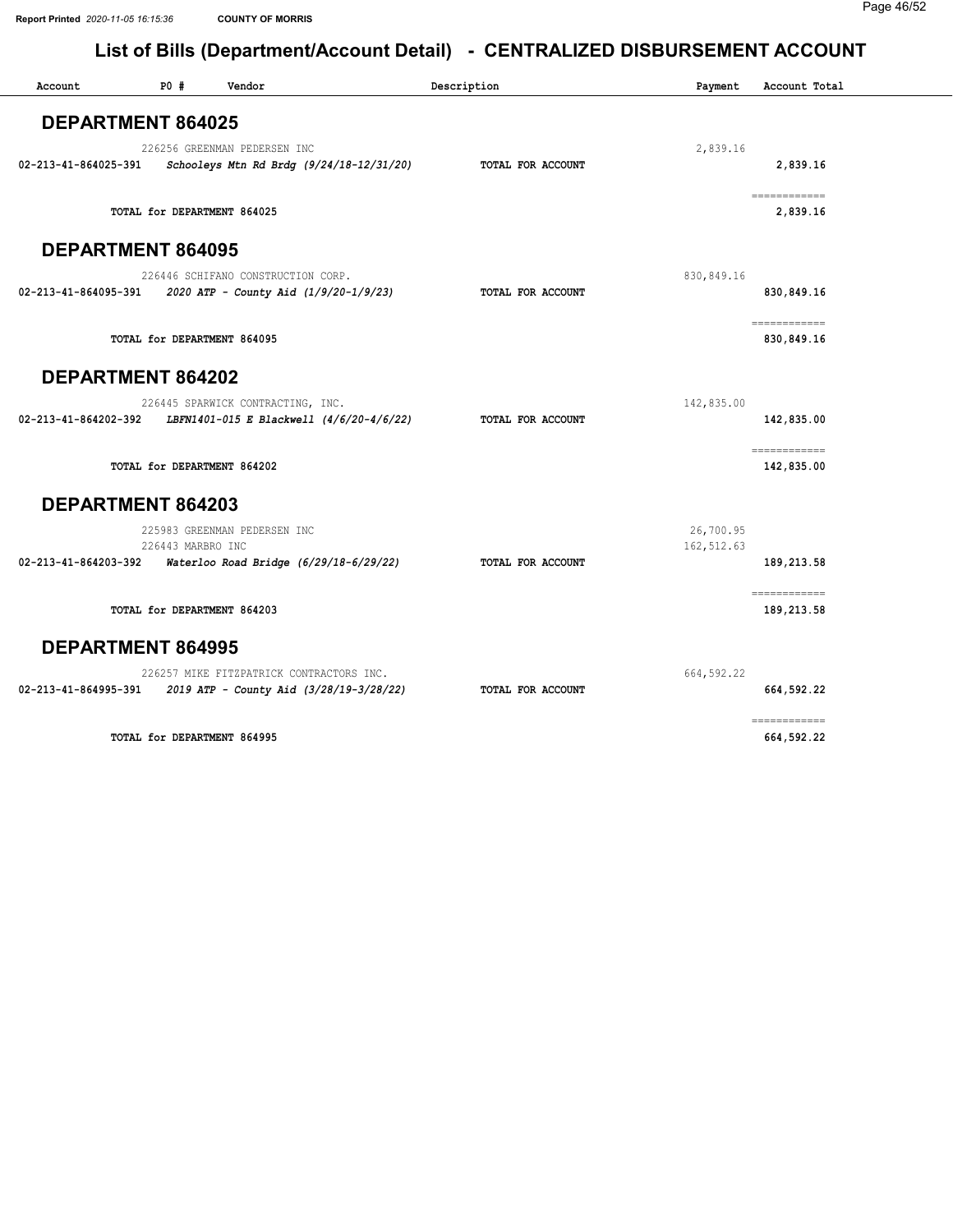| Account                  | P0#                         | Vendor                                                                                                                                                                                                                  | Description           | Payment                                                        | Account Total                                                                                                                                                                                                                                                                                                                                                                                                                                                                                       |
|--------------------------|-----------------------------|-------------------------------------------------------------------------------------------------------------------------------------------------------------------------------------------------------------------------|-----------------------|----------------------------------------------------------------|-----------------------------------------------------------------------------------------------------------------------------------------------------------------------------------------------------------------------------------------------------------------------------------------------------------------------------------------------------------------------------------------------------------------------------------------------------------------------------------------------------|
|                          |                             |                                                                                                                                                                                                                         | <b>County Capital</b> |                                                                |                                                                                                                                                                                                                                                                                                                                                                                                                                                                                                     |
|                          |                             | Abatmnt/demol-Fac on Greystone                                                                                                                                                                                          |                       |                                                                |                                                                                                                                                                                                                                                                                                                                                                                                                                                                                                     |
| 04-216-55-953087-909     |                             | 225994 MFS CONSULTING ENGINEERS &<br>Miscellaneous - Other                                                                                                                                                              | TOTAL FOR ACCOUNT     | 11,627.21                                                      | 11,627.21                                                                                                                                                                                                                                                                                                                                                                                                                                                                                           |
|                          |                             | TOTAL for Abatmnt/demol-Fac on Greystone                                                                                                                                                                                |                       |                                                                | ============<br>11,627.21                                                                                                                                                                                                                                                                                                                                                                                                                                                                           |
|                          |                             | <b>InstallCty Roadway Drain Imprv</b>                                                                                                                                                                                   |                       |                                                                |                                                                                                                                                                                                                                                                                                                                                                                                                                                                                                     |
| 04-216-55-953141-951     |                             | 226502 J.C. CONTRACTING, INC.<br>Building & Improvements                                                                                                                                                                | TOTAL FOR ACCOUNT     | 4,210.11                                                       | 4,210.11                                                                                                                                                                                                                                                                                                                                                                                                                                                                                            |
|                          |                             | TOTAL for InstallCty Roadway Drain Imprv                                                                                                                                                                                |                       |                                                                | ============<br>4,210.11                                                                                                                                                                                                                                                                                                                                                                                                                                                                            |
| DEPARTMENT 953202        |                             |                                                                                                                                                                                                                         |                       |                                                                |                                                                                                                                                                                                                                                                                                                                                                                                                                                                                                     |
| 04-216-55-953202-909     |                             | 226660 WATERS, MCPHERSON, MCNEILL, P.C.<br>226660 WATERS, MCPHERSON, MCNEILL, P.C.<br>226660 WATERS, MCPHERSON, MCNEILL, P.C.<br>Road Resurfacing/Construction/Imprvments                                               | TOTAL FOR ACCOUNT     | 327.89<br>1,240.00<br>604.50                                   | 2,172.39                                                                                                                                                                                                                                                                                                                                                                                                                                                                                            |
|                          | TOTAL for DEPARTMENT 953202 |                                                                                                                                                                                                                         |                       |                                                                | ============<br>2,172.39                                                                                                                                                                                                                                                                                                                                                                                                                                                                            |
| DEPARTMENT 953270        |                             |                                                                                                                                                                                                                         |                       |                                                                |                                                                                                                                                                                                                                                                                                                                                                                                                                                                                                     |
| 04-216-55-953270-909     |                             | 223012 DYNAMIC TRAFFIC LLC<br>Road Design/Construc - var locations                                                                                                                                                      | TOTAL FOR ACCOUNT     | 9,500.00                                                       | 9,500.00                                                                                                                                                                                                                                                                                                                                                                                                                                                                                            |
|                          | TOTAL for DEPARTMENT 953270 |                                                                                                                                                                                                                         |                       |                                                                | ============<br>9,500.00                                                                                                                                                                                                                                                                                                                                                                                                                                                                            |
| <b>DEPARTMENT 953274</b> |                             |                                                                                                                                                                                                                         |                       |                                                                |                                                                                                                                                                                                                                                                                                                                                                                                                                                                                                     |
| 04-216-55-953274-951     |                             | 226563 MBT CONTRACTING LLC<br>Window Rplcmnt Var Bldgs-Bldgs & Grounds                                                                                                                                                  | TOTAL FOR ACCOUNT     | 67,936.80                                                      | 67,936.80                                                                                                                                                                                                                                                                                                                                                                                                                                                                                           |
|                          | TOTAL for DEPARTMENT 953274 |                                                                                                                                                                                                                         |                       |                                                                | $\begin{array}{cccccccccc} \multicolumn{2}{c}{} & \multicolumn{2}{c}{} & \multicolumn{2}{c}{} & \multicolumn{2}{c}{} & \multicolumn{2}{c}{} & \multicolumn{2}{c}{} & \multicolumn{2}{c}{} & \multicolumn{2}{c}{} & \multicolumn{2}{c}{} & \multicolumn{2}{c}{} & \multicolumn{2}{c}{} & \multicolumn{2}{c}{} & \multicolumn{2}{c}{} & \multicolumn{2}{c}{} & \multicolumn{2}{c}{} & \multicolumn{2}{c}{} & \multicolumn{2}{c}{} & \multicolumn{2}{c}{} & \multicolumn{2}{c}{} & \mult$<br>67,936.80 |
| <b>DEPARTMENT 953323</b> |                             |                                                                                                                                                                                                                         |                       |                                                                |                                                                                                                                                                                                                                                                                                                                                                                                                                                                                                     |
|                          |                             | 226098 CHRISTOPHER P STATILE PA<br>226181 VAN CLEEF ENGINEERING ASSOC                                                                                                                                                   |                       | 6,962.50<br>10,584.00                                          |                                                                                                                                                                                                                                                                                                                                                                                                                                                                                                     |
| 04-216-55-953323-909     |                             | Bridge Design/Constr VarLoc-Public Works                                                                                                                                                                                | TOTAL FOR ACCOUNT     |                                                                | 17,546.50                                                                                                                                                                                                                                                                                                                                                                                                                                                                                           |
| 04-216-55-953323-951     |                             | 226258 REIVAX CONTRACTING CORP<br>Bridge Design/Constr VarLoc-Public Works                                                                                                                                              | TOTAL FOR ACCOUNT     | 31,442.26                                                      | 31,442.26                                                                                                                                                                                                                                                                                                                                                                                                                                                                                           |
|                          | TOTAL for DEPARTMENT 953323 |                                                                                                                                                                                                                         |                       |                                                                | ------------<br>48,988.76                                                                                                                                                                                                                                                                                                                                                                                                                                                                           |
| <b>DEPARTMENT 953387</b> |                             |                                                                                                                                                                                                                         |                       |                                                                |                                                                                                                                                                                                                                                                                                                                                                                                                                                                                                     |
|                          |                             | 226097 VAN CLEEF ENGINEERING ASSOC<br>226099 VAN CLEEF ENGINEERING ASSOC<br>180281 VAN CLEEF ENGINEERING ASSOC<br>180281 VAN CLEEF ENGINEERING ASSOC<br>226254 CHERRY WEBER & ASSOC. PC<br>226507 GREENMAN PEDERSEN INC |                       | 1,318.20<br>565.20<br>4,633.00<br>1,448.00<br>824.55<br>380.76 |                                                                                                                                                                                                                                                                                                                                                                                                                                                                                                     |
| 04-216-55-953387-909     |                             | 226511 CHRISTOPHER P STATILE PA<br>226511 CHRISTOPHER P STATILE PA<br>Various Bridge Replacement                                                                                                                        | TOTAL FOR ACCOUNT     | 6,160.00<br>4,395.50                                           | 19,725.21<br>$\begin{array}{cccccccccc} \multicolumn{2}{c}{} & \multicolumn{2}{c}{} & \multicolumn{2}{c}{} & \multicolumn{2}{c}{} & \multicolumn{2}{c}{} & \multicolumn{2}{c}{} & \multicolumn{2}{c}{} & \multicolumn{2}{c}{} & \multicolumn{2}{c}{} & \multicolumn{2}{c}{} & \multicolumn{2}{c}{} & \multicolumn{2}{c}{} & \multicolumn{2}{c}{} & \multicolumn{2}{c}{} & \multicolumn{2}{c}{} & \multicolumn{2}{c}{} & \multicolumn{2}{c}{} & \multicolumn{2}{c}{} & \multicolumn{2}{c}{} & \mult$ |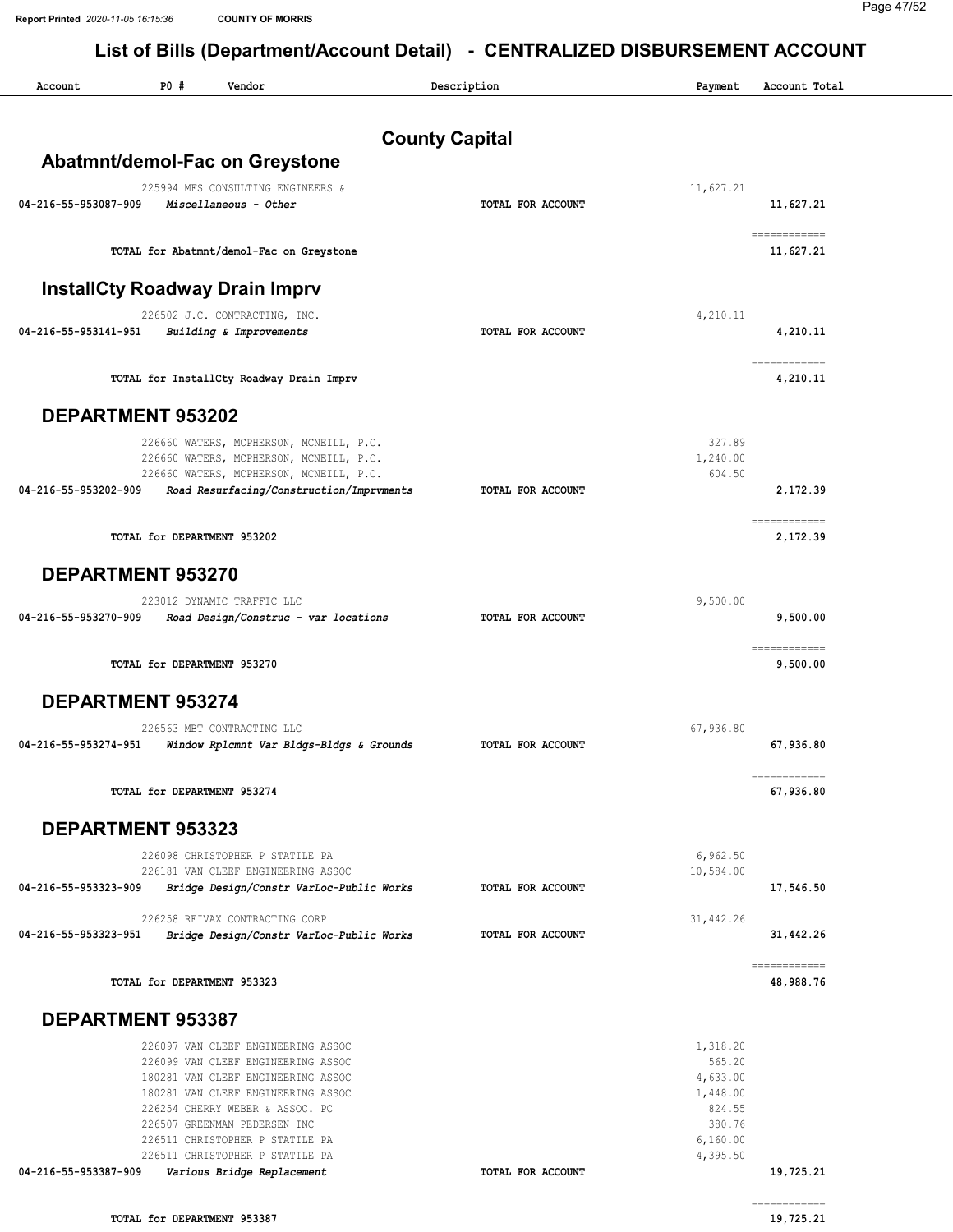| Account                  | P0# | Vendor                                                   | Description       | Payment          | Account Total              |
|--------------------------|-----|----------------------------------------------------------|-------------------|------------------|----------------------------|
| <b>DEPARTMENT 953416</b> |     |                                                          |                   |                  |                            |
|                          |     | 226138 NEW JERSEY OVERHEAD DOOR LLC                      |                   | 1,765.50         |                            |
|                          |     | 226138 NEW JERSEY OVERHEAD DOOR LLC                      |                   | 1,516.24         |                            |
|                          |     | 226138 NEW JERSEY OVERHEAD DOOR LLC                      |                   | 1,358.28         |                            |
|                          |     | 226492 NEW JERSEY OVERHEAD DOOR LLC                      |                   | 991.10           |                            |
|                          |     | 226492 NEW JERSEY OVERHEAD DOOR LLC                      |                   | 165.00           |                            |
|                          |     | 226492 NEW JERSEY OVERHEAD DOOR LLC                      |                   | 3,357.20         |                            |
|                          |     | 226492 NEW JERSEY OVERHEAD DOOR LLC                      |                   | 165.00           |                            |
|                          |     | 226492 NEW JERSEY OVERHEAD DOOR LLC                      |                   | 500.50           |                            |
|                          |     | 226561 INDUSTRIAL COOLING CORP.                          |                   | 191, 315.00      |                            |
|                          |     | 226560 INDUSTRIAL COOLING CORP.                          |                   | 8,685.00         |                            |
| 04-216-55-953416-951     |     | B&G - Exterior Building Projects                         | TOTAL FOR ACCOUNT |                  | 209,818.82                 |
|                          |     | TOTAL for DEPARTMENT 953416                              |                   |                  | ------------<br>209,818.82 |
| DEPARTMENT 953420        |     |                                                          |                   |                  |                            |
|                          |     |                                                          |                   |                  |                            |
|                          |     | 225763 SUBURBAN CONSULTING                               |                   | 1,081.25         |                            |
|                          |     | 225763 SUBURBAN CONSULTING<br>225763 SUBURBAN CONSULTING |                   | 347.50<br>163.75 |                            |
|                          |     | 225126 THE BIBER PARTNERSHIP AIA                         |                   | 330.00           |                            |
| 04-216-55-953420-909     |     | B&G - Interior Building Improvements                     | TOTAL FOR ACCOUNT |                  | 1,922.50                   |
|                          |     |                                                          |                   |                  |                            |
|                          |     | 226142 FASTENAL COMPANY                                  |                   | 246.54           |                            |
|                          |     | 226137 MAGIC TOUCH CONSTRUCTION CO., INC.                |                   | 1,493.46         |                            |
|                          |     | 226137 MAGIC TOUCH CONSTRUCTION CO., INC.                |                   | 748.08           |                            |
|                          |     | 226438 HOME DEPOT CREDIT SERVICES                        |                   | 205.08           |                            |
|                          |     | 226301 MAGIC TOUCH CONSTRUCTION CO., INC.                |                   | 935.10           |                            |
|                          |     | 226301 MAGIC TOUCH CONSTRUCTION CO., INC.                |                   | 374.04           |                            |
|                          |     | 226437 RAPID PUMP & METER SERVICES CO.                   |                   | 1,552.04         |                            |
|                          |     | 226437 RAPID PUMP & METER SERVICES CO.                   |                   | 817.22           |                            |
|                          |     | 226435 COMMERCIAL FURNITURE RESOURCE INC.                |                   | 395.00           |                            |
| 04-216-55-953420-951     |     | B&G - Interior Building Improvements                     | TOTAL FOR ACCOUNT |                  | 6,766.56                   |
|                          |     | TOTAL for DEPARTMENT 953420                              |                   |                  | ------------<br>8,689.06   |
| <b>DEPARTMENT 953455</b> |     |                                                          |                   |                  |                            |
|                          |     | 226252 GREENMAN PEDERSEN INC                             |                   | 12,648.00        |                            |
| 04-216-55-953455-909     |     | Bridge Design & Replacement-Public Works                 | TOTAL FOR ACCOUNT |                  | 12,648.00                  |
|                          |     |                                                          |                   |                  | ============               |
|                          |     | TOTAL for DEPARTMENT 953455                              |                   |                  | 12,648.00                  |
| <b>DEPARTMENT 953458</b> |     |                                                          |                   |                  |                            |
|                          |     | 225390 CRANE ASSOCIATES, P.C.                            |                   | 780.00           |                            |
| 04-216-55-953458-909     |     | Replacement/Repair/Upgrade-Bldgs&Grnds                   | TOTAL FOR ACCOUNT |                  | 780.00                     |
|                          |     | 226562 DESESA ENGINEERING CO., INC.                      |                   | 176,400.00       |                            |
| 04-216-55-953458-951     |     | Replacement/Repair/Upgrade-Bldgs&Grnds                   | TOTAL FOR ACCOUNT |                  | 176,400.00                 |
|                          |     | TOTAL for DEPARTMENT 953458                              |                   |                  | ============<br>177,180.00 |
| DEPARTMENT 953464        |     |                                                          |                   |                  |                            |
|                          |     | 222057 HANNON FLOOR COVERING CORPORATION                 |                   | 4,704.98         |                            |
|                          |     | 222057 HANNON FLOOR COVERING CORPORATION                 |                   | 3,858.66         |                            |
|                          |     | 222057 HANNON FLOOR COVERING CORPORATION                 |                   | 9,429.27         |                            |
|                          |     | 222057 HANNON FLOOR COVERING CORPORATION                 |                   | 7,505.28         |                            |
|                          |     | 222057 HANNON FLOOR COVERING CORPORATION                 |                   | 1,348.44         |                            |
| 04-216-55-953464-951     |     | Interior Bldg Upgrades - Bldgs & Grounds                 | TOTAL FOR ACCOUNT |                  | 26,846.63                  |
|                          |     |                                                          |                   |                  |                            |
|                          |     |                                                          |                   |                  | ------------               |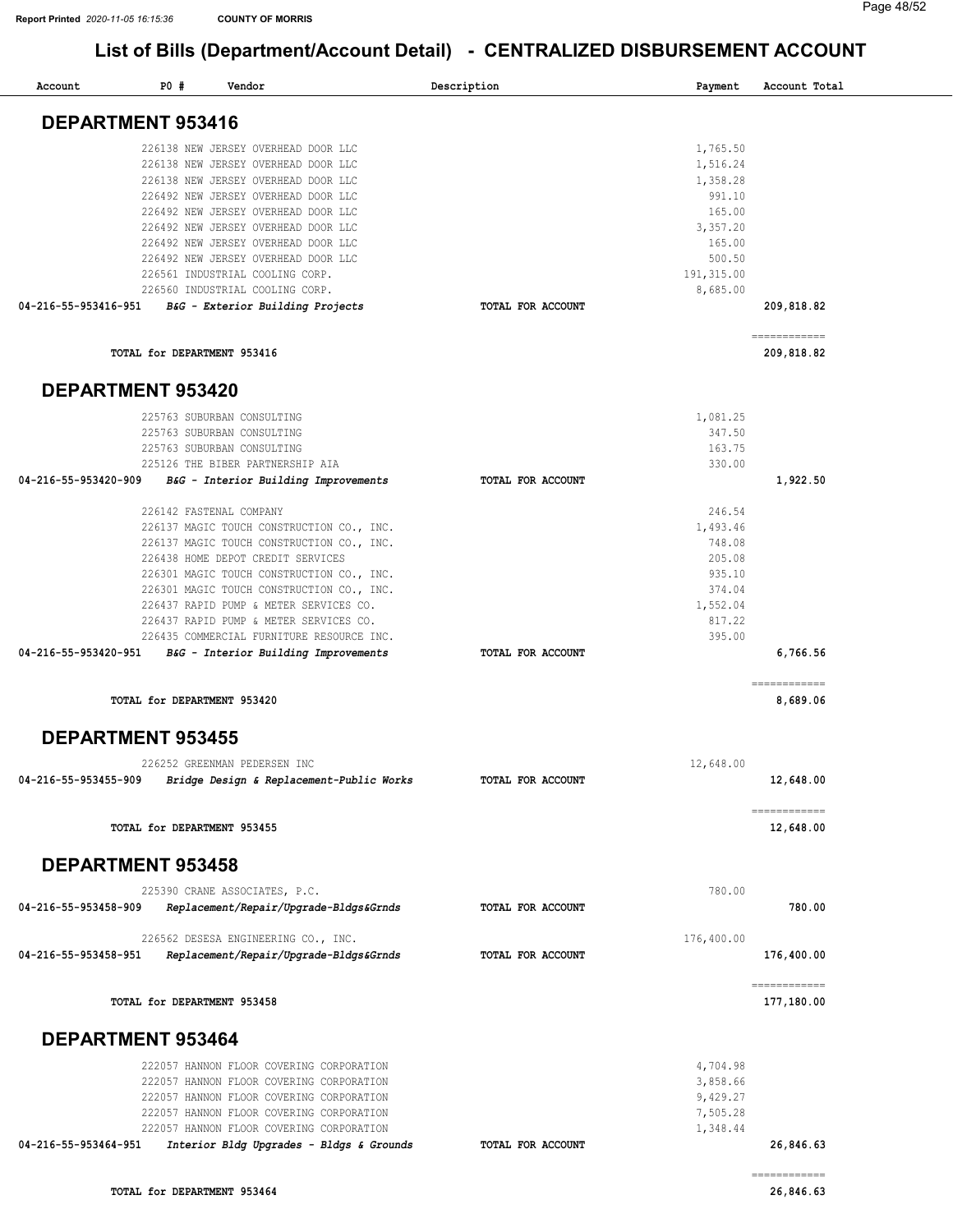#### Page 49/52

| Account              | P0#                                                       | Vendor                                                                                                                                                                                                              | Description       | Payment                                           | Account Total             |
|----------------------|-----------------------------------------------------------|---------------------------------------------------------------------------------------------------------------------------------------------------------------------------------------------------------------------|-------------------|---------------------------------------------------|---------------------------|
|                      | <b>DEPARTMENT 953487</b>                                  |                                                                                                                                                                                                                     |                   |                                                   |                           |
|                      | 226501 JOHNSON MIRMIRAN &                                 | 195995 FRENCH & PARRELLO ASSOCIATES<br>195995 FRENCH & PARRELLO ASSOCIATES                                                                                                                                          |                   | 3,163.75<br>580.41<br>4,098.50                    |                           |
| 04-216-55-953487-909 |                                                           | RR, RoadConst/Resurf &Design-PublicWrks                                                                                                                                                                             | TOTAL FOR ACCOUNT |                                                   | 7,842.66<br>============  |
|                      | TOTAL for DEPARTMENT 953487                               |                                                                                                                                                                                                                     |                   |                                                   | 7,842.66                  |
|                      | DEPARTMENT 953490                                         |                                                                                                                                                                                                                     |                   |                                                   |                           |
| 04-216-55-953490-951 | 226563 MBT CONTRACTING LLC                                | Exterior Equip/Bldg Imrpvmnt-Bldgs&Grnds                                                                                                                                                                            | TOTAL FOR ACCOUNT | 19,663.44                                         | 19,663.44<br>------------ |
|                      | TOTAL for DEPARTMENT 953490                               |                                                                                                                                                                                                                     |                   |                                                   | 19,663.44                 |
|                      | <b>DEPARTMENT 953495</b>                                  |                                                                                                                                                                                                                     |                   |                                                   |                           |
| 04-216-55-953495-951 | 225080 WHITE IRON LLC                                     | Interior Bldg Improvements-Bldgs&Grnds                                                                                                                                                                              | TOTAL FOR ACCOUNT | 6,650.00                                          | 6.650.00                  |
|                      | TOTAL for DEPARTMENT 953495                               |                                                                                                                                                                                                                     |                   |                                                   | ============<br>6,650.00  |
|                      | <b>DEPARTMENT 953498</b>                                  |                                                                                                                                                                                                                     |                   |                                                   |                           |
| 04-216-55-953498-909 | 226180 GREENMAN PEDERSEN INC                              | 225979 OMSUM ENGINEERING, LLC<br>226254 CHERRY WEBER & ASSOC. PC<br>Bridge & Drainage Design & Contr-PWorks                                                                                                         | TOTAL FOR ACCOUNT | 273.55<br>14,810.00<br>6,030.62                   | 21, 114. 17               |
| 04-216-55-953498-940 | 225851 SALMON BROS. INC.                                  |                                                                                                                                                                                                                     | TOTAL FOR ACCOUNT | 142,835.00                                        | 142,835.00                |
|                      |                                                           | Bridge & Drainage Design & Contr-PWorks                                                                                                                                                                             |                   |                                                   | ============              |
|                      | TOTAL for DEPARTMENT 953498                               |                                                                                                                                                                                                                     |                   |                                                   | 163,949.17                |
|                      | <b>DEPARTMENT 953526</b>                                  |                                                                                                                                                                                                                     |                   |                                                   |                           |
| 04-216-55-953526-956 |                                                           | 226561 INDUSTRIAL COOLING CORP.<br>Replace HVAC Units/Chillers- Bldgs&Grnds                                                                                                                                         | TOTAL FOR ACCOUNT | 59,304.40                                         | 59,304.40                 |
|                      | TOTAL for DEPARTMENT 953526                               |                                                                                                                                                                                                                     |                   |                                                   | ============<br>59,304.40 |
|                      | DEPARTMENT 953530                                         |                                                                                                                                                                                                                     |                   |                                                   |                           |
|                      | 225980 GREENMAN PEDERSEN INC<br>226500 JOHNSON MIRMIRAN & | 225985 FRENCH & PARRELLO ASSOCIATES<br>225986 FRENCH & PARRELLO ASSOCIATES                                                                                                                                          |                   | 14,740.00<br>11,055.00<br>8,653.75<br>3,911.74    |                           |
| 04-216-55-953530-909 |                                                           | Rehab/Improv of Roads & RR - Engineering                                                                                                                                                                            | TOTAL FOR ACCOUNT |                                                   | 38,360.49                 |
| 04-216-55-953530-940 |                                                           | 226257 MIKE FITZPATRICK CONTRACTORS INC.<br>Rehab/Improv of Roads & RR - Engineering                                                                                                                                | TOTAL FOR ACCOUNT | 33,986.76                                         | 33,986.76                 |
|                      | TOTAL for DEPARTMENT 953530                               |                                                                                                                                                                                                                     |                   |                                                   | ------------<br>72,347.25 |
|                      | DEPARTMENT 953531                                         |                                                                                                                                                                                                                     |                   |                                                   |                           |
|                      |                                                           | 226663 WATERS, MCPHERSON, MCNEILL, P.C.<br>226663 WATERS, MCPHERSON, MCNEILL, P.C.<br>226663 WATERS, MCPHERSON, MCNEILL, P.C.<br>226663 WATERS, MCPHERSON, MCNEILL, P.C.<br>226663 WATERS, MCPHERSON, MCNEILL, P.C. |                   | 1,503.50<br>2,511.00<br>456.26<br>46.50<br>124.00 |                           |
| 04-216-55-953531-909 |                                                           | Bridge&DrainageDesign/Constr-Engineering                                                                                                                                                                            | TOTAL FOR ACCOUNT |                                                   | 4,641.26                  |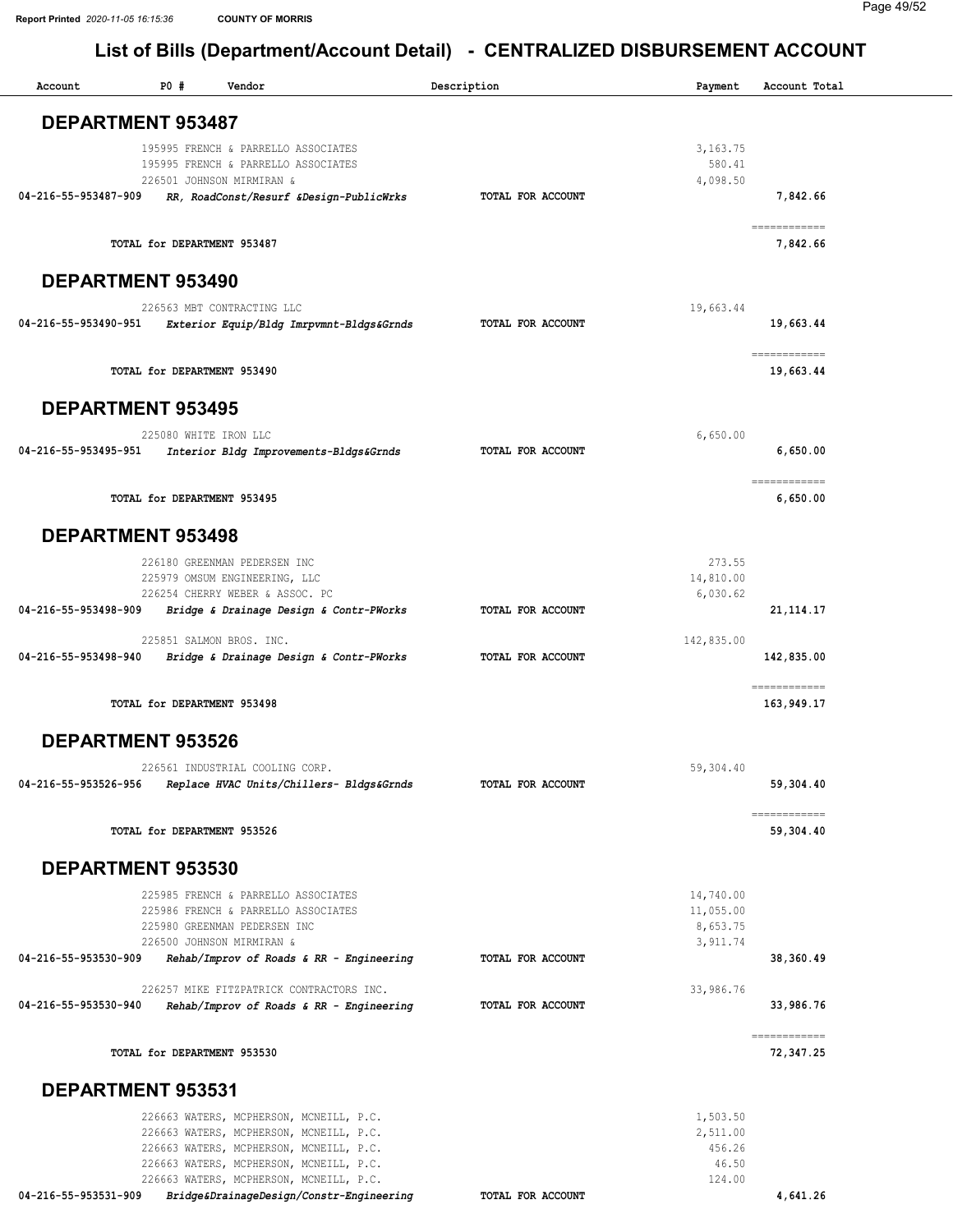#### Page 50/52

| Account                  | P0#             | Vendor                                                                               | Description       | Payment                 | Account Total                                                                                                                                                                                                                                                                                                                                                                                                                                                                                        |
|--------------------------|-----------------|--------------------------------------------------------------------------------------|-------------------|-------------------------|------------------------------------------------------------------------------------------------------------------------------------------------------------------------------------------------------------------------------------------------------------------------------------------------------------------------------------------------------------------------------------------------------------------------------------------------------------------------------------------------------|
| <b>DEPARTMENT 953531</b> |                 |                                                                                      |                   |                         |                                                                                                                                                                                                                                                                                                                                                                                                                                                                                                      |
|                          |                 | TOTAL for DEPARTMENT 953531                                                          |                   |                         | ------------<br>4,641.26                                                                                                                                                                                                                                                                                                                                                                                                                                                                             |
| <b>DEPARTMENT 953554</b> |                 |                                                                                      |                   |                         |                                                                                                                                                                                                                                                                                                                                                                                                                                                                                                      |
|                          |                 | 225984 VAN CLEEF ENGINEERING ASSOC<br>225455 VAN CLEEF ENGINEERING ASSOC             |                   | 5,879.02<br>10,939.52   |                                                                                                                                                                                                                                                                                                                                                                                                                                                                                                      |
| 04-216-55-953554-909     |                 | Paving of County Roadways - Engineering                                              | TOTAL FOR ACCOUNT |                         | 16,818.54                                                                                                                                                                                                                                                                                                                                                                                                                                                                                            |
| 04-216-55-953554-940     |                 | 225659 MORRIS COUNTY PARK POLICE<br>Paving of County Roadways - Engineering          | TOTAL FOR ACCOUNT | 957.00                  | 957.00                                                                                                                                                                                                                                                                                                                                                                                                                                                                                               |
|                          |                 | TOTAL for DEPARTMENT 953554                                                          |                   |                         | ============<br>17,775.54                                                                                                                                                                                                                                                                                                                                                                                                                                                                            |
| <b>DEPARTMENT 953555</b> |                 |                                                                                      |                   |                         |                                                                                                                                                                                                                                                                                                                                                                                                                                                                                                      |
| 04-216-55-953555-909     | 220136 KEY-TECH | IntersectionUpgradesVarLocat-Engineering                                             | TOTAL FOR ACCOUNT | 984.00                  | 984.00                                                                                                                                                                                                                                                                                                                                                                                                                                                                                               |
|                          |                 | 226447 TOP LINE CONSTRUCTION CORP<br>226446 SCHIFANO CONSTRUCTION CORP.              |                   | 367,580.49<br>73,099.60 |                                                                                                                                                                                                                                                                                                                                                                                                                                                                                                      |
| 04-216-55-953555-940     |                 | IntersectionUpgradesVarLocat-Engineering                                             | TOTAL FOR ACCOUNT |                         | 440,680.09                                                                                                                                                                                                                                                                                                                                                                                                                                                                                           |
|                          |                 | TOTAL for DEPARTMENT 953555                                                          |                   |                         | $\begin{array}{cccccccccc} \multicolumn{2}{c}{} & \multicolumn{2}{c}{} & \multicolumn{2}{c}{} & \multicolumn{2}{c}{} & \multicolumn{2}{c}{} & \multicolumn{2}{c}{} & \multicolumn{2}{c}{} & \multicolumn{2}{c}{} & \multicolumn{2}{c}{} & \multicolumn{2}{c}{} & \multicolumn{2}{c}{} & \multicolumn{2}{c}{} & \multicolumn{2}{c}{} & \multicolumn{2}{c}{} & \multicolumn{2}{c}{} & \multicolumn{2}{c}{} & \multicolumn{2}{c}{} & \multicolumn{2}{c}{} & \multicolumn{2}{c}{} & \mult$<br>441,664.09 |
| <b>DEPARTMENT 953556</b> |                 |                                                                                      |                   |                         |                                                                                                                                                                                                                                                                                                                                                                                                                                                                                                      |
| 04-216-55-953556-909     |                 | 223817 JOHNSON MIRMIRAN &<br>Railroad Rehab & Improvement-Engineering                | TOTAL FOR ACCOUNT | 3,840.00                | 3,840.00                                                                                                                                                                                                                                                                                                                                                                                                                                                                                             |
|                          |                 | TOTAL for DEPARTMENT 953556                                                          |                   |                         | ============<br>3,840.00                                                                                                                                                                                                                                                                                                                                                                                                                                                                             |
| DEPARTMENT 953561        |                 |                                                                                      |                   |                         |                                                                                                                                                                                                                                                                                                                                                                                                                                                                                                      |
| 04-216-55-953561-940     |                 | 219863 CLIFFSIDE BODY CORP<br>2DumpTrucks/MasonDumpTruck-MotorSrvcCtr                | TOTAL FOR ACCOUNT | 10,542.00               | 10,542.00                                                                                                                                                                                                                                                                                                                                                                                                                                                                                            |
|                          |                 | TOTAL for DEPARTMENT 953561                                                          |                   |                         | ------------<br>10,542.00                                                                                                                                                                                                                                                                                                                                                                                                                                                                            |
| DEPARTMENT 953568        |                 |                                                                                      |                   |                         |                                                                                                                                                                                                                                                                                                                                                                                                                                                                                                      |
| 04-216-55-953568-909     |                 | 226026 THE BIBER PARTNERSHIP AIA<br>Exterior Projects & Bldg Imprvmnts - B&G         | TOTAL FOR ACCOUNT | 1,310.00                | 1,310.00                                                                                                                                                                                                                                                                                                                                                                                                                                                                                             |
|                          |                 | TOTAL for DEPARTMENT 953568                                                          |                   |                         | ============<br>1,310.00                                                                                                                                                                                                                                                                                                                                                                                                                                                                             |
| <b>DEPARTMENT 955403</b> |                 |                                                                                      |                   |                         |                                                                                                                                                                                                                                                                                                                                                                                                                                                                                                      |
| 04-216-55-955403-951     |                 | 226300 MAGIC TOUCH CONSTRUCTION CO., INC.<br>MV-Long Term Health Center Improvements | TOTAL FOR ACCOUNT | 374.04                  | 374.04                                                                                                                                                                                                                                                                                                                                                                                                                                                                                               |
|                          |                 | TOTAL for DEPARTMENT 955403                                                          |                   |                         | ------------<br>374.04                                                                                                                                                                                                                                                                                                                                                                                                                                                                               |
| <b>DEPARTMENT 963298</b> |                 |                                                                                      |                   |                         |                                                                                                                                                                                                                                                                                                                                                                                                                                                                                                      |
| 04-216-55-963298-952     |                 | 225844 MOTOROLA SOLUTIONS INC<br>County-Wide Radio Sys - Public Safety               | TOTAL FOR ACCOUNT | 22,750.00               | 22,750.00                                                                                                                                                                                                                                                                                                                                                                                                                                                                                            |
|                          |                 | TOTAL for DEPARTMENT 963298                                                          |                   |                         | ============<br>22,750.00                                                                                                                                                                                                                                                                                                                                                                                                                                                                            |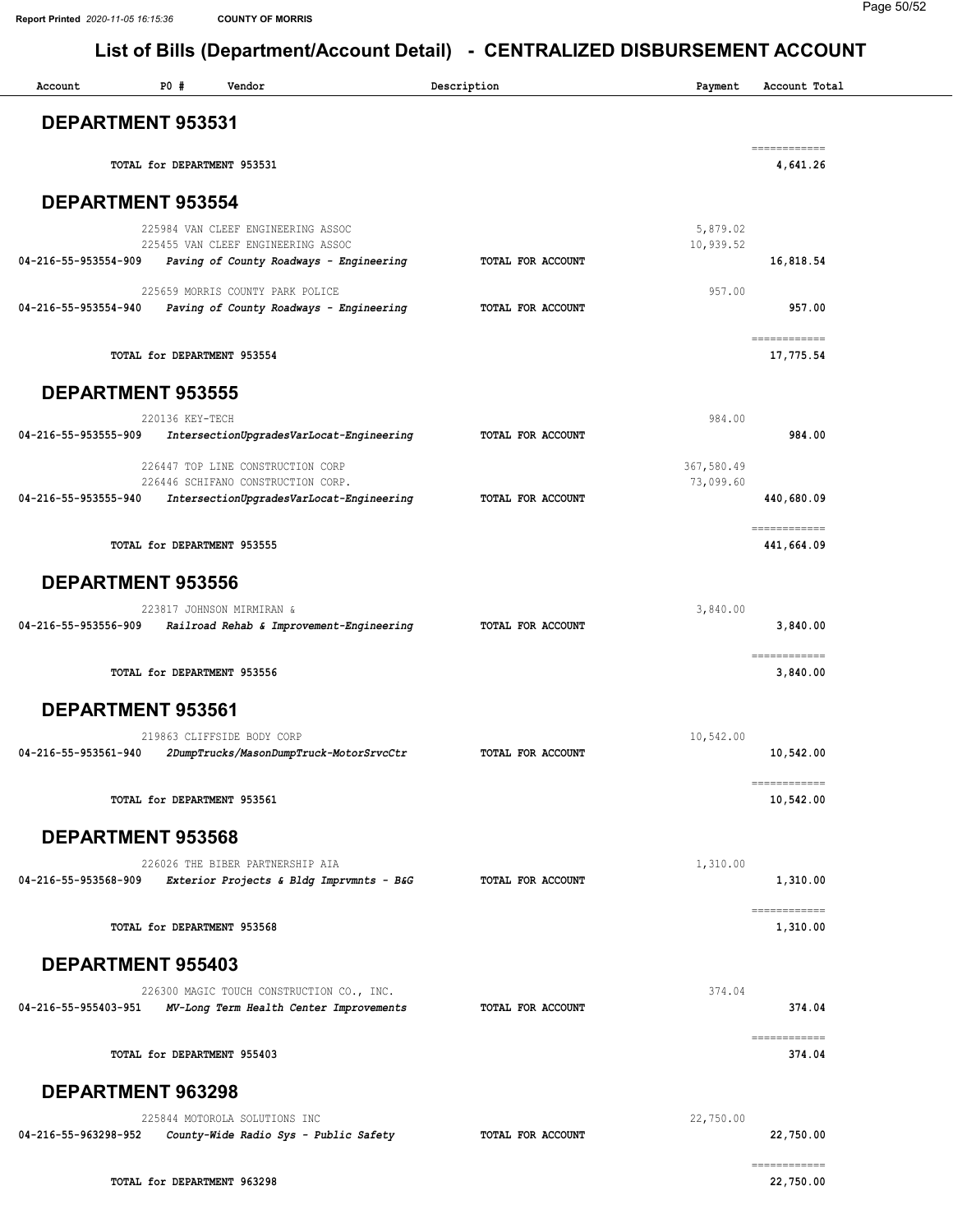| Account                  | PO#                         | Vendor                                   | Description       | Payment  | Account Total |
|--------------------------|-----------------------------|------------------------------------------|-------------------|----------|---------------|
| <b>DEPARTMENT 964525</b> |                             |                                          |                   |          |               |
|                          |                             | 225994 MFS CONSULTING ENGINEERS &        |                   | 5,849.03 |               |
| 04-216-55-964525-909     |                             | Constr CACBldg HeadStartProg-PublicWorks | TOTAL FOR ACCOUNT |          | 5,849.03      |
|                          |                             |                                          |                   |          | ___________   |
|                          | TOTAL for DEPARTMENT 964525 |                                          |                   |          | 5,849.03      |